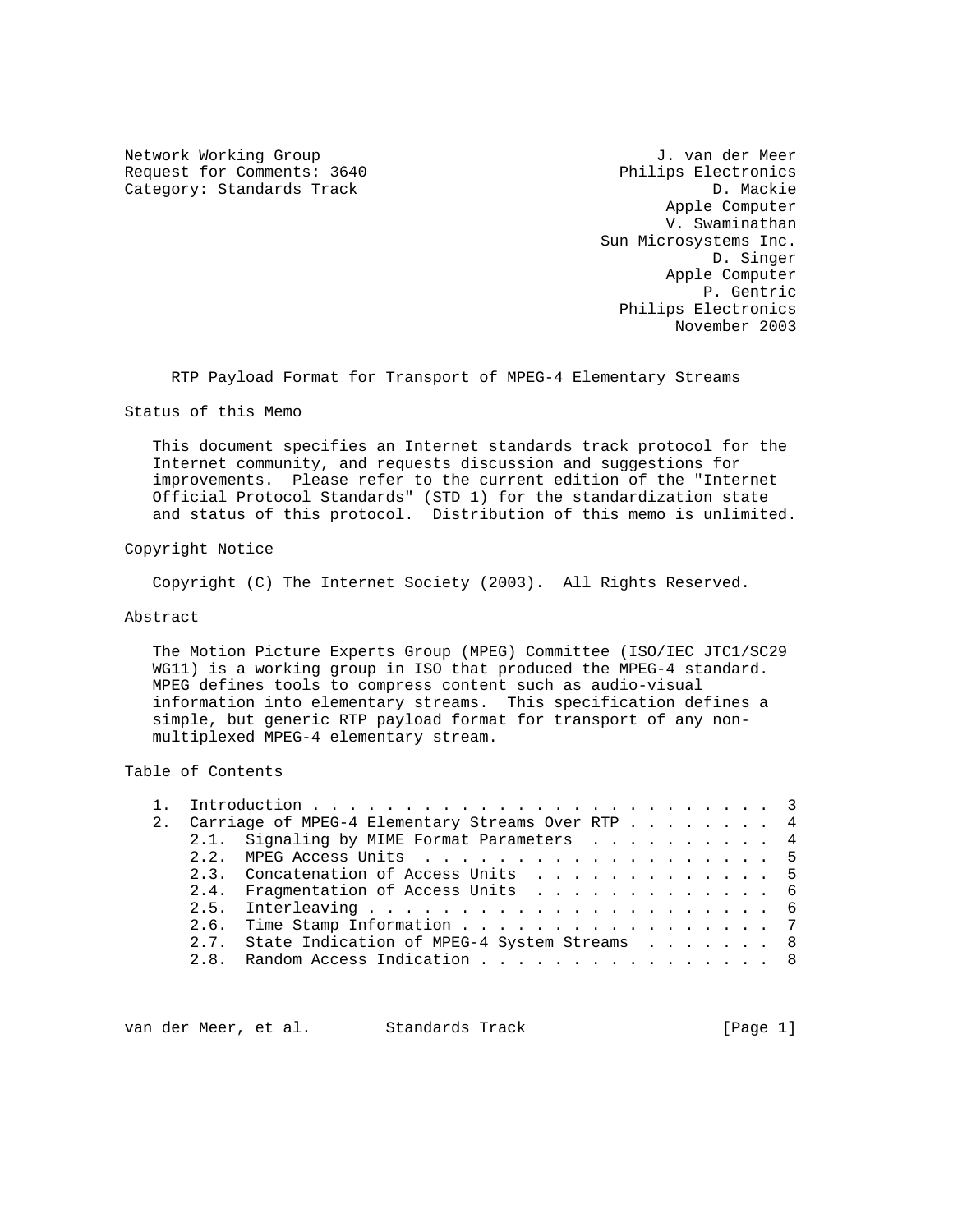|    |      | 2.9. Carriage of Auxiliary Information 8                         |  |   |
|----|------|------------------------------------------------------------------|--|---|
|    |      | 2.10. MIME Format Parameters and Configuring Conditional Field 8 |  |   |
|    |      | 2.11. Global Structure of Payload Format 9                       |  |   |
|    |      | 2.12. Modes to Transport MPEG-4 Streams                          |  | 9 |
|    |      | 2.13. Alignment with RFC 3016 10                                 |  |   |
| 3. |      |                                                                  |  |   |
|    | 3.1. | Usage of RTP Header Fields and RTCP 10                           |  |   |
|    |      | 3.2. RTP Payload Structure $\ldots$ 11                           |  |   |
|    |      | The AU Header Section 11<br>3.2.1.                               |  |   |
|    |      | 3.2.1.1.<br>The AU-header $\ldots$ , $\ldots$ , $\ldots$ , $12$  |  |   |
|    |      | The Auxiliary Section 14<br>3.2.2.                               |  |   |
|    |      | The Access Unit Data Section 15<br>3.2.3.                        |  |   |
|    |      | 3.2.3.1.<br>Fragmentation. 16                                    |  |   |
|    |      | 3.2.3.2. Interleaving 16                                         |  |   |
|    |      | 3.2.3.3. Constraints for Interleaving 17                         |  |   |
|    |      | 3.2.3.4. Crucial and Non-Crucial AUs with                        |  |   |
|    |      | MPEG-4 System Data 20                                            |  |   |
|    | 3.3. | Usage of this Specification. 21                                  |  |   |
|    |      | 3.3.1.                                                           |  |   |
|    |      | The Generic Mode 22<br>3.3.2.                                    |  |   |
|    |      | 3.3.3.<br>Constant Bit Rate CELP 22                              |  |   |
|    |      | 3.3.4.<br>Variable Bit Rate CELP 23                              |  |   |
|    |      | Low Bit Rate AAC 24<br>3.3.5.                                    |  |   |
|    |      | High Bit Rate AAC. 25<br>3.3.6.                                  |  |   |
|    |      | Additional Modes 26<br>3.3.7.                                    |  |   |
| 4. |      |                                                                  |  |   |
|    | 4.1. | MIME Type Registration 27                                        |  |   |
|    | 4.2. | Registration of Mode Definitions with IANA 33                    |  |   |
|    | 4.3. | Concatenation of Parameters. 33                                  |  |   |
|    | 4.4. |                                                                  |  |   |
|    |      | The a=fmtp Keyword 34<br>4.4.1.                                  |  |   |
| 5. |      |                                                                  |  |   |
| б. |      |                                                                  |  |   |
|    |      | APPENDIX: Usage of this Payload Format. 36                       |  |   |
|    |      | Appendix A. Interleave Analysis 36                               |  |   |
| Α. |      | Examples of Delay Analysis with Interleave. 36                   |  |   |
|    | A.1. |                                                                  |  |   |
|    | A.2. | De-interleaving and Error Concealment 36                         |  |   |
|    |      | A.3. Simple Group Interleave 36                                  |  |   |
|    |      | A.3.1. Introduction 36                                           |  |   |
|    |      | A.3.2. Determining the De-interleave Buffer Size 37              |  |   |
|    |      | Determining the Maximum Displacement 37<br>A.3.3.                |  |   |
|    | A.4. | More Subtle Group Interleave 38                                  |  |   |
|    |      | A.4.1.<br>Introduction 38                                        |  |   |
|    |      | A.4.2.<br>Determining the De-interleave Buffer Size. 38          |  |   |
|    |      | A.4.3.<br>Determining the Maximum Displacement 39                |  |   |
|    | A.5. | Continuous Interleave 39                                         |  |   |
|    |      | Introduction 39<br>A.5.1.                                        |  |   |
|    |      |                                                                  |  |   |

van der Meer, et al. Standards Track [Page 2]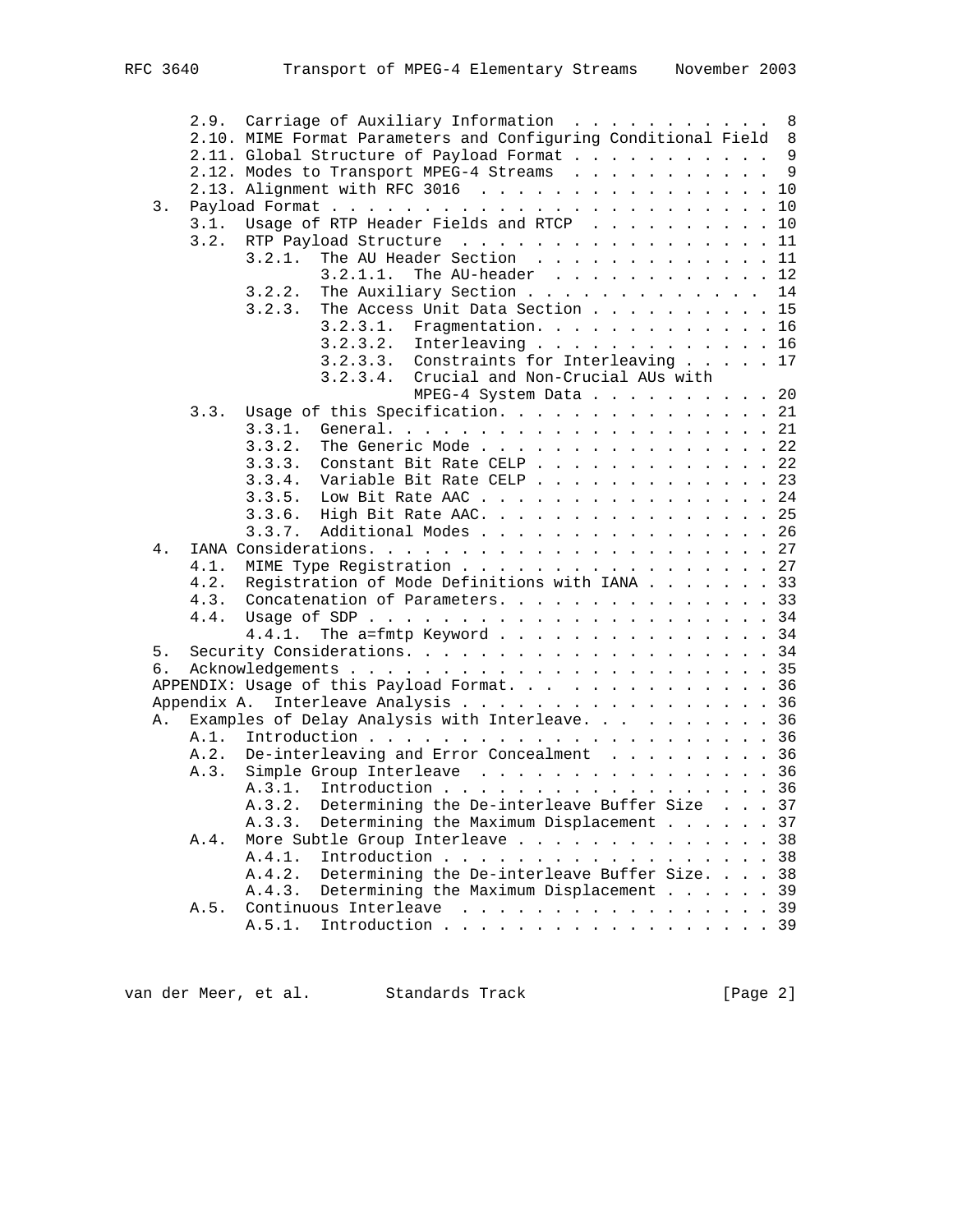|  | A.5.2. Determining the De-interleave Buffer Size 40 |  |  |  |  |  |  |  |  |  |  |  |  |
|--|-----------------------------------------------------|--|--|--|--|--|--|--|--|--|--|--|--|
|  | A.5.3. Determining the Maximum Displacement 40      |  |  |  |  |  |  |  |  |  |  |  |  |
|  |                                                     |  |  |  |  |  |  |  |  |  |  |  |  |
|  |                                                     |  |  |  |  |  |  |  |  |  |  |  |  |
|  |                                                     |  |  |  |  |  |  |  |  |  |  |  |  |
|  |                                                     |  |  |  |  |  |  |  |  |  |  |  |  |
|  |                                                     |  |  |  |  |  |  |  |  |  |  |  |  |

#### 1. Introduction

 The MPEG Committee is Working Group 11 (WG11) in ISO/IEC JTC1 SC29 that specified the MPEG-1, MPEG-2 and, more recently, the MPEG-4 standards [1]. The MPEG-4 standard specifies compression of audio visual data into, for example an audio or video elementary stream. In the MPEG-4 standard, these streams take the form of audio-visual objects that may be arranged into an audio-visual scene by means of a scene description. Each MPEG-4 elementary stream consists of a sequence of Access Units; examples of an Access Unit (AU) are an audio frame and a video picture.

 This specification defines a general and configurable payload structure to transport MPEG-4 elementary streams, in particular MPEG-4 audio (including speech) streams, MPEG-4 video streams and also MPEG-4 systems streams, such as BIFS (BInary Format for Scenes), OCI (Object Content Information), OD (Object Descriptor) and IPMP (Intellectual Property Management and Protection) streams. The RTP payload defined in this document is simple to implement and reasonably efficient. It allows for optional interleaving of Access Units (such as audio frames) to increase error resiliency in packet loss.

 Some types of MPEG-4 elementary streams include "crucial" information whose loss cannot be tolerated. However, RTP does not provide reliable transmission, so receipt of that crucial information is not assured. Section 3.2.3.4 specifies how stream state is conveyed so that the receiver can detect the loss of crucial information and cease decoding until the next random access point has been received. Applications transmitting streams that include crucial information, such as OD commands, BIFS commands, or programmatic content such as MPEG-J (Java) and ECMAScript, should include random access points, at a suitable periodicity depending upon the probability of loss, in order to reduce stream corruption to an acceptable level. An example is the carousel mechanism as defined by MPEG in ISO/IEC 14496-1 [1].

 Such applications may also employ additional protocols or services to reduce the probability of loss. At the RTP layer, these measures include payload formats and profiles for retransmission or forward error correction (such as in RFC 2733 [10]), that must be employed

van der Meer, et al. Standards Track [Page 3]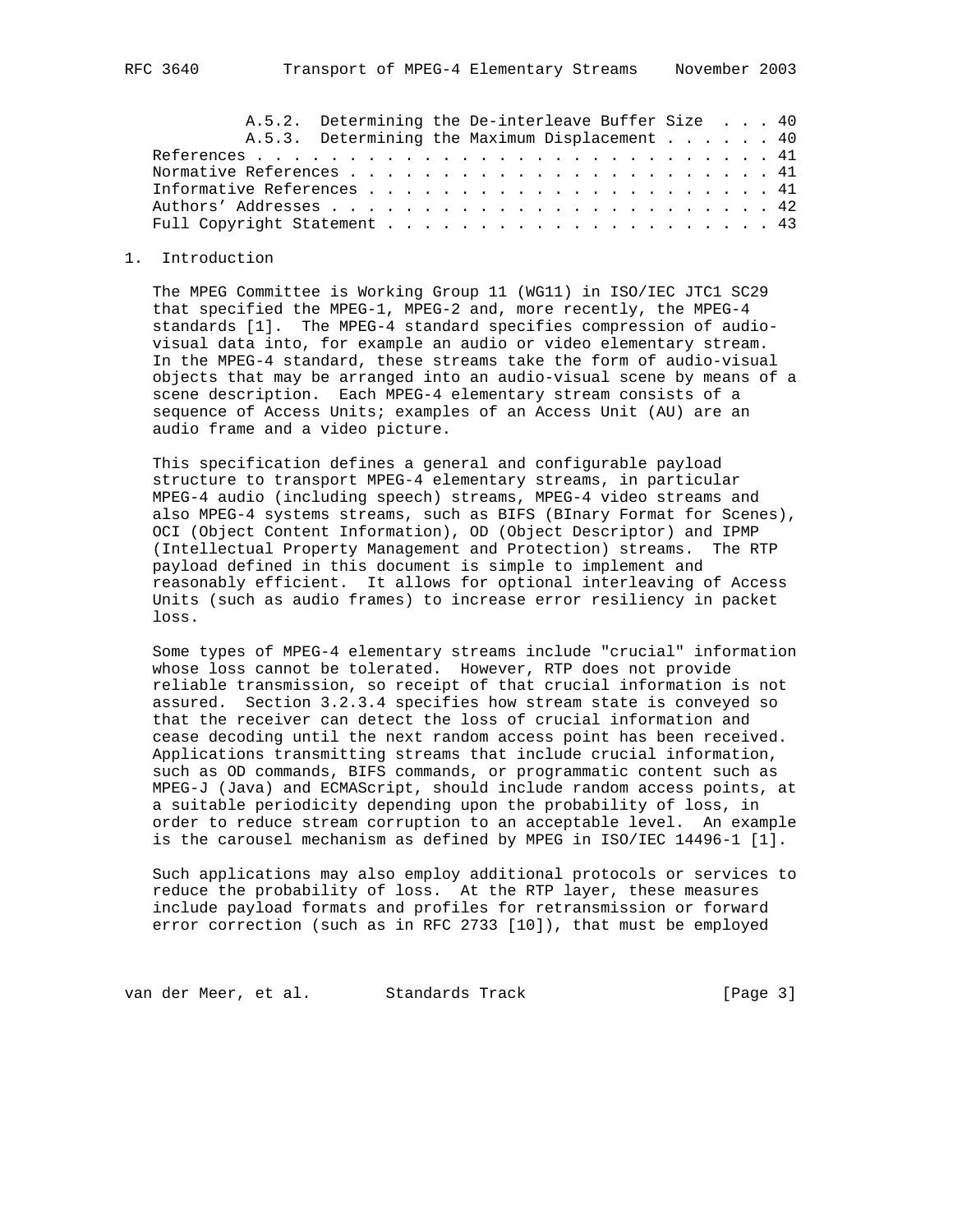with due consideration to congestion control. Another solution that may be appropriate for some applications is to carry RTP over TCP (such as in RFC 2326 [8], section 10.12). At the network layer, resource allocation or preferential service may be available to reduce the probability of loss. For a general description of methods to repair streaming media, see RFC 2354 [9].

 Though the RTP payload format defined in this document is capable of transporting any MPEG-4 stream, other, more specific, formats may exist, such as RFC 3016 [12] for transport of MPEG-4 video (ISO/IEC 14496 [1] part 2).

 Configuration of the payload is provided to accommodate the transportation of any MPEG-4 stream at any possible bit rate. However, for a specific MPEG-4 elementary stream typically only very few configurations are needed. So as to allow for the design of simplified, but dedicated receivers, this specification requires that specific modes be defined for transport of MPEG-4 streams. This document defines modes for MPEG-4 CELP and AAC streams, as well as a generic mode that can be used to transport any MPEG-4 stream. In the future, new RFCs are expected to specify additional modes for the transportation of MPEG-4 streams.

 The RTP payload format defined in this document specifies carriage of system-related information that is often equivalent to the information that may be contained in the MPEG-4 Sync Layer (SL) as defined in MPEG-4 Systems [1]. This document does not prescribe how to transcode or map information from the SL to fields defined in the RTP payload format. Such processing, if any, is left to the discretion of the application. However, to anticipate the need for the transportation of any additional system-related information in the future, an auxiliary field can be configured that may carry any such data.

 The key words "MUST", "MUST NOT", "REQUIRED", "SHALL", "SHALL NOT", "SHOULD", "SHOULD NOT", "RECOMMENDED", "MAY", and "OPTIONAL" in this document are to be interpreted as described in BCP 14, RFC 2119 [4].

- 2. Carriage of MPEG-4 Elementary Streams over RTP
- 2.1. Signaling by MIME Format Parameters

 With this payload format, a single MPEG-4 elementary stream can be transported. Information on the type of MPEG-4 stream carried in the payload is conveyed by MIME format parameters, as in an SDP [5] message or by other means (see section 4). These MIME format parameters specify the configuration of the payload. To allow for simplified and dedicated receivers, a MIME format parameter is

van der Meer, et al. Standards Track [Page 4]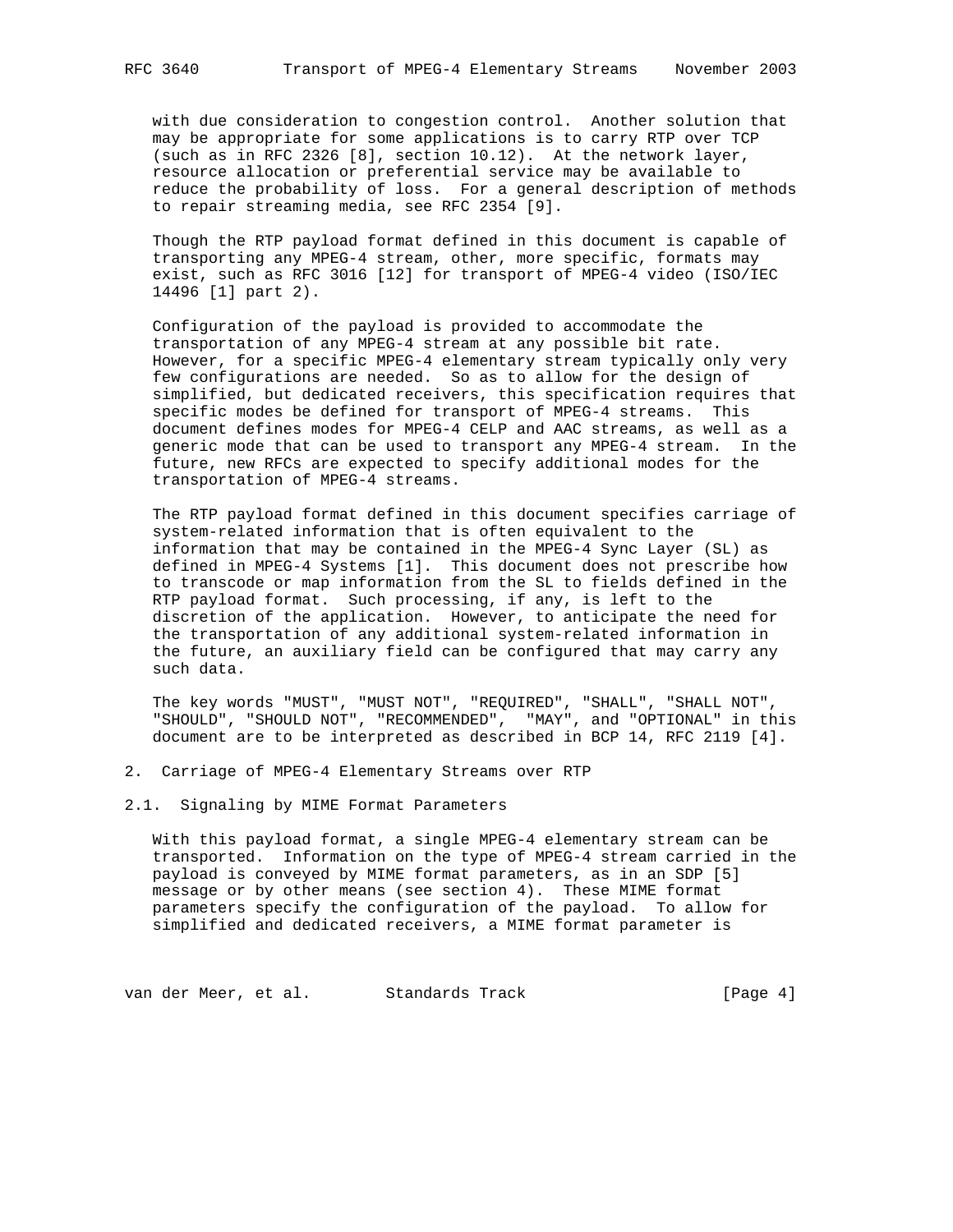available to signal a specific mode of using this payload. A mode definition MAY include the type of MPEG-4 elementary stream, as well as the applied configuration, so as to avoid the need for receivers to parse all MIME format parameters. The applied mode MUST be signaled.

# 2.2. MPEG Access Units

 For carriage of compressed audio-visual data, MPEG defines Access Units. An MPEG Access Unit (AU) is the smallest data entity to which timing information is attributed. In the case of audio, an Access Unit may represent an audio frame and in the case of video, a picture. MPEG Access Units are octet-aligned by definition. If, for example, an audio frame is not octet-aligned, up to 7 zero-padding bits MUST be inserted at the end of the frame to achieve the octet aligned Access Units, as required by the MPEG-4 specification. MPEG-4 decoders MUST be able to decode AUs in which such padding is applied.

 Consistent with the MPEG-4 specification, this document requires that each MPEG-4 part 2 video Access Unit include all the coded data of a picture, any video stream headers that may precede the coded picture data, and any video stream stuffing that may follow it, up to but not including the startcode indicating the start of a new video stream or the next Access Unit.

# 2.3. Concatenation of Access Units

 Frequently it is possible to carry multiple Access Units in one RTP packet. This is particularly useful for audio; for example, when AAC is used for encoding a stereo signal at 64 kbits/sec, AAC frames contain on average, approximately 200 octets. On a LAN with a 1500 octet MTU, this would allow an average of 7 complete AAC frames to be carried per RTP packet.

 Access Units may have a fixed size in octets, but a variable size is also possible. To facilitate parsing in the case of multiple concatenated AUs in one RTP packet, the size of each AU is made known to the receiver. When concatenating in the case of a constant AU size, this size is communicated "out of band" through a MIME format parameter. When concatenating in case of variable size AUs, the RTP payload carries "in band" an AU size field for each contained AU.

 In combination with the RTP payload length, the size information allows the RTP payload to be split by the receiver back into the individual AUs.

van der Meer, et al. Standards Track [Page 5]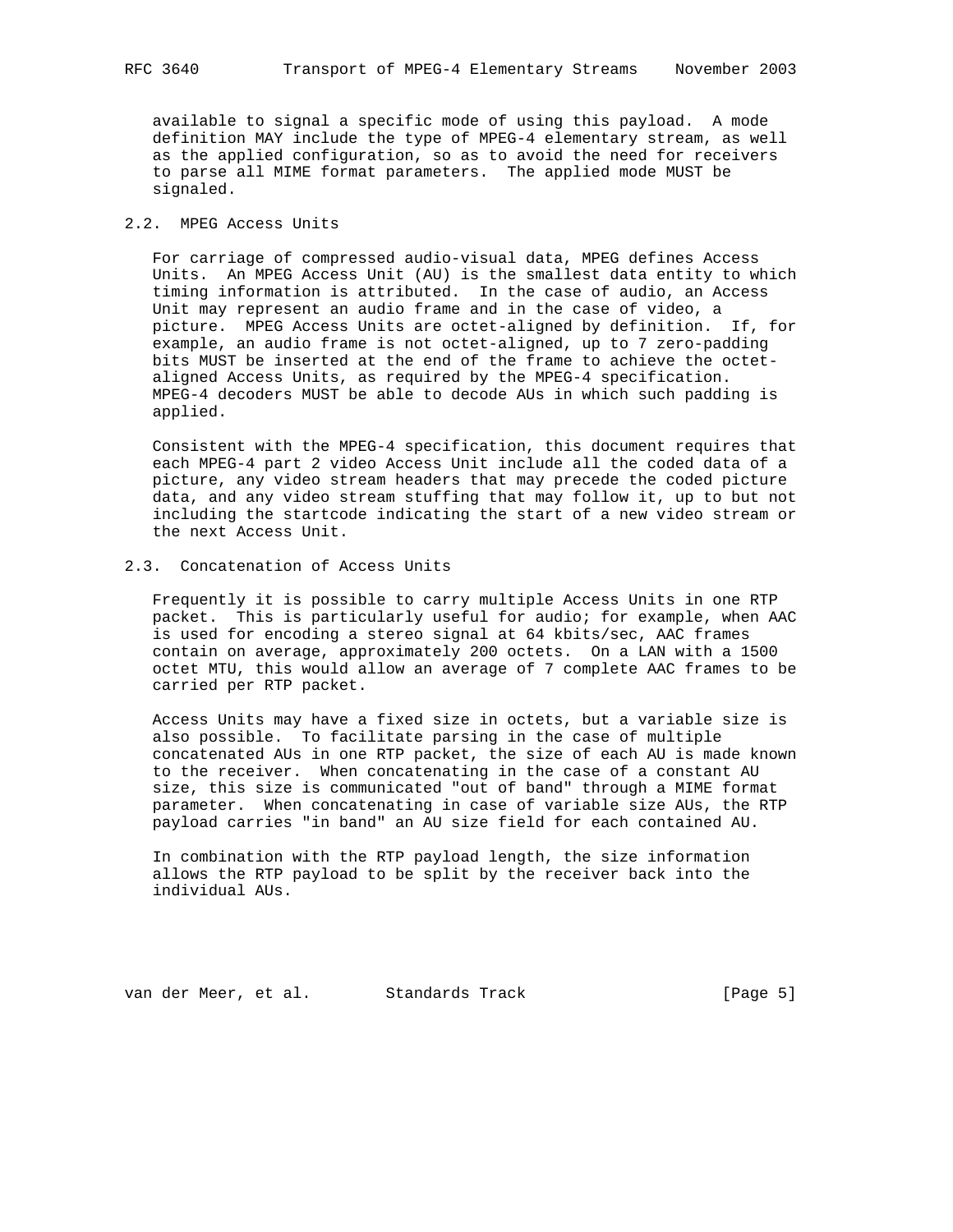To simplify the implementation of RTP receivers, it is required that when multiple AUs are carried in an RTP packet, each AU MUST be complete, i.e., the number of AUs in an RTP packet MUST be integral.

 In addition, an AU MUST NOT be repeated in other RTP packets; hence repetition of an AU is only possible when using a duplicate RTP packet.

## 2.4. Fragmentation of Access Units

 MPEG allows for very large Access Units. Since most IP networks have significantly smaller MTU sizes, this payload format allows for the fragmentation of an Access Unit over multiple RTP packets. Hence, when an IP packet is lost after IP-level fragmentation, only an AU fragment may get lost instead of the entire AU. To simplify the implementation of RTP receivers, an RTP packet SHALL either carry one or more complete Access Units or a single fragment of one AU, i.e., packets MUST NOT contain fragments of multiple Access Units.

#### 2.5. Interleaving

 When an RTP packet carries a contiguous sequence of Access Units, the loss of such a packet can result in a "decoding gap" for the user. One method of alleviating this problem is to allow for the Access Units to be interleaved in the RTP packets. For a modest cost in latency and implementation complexity, significant error resiliency to packet loss can be achieved.

 To support optional interleaving of Access Units, this payload format allows for index information to be sent for each Access Unit. After informing receivers about buffer resources to allocate for de interleaving, the RTP sender is free to choose the interleaving pattern without propagating this information a priori to the receiver(s). Indeed, the sender could dynamically adjust the interleaving pattern based on the Access Unit size, error rates, etc. The RTP receiver does not need to know the interleaving pattern used; it only needs to extract the index information of the Access Unit and insert the Access Unit into the appropriate sequence in the decoding or rendering queue. An example of interleaving is given below.

van der Meer, et al. Standards Track [Page 6]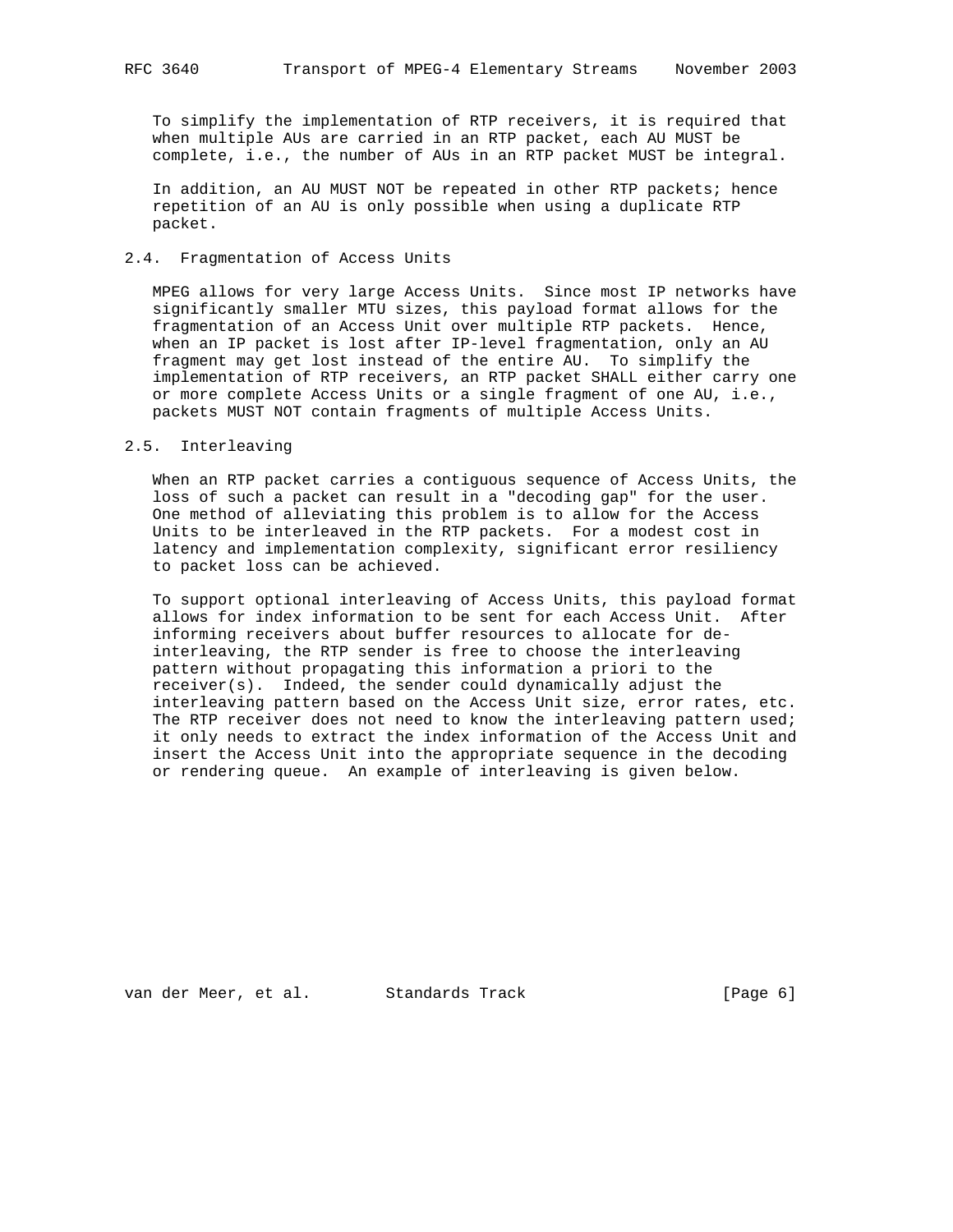For example, if we assume that an RTP packet contains 3 AUs, and that the AUs are numbered 0, 1, 2, 3, 4, and so forth, and if an interleaving group length of 9 is chosen, then RTP packet(i) contains the following AU(n):

RTP  $packet(0): AU(0), AU(3), AU(6)$ RTP packet $(1)$ : AU $(1)$ , AU $(4)$ , AU $(7)$ RTP packet(2):  $AU(2)$ ,  $AU(5)$ ,  $AU(8)$ RTP packet(3):  $AU(9)$ ,  $AU(12)$ ,  $AU(15)$ RTP packet(4): AU(10), AU(13), AU(16) Etc.

### 2.6. Time Stamp Information

 The RTP time stamp MUST carry the sampling instant of the first AU (fragment) in the RTP packet. When multiple AUs are carried within an RTP packet, the time stamps of subsequent AUs can be calculated if the frame period of each AU is known. For audio and video, this is possible if the frame rate is constant. However, in some cases it is not possible to make such a calculation (for example, for variable frame rate video, or for MPEG-4 BIFS streams carrying composition information). To support such cases, this payload format can be configured to carry a time stamp in the RTP payload for each contained Access Unit. A time stamp MAY be conveyed in the RTP payload only for non-first AUs in the RTP packet, and SHALL NOT be conveyed for the first AU (fragment), as the time stamp for the first AU in the RTP packet is carried by the RTP time stamp.

 MPEG-4 defines two types of time stamps: the composition time stamp (CTS) and the decoding time stamp (DTS). The CTS represents the sampling instant of an AU, and hence the CTS is equivalent to the RTP time stamp. The DTS may be used in MPEG-4 video streams that use bi-directional coding, i.e., when pictures are predicted in both forward and backward direction by using either a reference picture in the past, or a reference picture in the future. The DTS cannot be carried in the RTP header. In some cases, the DTS can be derived from the RTP time stamp using frame rate information; this requires deep parsing in the video stream, which may be considered objectionable. If the video frame rate is variable, the required information may not even be present in the video stream. For both reasons, the capability has been defined to optionally carry the DTS in the RTP payload for each contained Access Unit.

 To keep the coding of time stamps efficient, each time stamp contained in the RTP payload is coded as a difference. For the CTS, the offset from the RTP time stamps is provided, and for the DTS, the offset from the CTS.

van der Meer, et al. Standards Track [Page 7]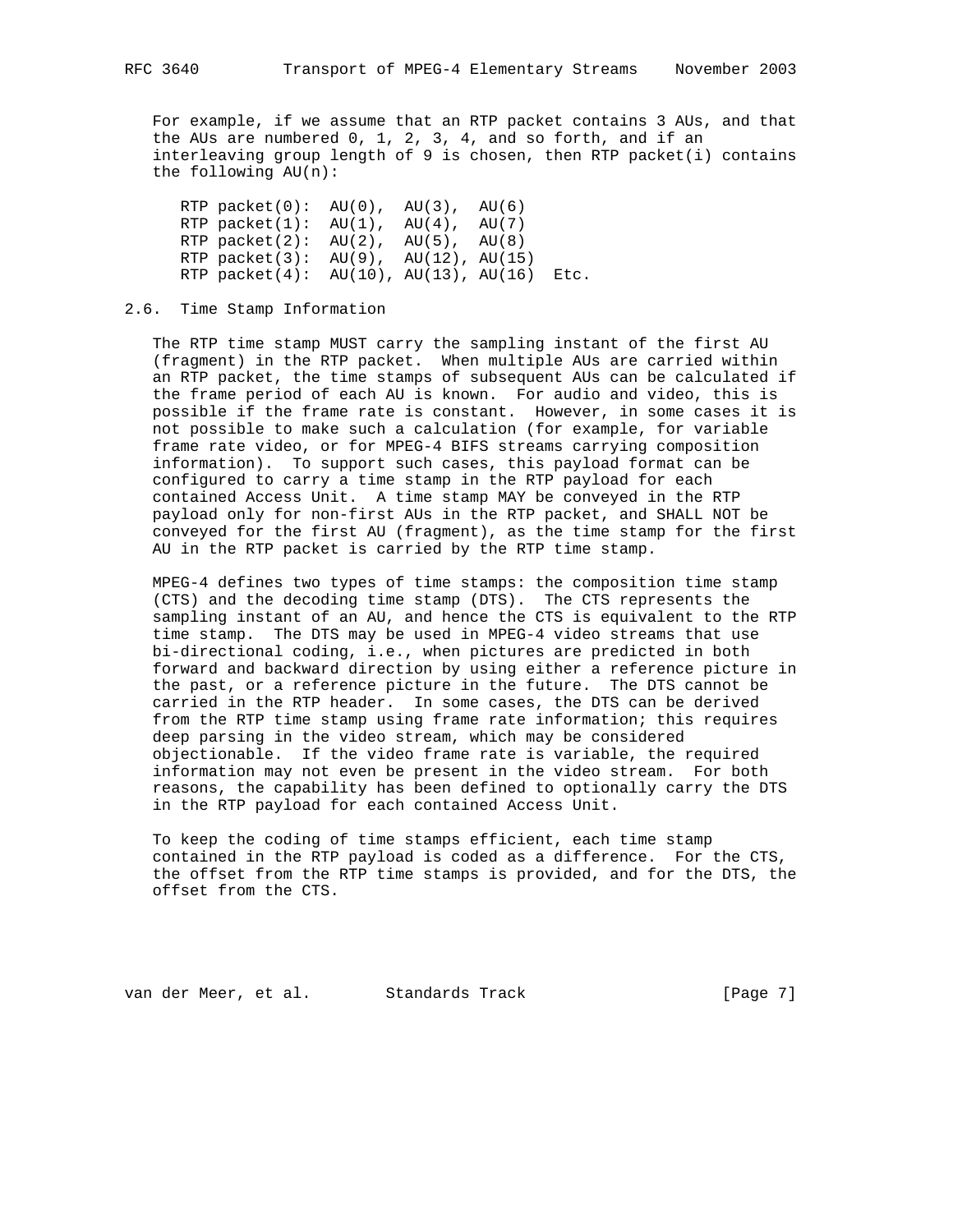# 2.7. State Indication of MPEG-4 System Streams

 ISO/IEC 14496-1 defines states for MPEG-4 system streams. So as to convey state information when transporting MPEG-4 system streams, this payload format allows for the optional carriage in the RTP payload of the stream state for each contained Access Unit. Stream states are used to signal "crucial" AUs that carry information whose loss cannot be tolerated and are also useful when repeating AUs according to the carousel mechanism defined in ISO/IEC 14496-1.

## 2.8. Random Access Indication

 Random access to the content of MPEG-4 elementary streams may be possible at some but not all Access Units. To signal Access Units where random access is possible, a random access point flag can optionally be carried in the RTP payload for each contained Access Unit. Carriage of random access points is particularly useful for MPEG-4 system streams in combination with the stream state.

# 2.9. Carriage of Auxiliary Information

 This payload format defines a specific field to carry auxiliary data. The auxiliary data field is preceded by a field that specifies the length of the auxiliary data, so as to facilitate the skipping of data without parsing it. The coding of the auxiliary data is not defined in this document; instead, the format, meaning and signaling of auxiliary information is expected to be specified in one or more future RFCs. Auxiliary information MUST NOT be transmitted until its format, meaning and signaling have been specified and its use has been signaled. Receivers that have knowledge of the auxiliary data MAY decode the auxiliary data, but receivers without knowledge of such data MUST skip the auxiliary data field.

## 2.10. MIME Format Parameters and Configuring Conditional Fields

 To support the features described in the previous sections, several fields are defined for carriage in the RTP payload. However, their use strongly depends on the type of MPEG-4 elementary stream that is carried. Sometimes a specific field is needed with a certain length, while in other cases such a field is not needed. To be efficient in either case, the fields to support these features are configurable by means of MIME format parameters. In general, a MIME format parameter defines the presence and length of the associated field. A length of zero indicates absence of the field. As a consequence, parsing of the payload requires knowledge of MIME format parameters. The MIME format parameters are conveyed to the receiver via SDP [5] messages, as specified in section 4.4.1, or through other means.

van der Meer, et al. Standards Track (Page 8)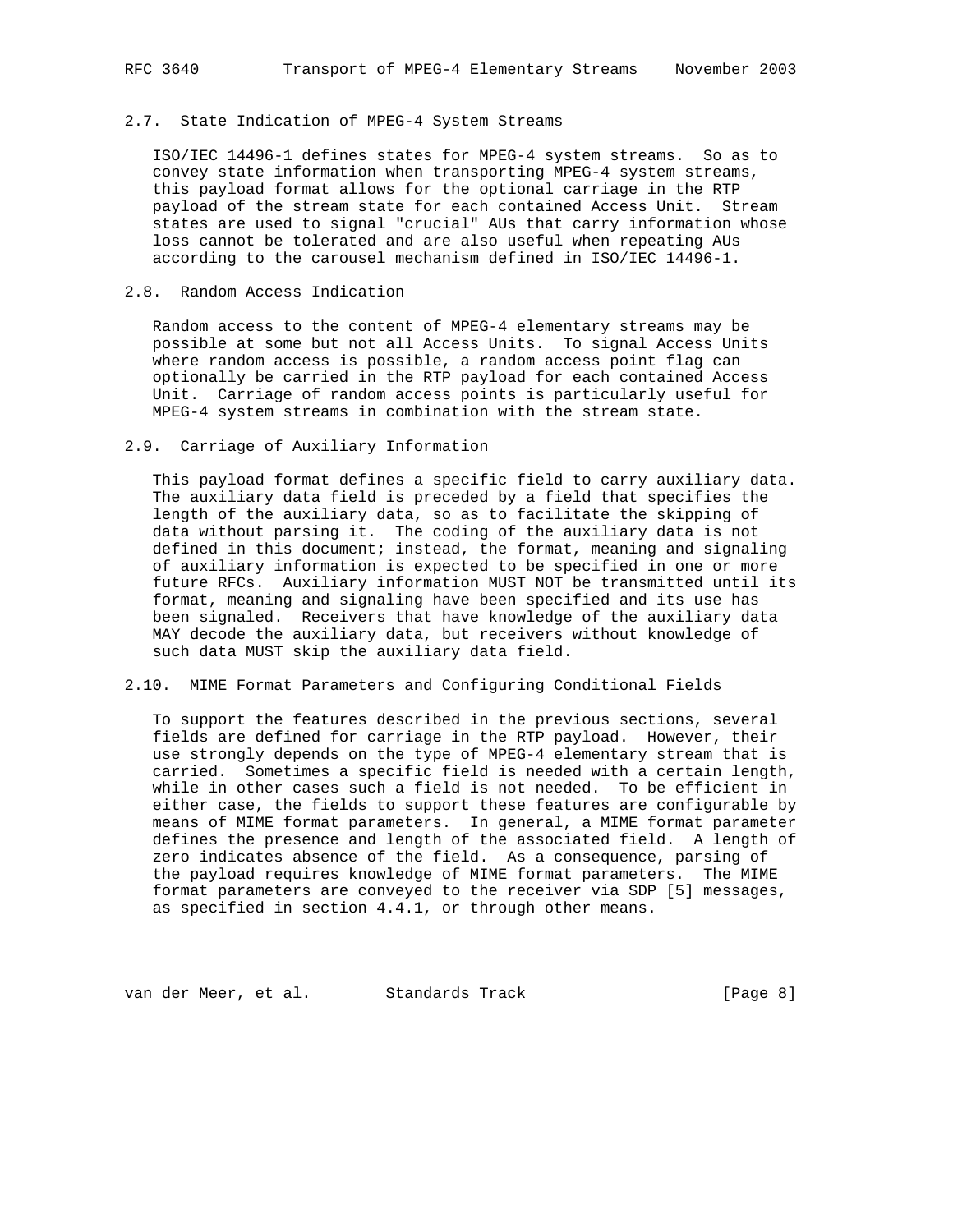# 2.11. Global Structure of Payload Format

 The RTP payload following the RTP header, contains three octet aligned data sections, of which the first two MAY be empty, see Figure 1.

|  | RTP   AU Header   Auxiliary   Access Unit |  |
|--|-------------------------------------------|--|
|  | Header   Section   Section   Data Section |  |
|  |                                           |  |
|  |                                           |  |

<----------RTP Packet Payload----------->

Figure 1: Data sections within an RTP packet

 The first data section is the AU (Access Unit) Header Section, that contains one or more AU-headers; however, each AU-header MAY be empty, in which case the entire AU Header Section is empty. The second section is the Auxiliary Section, containing auxiliary data; this section MAY also be configured empty. The third section is the Access Unit Data Section, containing either a single fragment of one Access Unit or one or more complete Access Units. The Access Unit Data Section MUST NOT be empty.

2.12. Modes to Transport MPEG-4 Streams

 While it is possible to build fully configurable receivers capable of receiving any MPEG-4 stream, this specification also allows for the design of simplified, but dedicated receivers, that are for example, capable of receiving only one type of MPEG-4 stream. This is achieved by requiring that specific modes be defined in order to use this specification. Each mode may define constraints for transport of one or more types of MPEG-4 streams, for instance on the payload configuration.

 The applied mode MUST be signaled. Signaling the mode is particularly important for receivers that are only capable of decoding one or more specific modes. Such receivers need to determine whether the applied mode is supported, so as to avoid problems with processing of payloads that are beyond the capabilities of the receiver.

 In this document several modes are defined for the transportation of MPEG-4 CELP and AAC streams, as well as a generic mode that can be used for any MPEG-4 stream. In the future, new RFCs may specify other modes of using this specification. However, each mode MUST be in full compliance with this specification (see section 3.3.7).

van der Meer, et al. Standards Track [Page 9]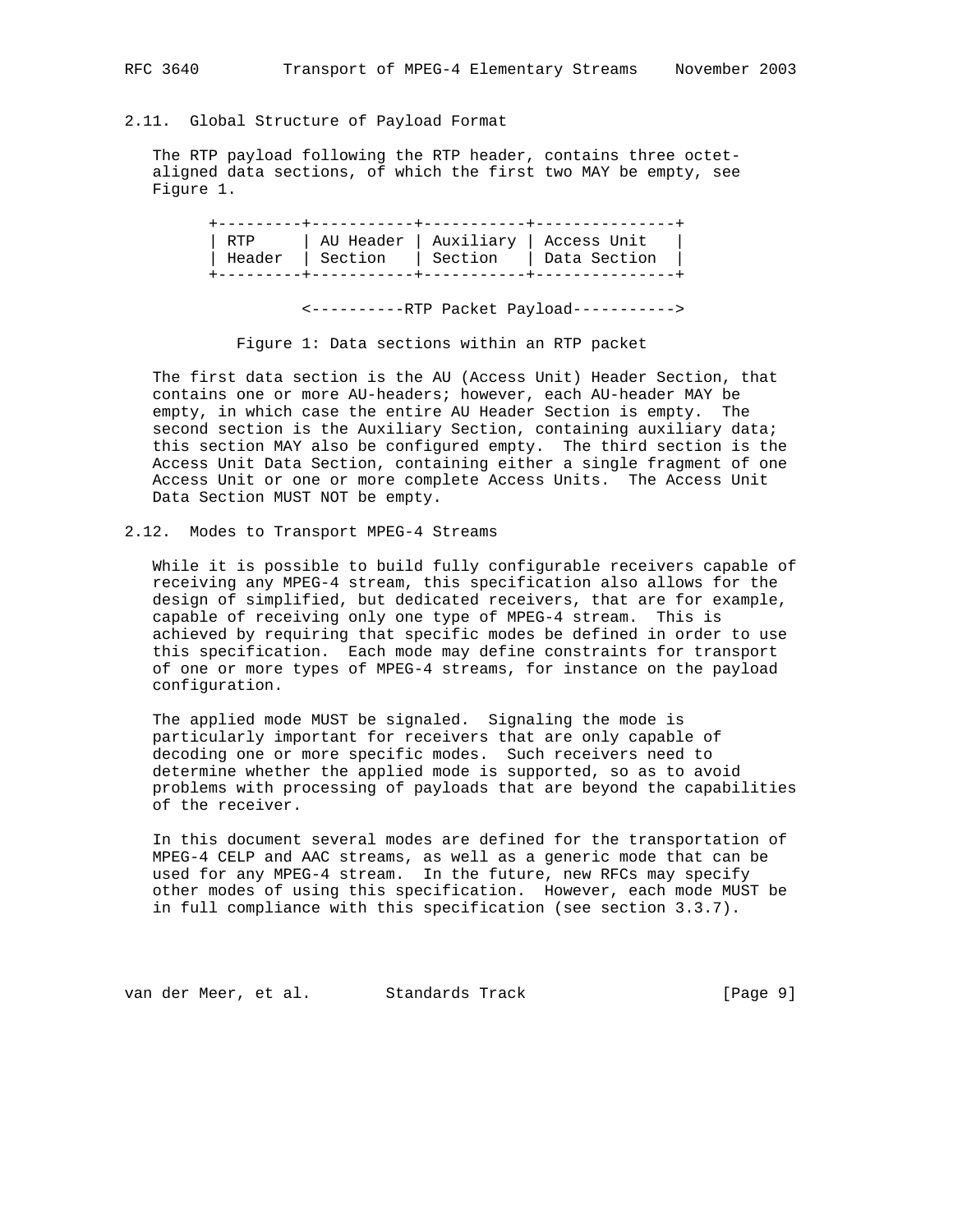## 2.13. Alignment with RFC 3016

 This payload can be configured as nearly identical to the payload format defined in RFC 3016 [12] for the MPEG-4 video configurations recommended in RFC 3016. Hence, receivers that comply with RFC 3016 can decode such RTP payload, provided that additional packets containing video decoder configuration (VO, VOL, VOSH) are inserted in the stream, as required by RFC 3016 [12]. Conversely, receivers that comply with the specification in this document SHOULD be able to decode payloads, names and parameters defined for MPEG-4 video in RFC 3016 [12]. In this respect, it is strongly RECOMMENDED that the implementation provide the ability to ignore "in band" video decoder configuration packets that may be found in streams conforming to the RFC 3016 video payload.

 Note the "out of band" availability of the video decoder configuration is optional in RFC 3016 [12]. To achieve maximum interoperability with the RTP payload format defined in this document, applications that use RFC 3016 to transport MPEG-4 video (part 2) are recommended to make the video decoder configuration available as a MIME parameter.

- 3. Payload Format
- 3.1. Usage of RTP Header Fields and RTCP
	- Payload Type (PT): The assignment of an RTP payload type for this packet format is outside the scope of this document; it is specified by the RTP profile under which this payload format is used, or signaled dynamically out-of-band (e.g., using SDP).
	- Marker (M) bit: The M bit is set to 1 to indicate that the RTP packet payload contains either the final fragment of a fragmented Access Unit or one or more complete Access Units.

Extension (X) bit: Defined by the RTP profile used.

- Sequence Number: The RTP sequence number SHOULD be generated by the sender in the usual manner with a constant random offset.
- Timestamp: Indicates the sampling instant of the first AU contained in the RTP payload. This sampling instant is equivalent to the CTS in the MPEG-4 time domain. When using SDP, the clock rate of the RTP time stamp MUST be expressed using the "rtpmap" attribute. If an MPEG-4 audio stream is transported, the rate SHOULD be set to the same value as the sampling rate of the audio stream. If an MPEG-4 video stream is transported, it is RECOMMENDED that the rate be set to 90 kHz.

van der Meer, et al. Standards Track [Page 10]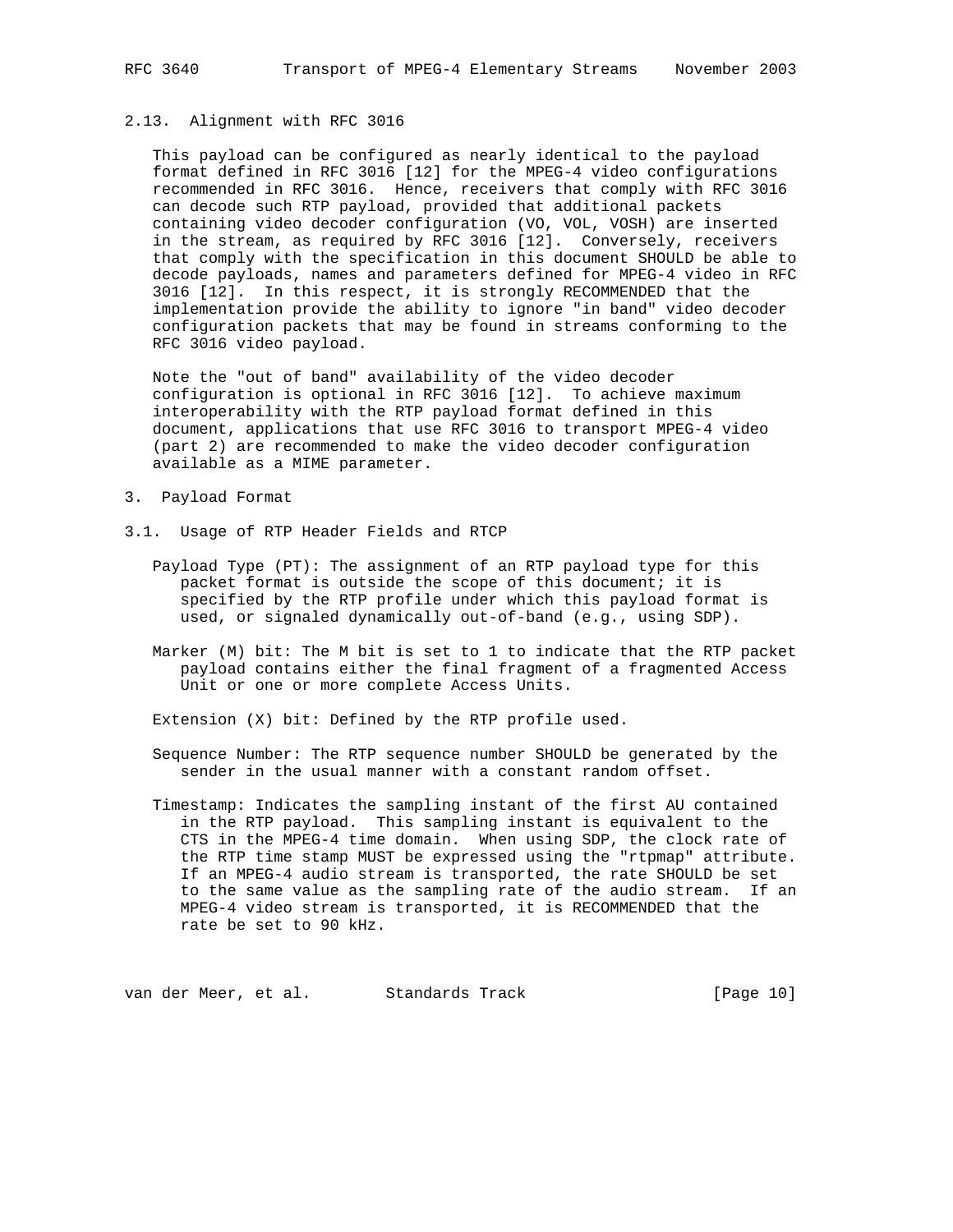In all cases, the sender SHALL make sure that RTP time stamps are identical only if the RTP time stamp refers to fragments of the same Access Unit.

 According to RFC 3550 [2] (section 5.1), it is RECOMMENDED that RTP time stamps start at a random value for security reasons. This is not an issue for synchronization of multiple RTP streams. However, when streams from multiple sources are to be synchronized (for example one stream from local storage, another from an RTP streaming server), synchronization may become impossible if the receiver only knows the original time stamp relationships. In such cases the time stamp relationship required for obtaining synchronization may be provided by out of band means. The format of such information, as well as methods to convey such information, are beyond the scope of this specification.

SSRC: set as described in RFC 3550 [2].

CC and CSRC fields are used as described in RFC 3550 [2].

 RTCP SHOULD be used as defined in RFC 3550 [2]. Note that time stamps in RTCP Sender Reports may be used to synchronize multiple MPEG-4 elementary streams and also to synchronize MPEG-4 streams with non-MPEG-4 streams, in case the delivery of these streams uses RTP.

3.2. RTP Payload Structure

3.2.1. The AU Header Section

 When present, the AU Header Section consists of the AU-headers-length field, followed by a number of AU-headers, see Figure 2.

| AU-headers-length   AU-header   AU-header |                                                                                          |  | $ AU$ -header $ padding $        |  |
|-------------------------------------------|------------------------------------------------------------------------------------------|--|----------------------------------|--|
|                                           | $\begin{array}{ccccccccccccccccc} \vert & (1) & \vert & (2) & \vert & \vert \end{array}$ |  | $\vert$ (n) $\vert$ bits $\vert$ |  |
|                                           |                                                                                          |  |                                  |  |

Figure 2: The AU Header Section

 The AU-headers are configured using MIME format parameters and MAY be empty. If the AU-header is configured empty, the AU-headers-length field SHALL NOT be present and consequently the AU Header Section is empty. If the AU-header is not configured empty, then the AU headers-length is a two octet field that specifies the length in bits of the immediately following AU-headers, excluding the padding bits.

 Each AU-header is associated with a single Access Unit (fragment) contained in the Access Unit Data Section in the same RTP packet.

van der Meer, et al. Standards Track [Page 11]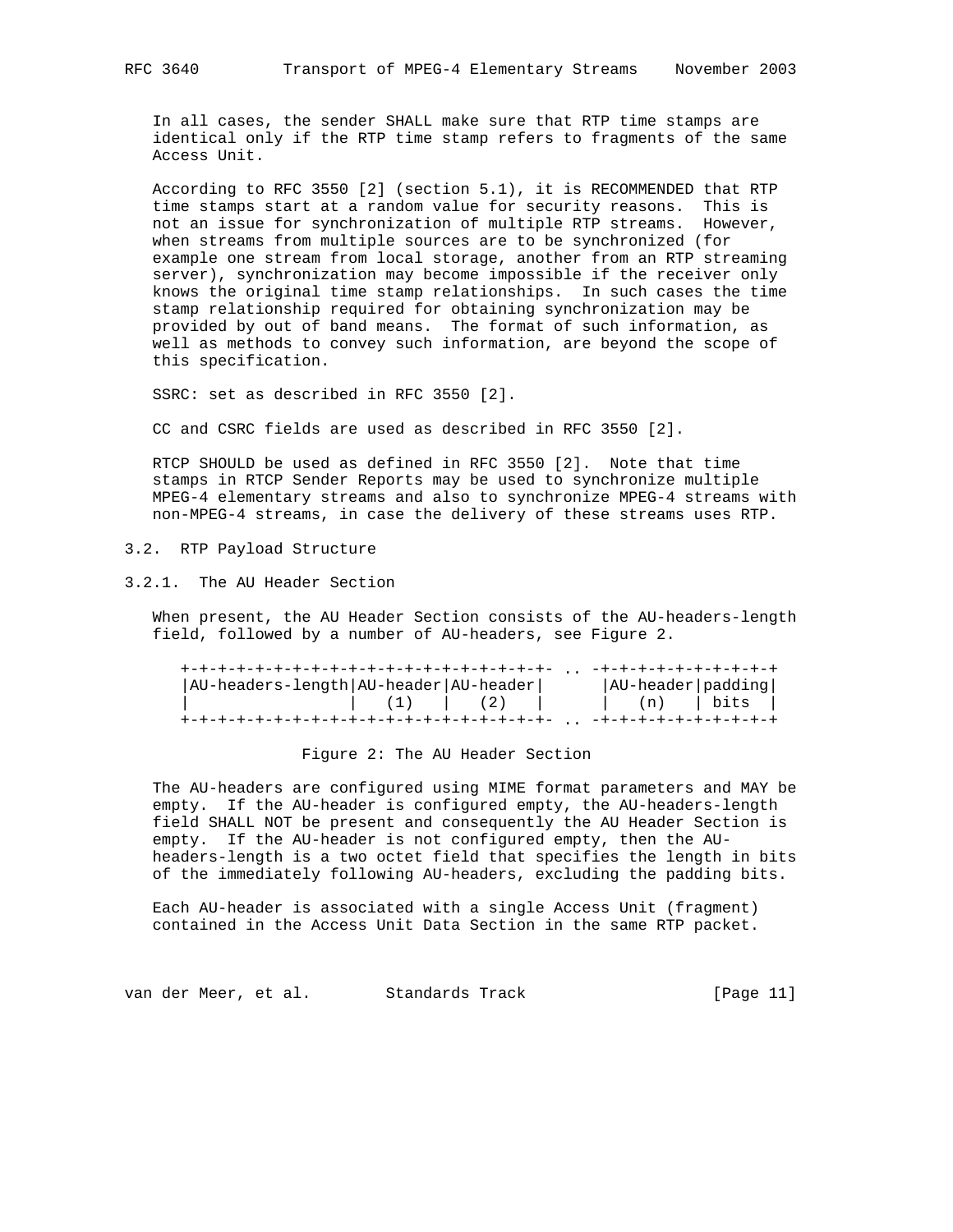For each contained Access Unit (fragment), there is exactly one AU header. Within the AU Header Section, the AU-headers are bit-wise concatenated in the order in which the Access Units are contained in the Access Unit Data Section. Hence, the n-th AU-header refers to the n-th AU (fragment). If the concatenated AU-headers consume a non-integer number of octets, up to 7 zero-padding bits MUST be inserted at the end in order to achieve octet-alignment of the AU Header Section.

## 3.2.1.1. The AU-header

 Each AU-header may contain the fields given in Figure 3. The length in bits of the fields, with the exception of the CTS-flag, the DTS-flag and the RAP-flag fields, is defined by MIME format parameters; see section 4.1. If a MIME format parameter has the default value of zero, then the associated field is not present. The number of bits for fields that are present and that represent the value of a parameter MUST be chosen large enough to correctly encode the largest value of that parameter during the session.

 If present, the fields MUST occur in the mutual order given in Figure 3. In the general case, a receiver can only discover the size of an AU-header by parsing it since the presence of the CTS-delta and DTS delta fields is signaled by the value of the CTS-flag and DTS-flag, respectively.

| AU-size                   |
|---------------------------|
| AU-Index / AU-Index-delta |
| $CTS-flag$                |
| CTS-delta                 |
| $DTS$ -flag               |
| DTS-delta                 |
| $RAP - flaq$              |
| Stream-state              |
|                           |

 Figure 3: The fields in the AU-header. If used, the AU-Index field only occurs in the first AU-header within an AU Header Section; in any other AU-header, the AU-Index-delta field occurs instead.

van der Meer, et al. Standards Track [Page 12]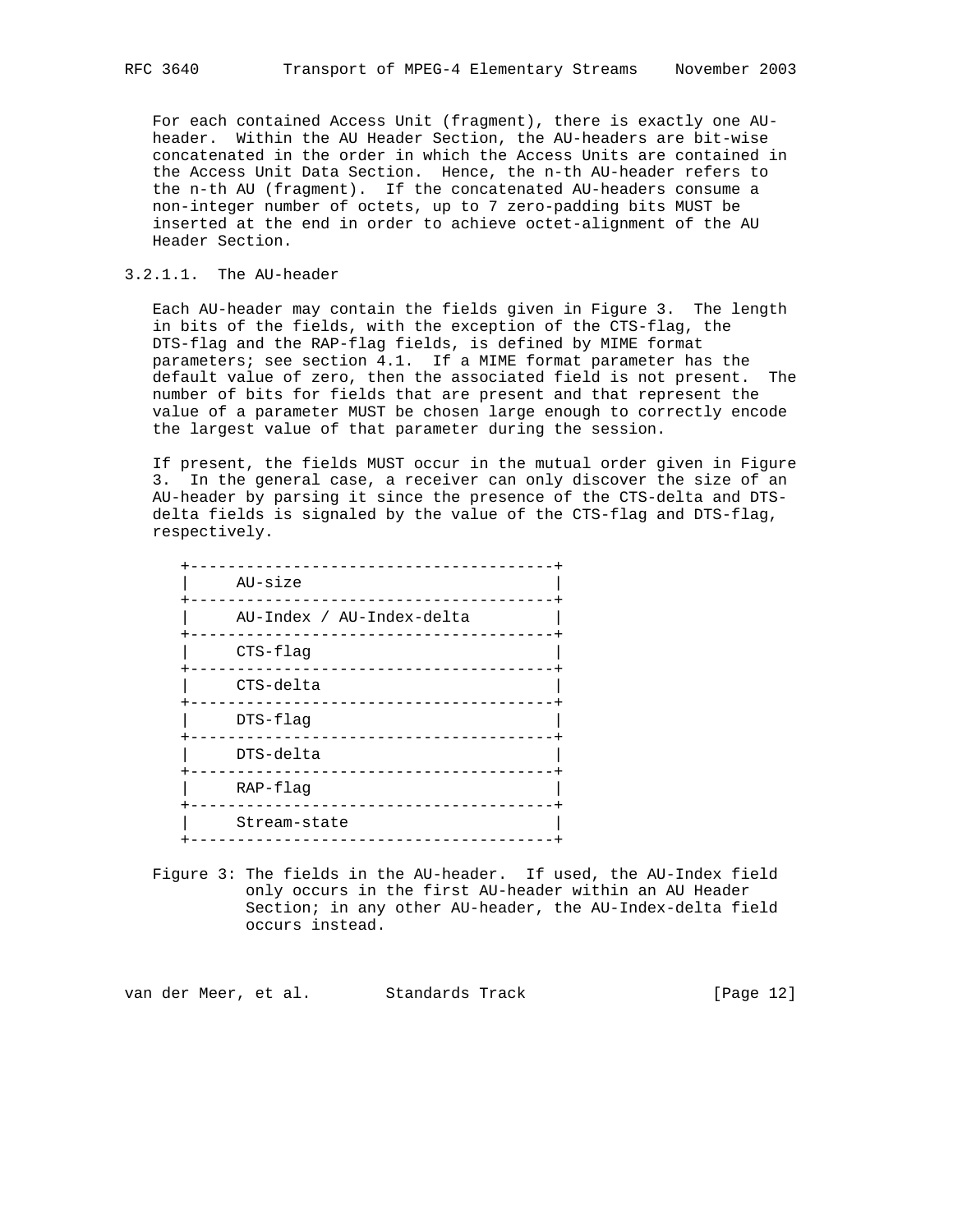- AU-size: Indicates the size in octets of the associated Access Unit in the Access Unit Data Section in the same RTP packet. When the AU-size is associated with an AU fragment, the AU size indicates the size of the entire AU and not the size of the fragment. In this case, the size of the fragment is known from the size of the AU data section. This can be exploited to determine whether a packet contains an entire AU or a fragment, which is particularly useful after losing a packet carrying the last fragment of an AU.
- AU-Index: Indicates the serial number of the associated Access Unit (fragment). For each (in decoding order) consecutive AU or AU fragment, the serial number is incremented by 1. When present, the AU-Index field occurs in the first AU-header in the AU Header Section, but MUST NOT occur in any subsequent (non-first) AU header in that Section. To encode the serial number in any such non-first AU-header, the AU-Index-delta field is used.
- AU-Index-delta: The AU-Index-delta field is an unsigned integer that specifies the serial number of the associated AU as the difference with respect to the serial number of the previous Access Unit. Hence, for the n-th (n>1) AU, the serial number is found from:

 $AU-Index(n) = AU-Index(n-1) + AU-Index-delta(n) + 1$ 

 If the AU-Index field is present in the first AU-header in the AU Header Section, then the AU-Index-delta field MUST be present in any subsequent (non-first) AU-header. When the AU-Index-delta is coded with the value 0, it indicates that the Access Units are consecutive in decoding order. An AU-Index-delta value larger than 0 signals that interleaving is applied.

 CTS-flag: Indicates whether the CTS-delta field is present. A value of 1 indicates that the field is present, a value of 0 indicates that it is not present.

 The CTS-flag field MUST be present in each AU-header if the length of the CTS-delta field is signaled to be larger than zero. In that case, the CTS-flag field MUST have the value 0 in the first AU-header and MAY have the value 1 in all non-first AU-headers. The CTS-flag field SHOULD be 0 for any non-first fragment of an Access Unit.

van der Meer, et al. Standards Track [Page 13]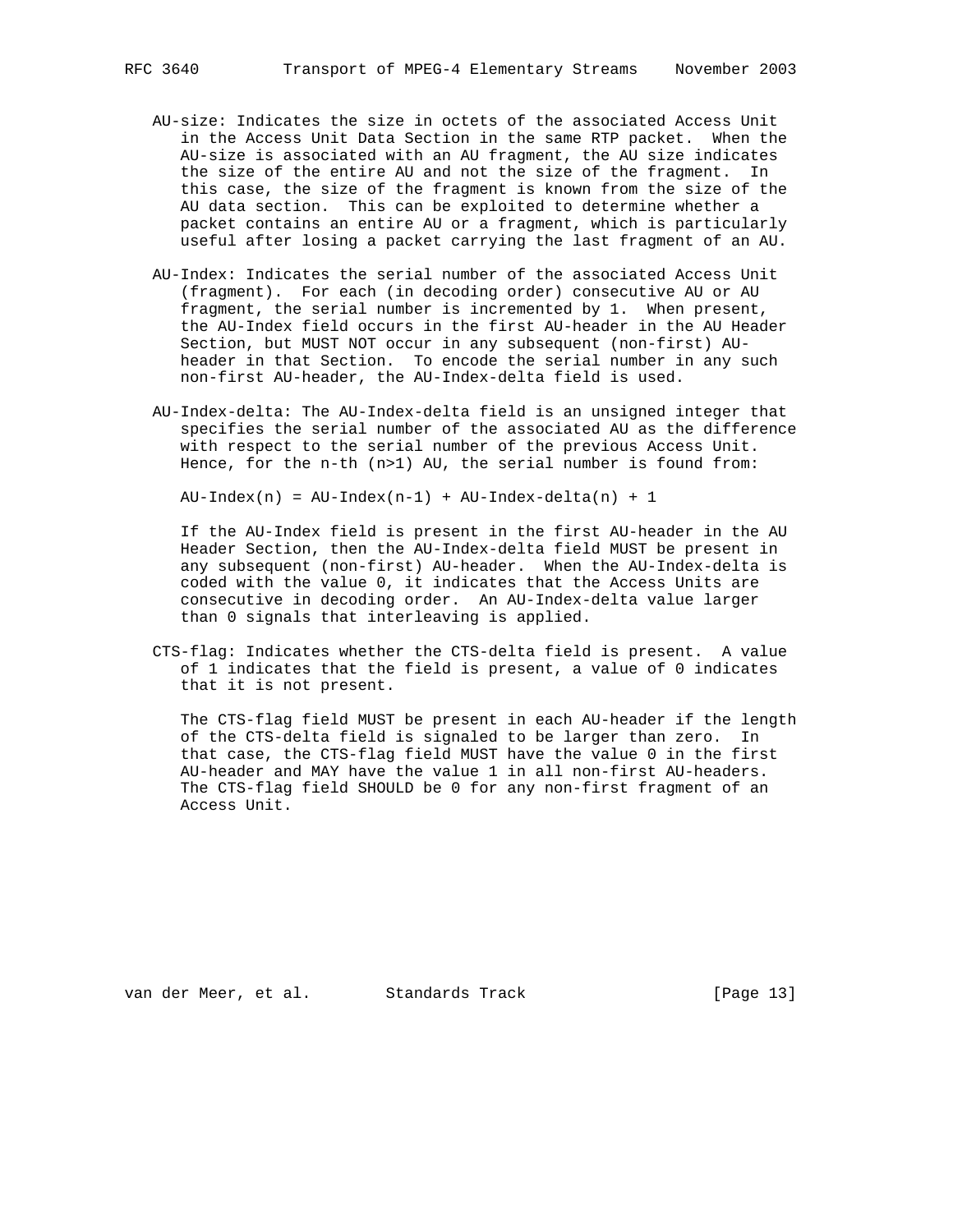- CTS-delta: Encodes the CTS by specifying the value of CTS as a 2's complement offset (delta) from the time stamp in the RTP header of this RTP packet. The CTS MUST use the same clock rate as the time stamp in the RTP header.
- DTS-flag: Indicates whether the DTS-delta field is present. A value of 1 indicates that DTS-delta is present, a value of 0 indicates that it is not present.

 The DTS-flag field MUST be present in each AU-header if the length of the DTS-delta field is signaled to be larger than zero. The DTS-flag field MUST have the same value for all fragments of an Access Unit.

- DTS-delta: Specifies the value of the DTS as a 2's complement offset (delta) from the CTS. The DTS MUST use the same clock rate as the time stamp in the RTP header. The DTS-delta field MUST have the same value for all fragments of an Access Unit.
- RAP-flag: When set to 1, indicates that the associated Access Unit provides a random access point to the content of the stream. If an Access Unit is fragmented, the RAP flag, if present, MUST be set to 0 for each non-first fragment of the AU.
- Stream-state: Specifies the state of the stream for an AU of an MPEG-4 system stream; each state is identified by a value of a modulo counter. In ISO/IEC 14496-1, MPEG-4 system streams use the AU\_SequenceNumber to signal stream states. When the stream state changes, the value of the stream-state MUST be incremented by one.

 Note: no relation is required between stream-states of different streams.

3.2.2. The Auxiliary Section

 The Auxiliary Section consists of the auxiliary-data-size field followed by the auxiliary-data field. Receivers MAY (but are not required to) parse the auxiliary-data field; to facilitate skipping of the auxiliary-data field by receivers, the auxiliary-data-size field indicates the length in bits of the auxiliary-data. If the concatenation of the auxiliary-data-size and the auxiliary-data fields consume a non-integer number of octets, up to 7 zero padding bits MUST be inserted immediately after the auxiliary data in order to achieve octet-alignment. See Figure 4.

van der Meer, et al. Standards Track [Page 14]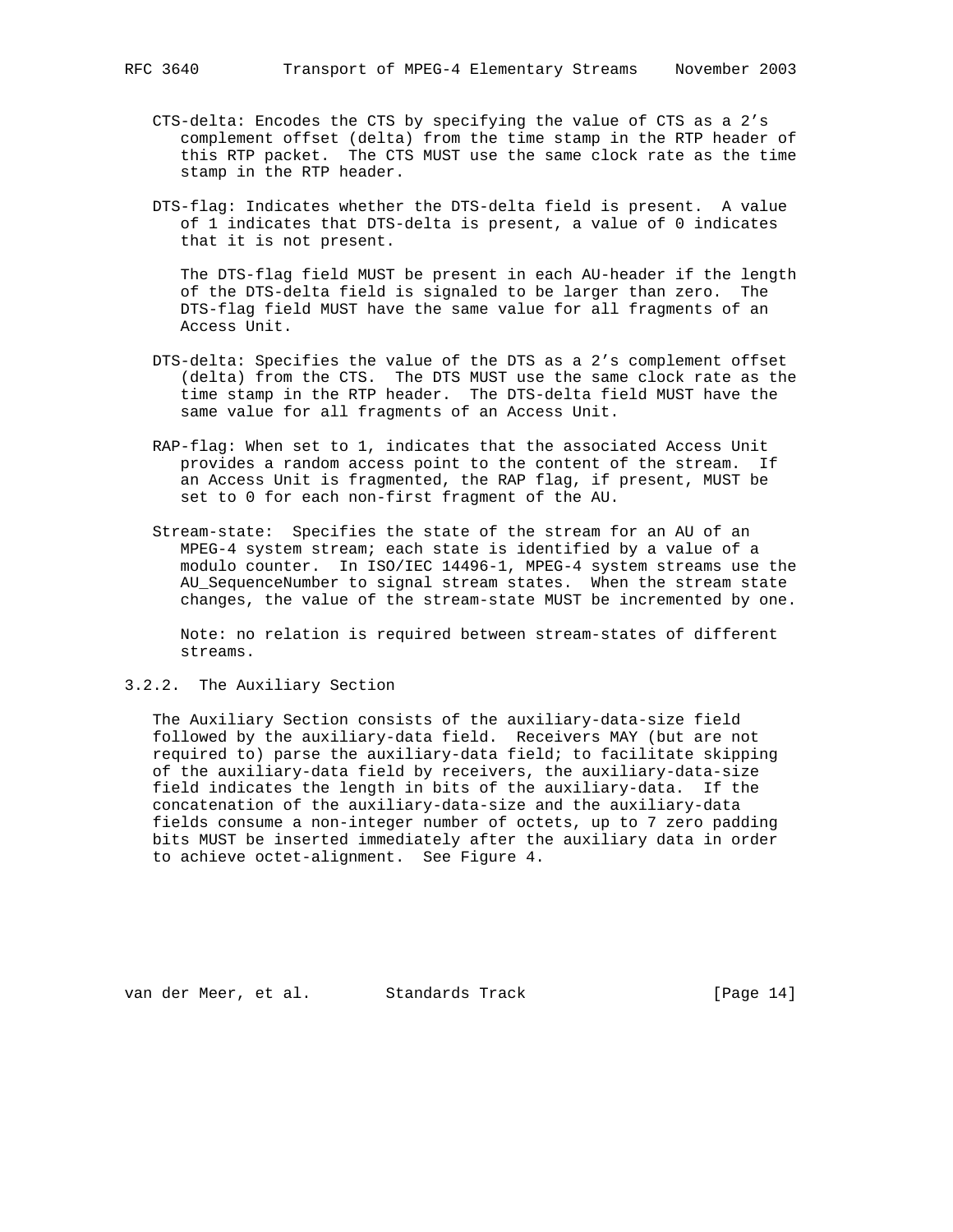+-+-+-+-+-+-+-+-+-+-+-+-+-+-+-+-+-+-+-+- .. -+-+-+-+-+-+-+-+-+ | auxiliary-data-size | auxiliary-data |padding bits | +-+-+-+-+-+-+-+-+-+-+-+-+-+-+-+-+-+-+-+- .. -+-+-+-+-+-+-+-+-+

Figure 4: The fields in the Auxiliary Section

 The length in bits of the auxiliary-data-size field is configurable by a MIME format parameter; see section 4.1. The default length of zero indicates that the entire Auxiliary Section is absent.

 auxiliary-data-size: specifies the length in bits of the immediately following auxiliary-data field;

 auxiliary-data: the auxiliary-data field contains data of a format not defined by this specification.

3.2.3. The Access Unit Data Section

 The Access Unit Data Section contains an integer number of complete Access Units or a single fragment of one AU. The Access Unit Data Section is never empty. If data of more than one Access Unit is present, then the AUs are concatenated into a contiguous string of octets. See Figure 5. The AUs inside the Access Unit Data Section MUST be in decoding order, though not necessarily contiguous in the case of interleaving.

 The size and number of Access Units SHOULD be adjusted such that the resulting RTP packet is not larger than the path MTU. To handle larger packets, this payload format relies on lower layers for fragmentation, which may result in reduced performance.

 +-+-+-+-+-+-+-+-+-+-+-+-+-+-+-+-+-+-+-+-+-+-+-+-+-+-+-+-+-+-+-+-+  $|AU(1)|$  + | | | | +-+-+-+-+-+-+-+-+-+-+-+-+-+-+-+-+-+-+-+-+-+-+-+-+  $|\text{AU}(2)|$  +-+-+-+-+-+-+-+-+ | | | | +-+-+-+-+-+-+-+-+-+-+-+-+-+-+-+-+ | | AU(n) | +-+-+-+-+-+-+-+-+-+-+-+-+-+-+-+-+-+-+-+-+-+-+-+-+-+-+-+-+-+-+-+-+ |AU(n) continued| |-+-+-+-+-+-+-+-+

Figure 5: Access Unit Data Section; each AU is octet-aligned.

van der Meer, et al. Standards Track [Page 15]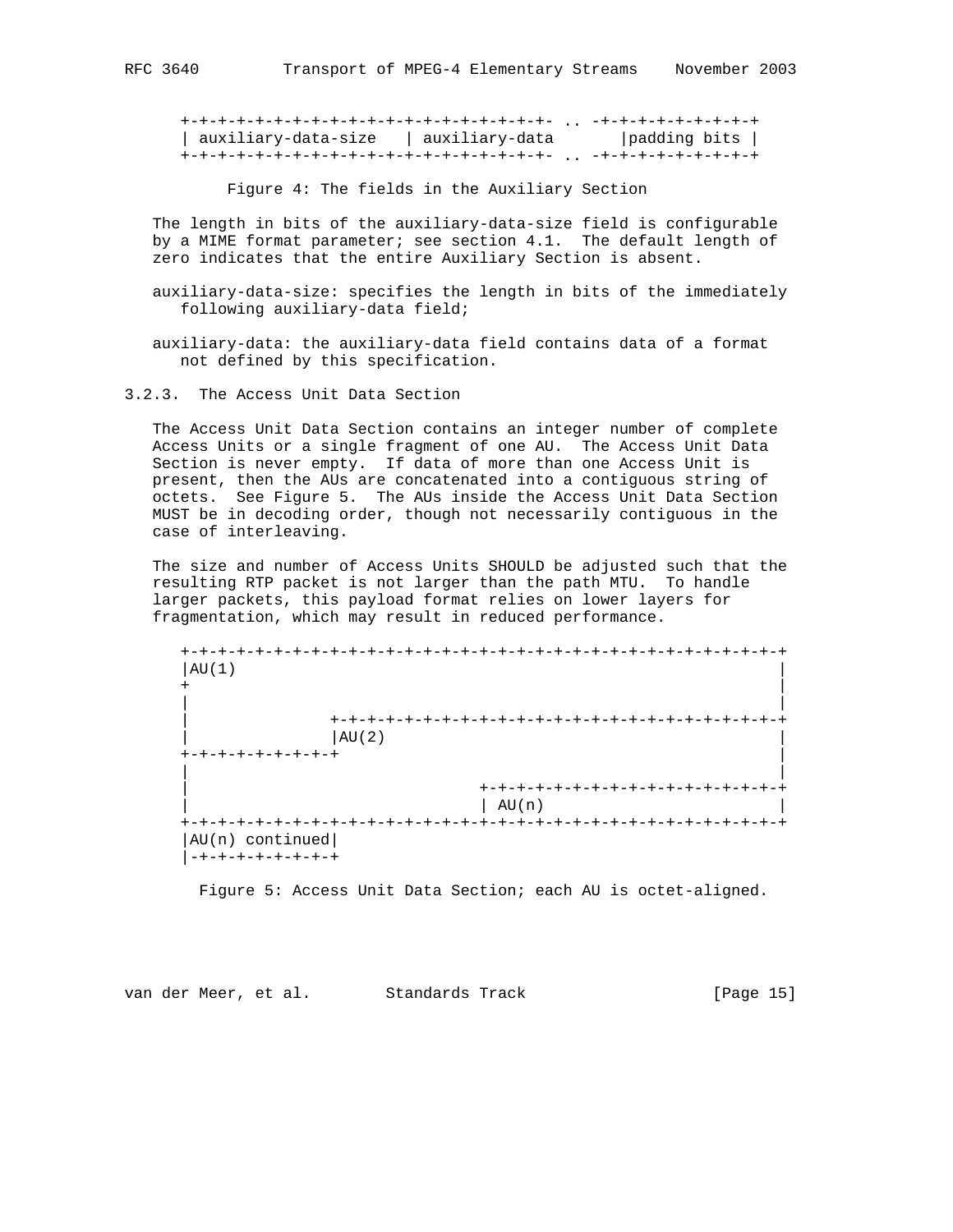When multiple Access Units are carried, the size of each AU MUST be made available to the receiver. If the AU size is variable, then the size of each AU MUST be indicated in the AU-size field of the corresponding AU-header. However, if the AU size is constant for a stream, this mechanism SHOULD NOT be used; instead, the fixed size SHOULD be signaled by the MIME format parameter "constantSize"; see section 4.1.

 The absence of both AU-size in the AU-header and the constantSize MIME format parameter indicates the carriage of a single AU (fragment), i.e., that a single Access Unit (fragment) is transported in each RTP packet for that stream.

## 3.2.3.1. Fragmentation

 A packet SHALL carry either one or more complete Access Units, or a single fragment of an Access Unit. Fragments of the same Access Unit have the same time stamp but different RTP sequence numbers. The marker bit in the RTP header is 1 on the last fragment of an Access Unit, and 0 on all other fragments.

# 3.2.3.2. Interleaving

 Unless prohibited by the signaled mode, a sender MAY interleave Access Units. Receivers that are capable of receiving modes that support interleaving MUST be able to decode interleaved Access Units.

 When a sender interleaves Access Units, it needs to provide sufficient information to enable a receiver to unambiguously reconstruct the original order, even in the case of out-of-order packets, packet loss or duplication. The information that senders need to provide depends on whether or not the Access Units have a constant time duration. Access Units have a constant time duration, if:

 $TS(i+1) - TS(i) = constant$ 

 for any i, where: i indicates the index of the AU in the original order, and TS(i) denotes the time stamp of AU(i)

 The MIME parameter "constantDuration" SHOULD be used to signal that Access Units have a constant time duration; see section 4.1.

 If the "constantDuration" parameter is present, the receiver can reconstruct the original Access Unit timing based solely on the RTP timestamp and AU-Index-delta. Accordingly, when transmitting Access Units of constant duration, the AU-Index, if present, MUST be set to

van der Meer, et al. Standards Track [Page 16]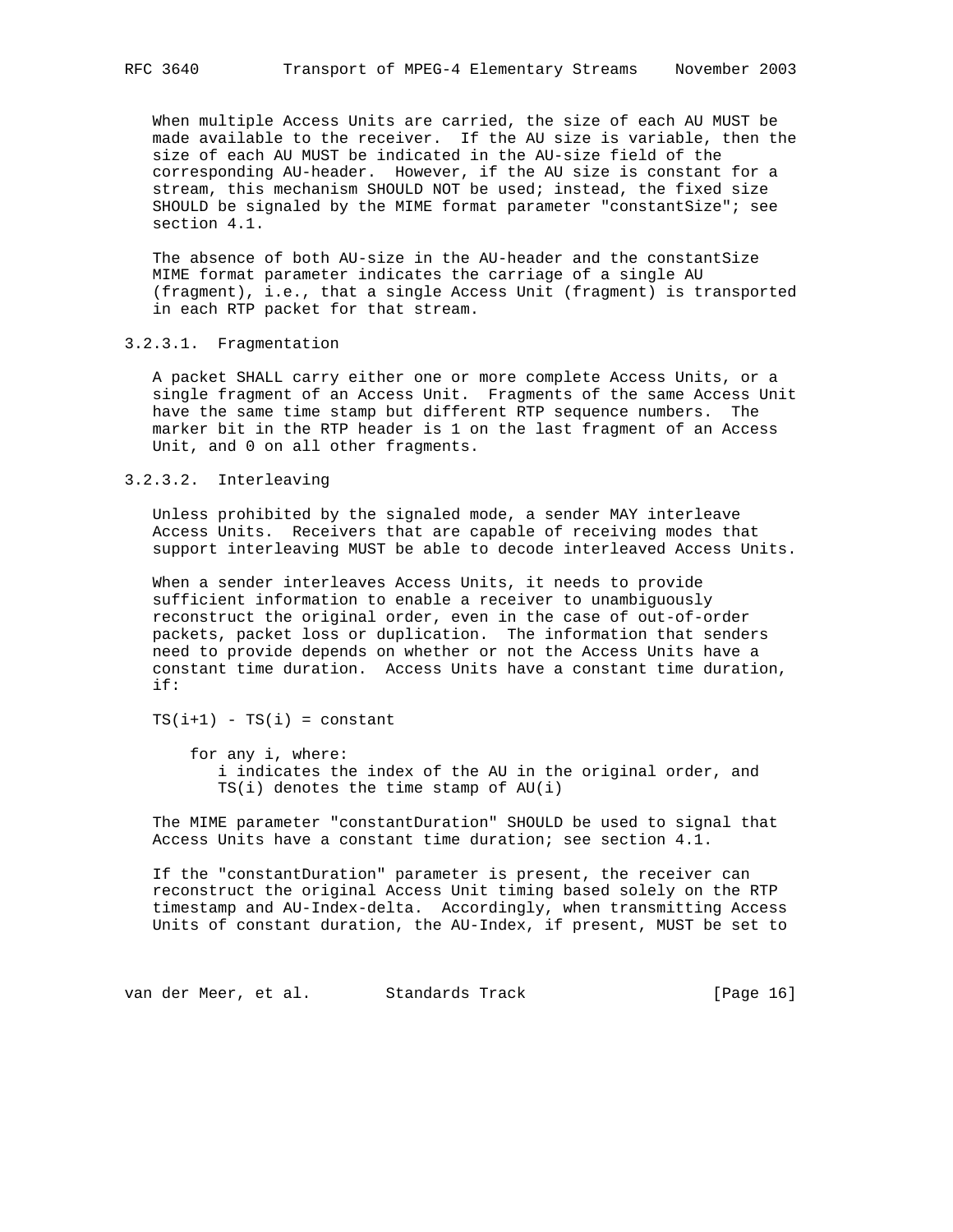the value 0. Receivers of constant duration Access Units MUST use the RTP timestamp to determine the index of the first AU in the RTP packet. The AU-Index-delta header and the signaled "constantDuration" are used to reconstruct AU timing.

 If the "constantDuration" parameter is not present, then senders MAY signal AUs of constant duration by coding the AU-Index with zero in each RTP packet. In the absence of the constantDuration parameter receivers MUST conclude that the AUs have constant duration if the AU-index is zero in two consecutive RTP packets.

 When transmitting Access Units of variable duration, then the "constantDuration" parameter MUST NOT be present, and the transmitter MUST use the AU-Index to encode the index information required for re-ordering, and the receiver MUST use that value to determine the index of each AU in the RTP packet. The number of bits of the AU- Index field MUST be chosen so that valid index information is provided at the applied interleaving scheme, without causing problems due to roll-over of the AU-Index field. In addition, the CTS-delta MUST be coded in the AU header for each non-first AU in the RTP packet, so that receivers can place the AUs correctly in time.

 When interleaving is applied, a de-interleave buffer is needed in receivers to put the Access Units in their correct logical consecutive decoding order. This requires the computation of the time stamp for each Access Unit. In case of a constant time duration per Access Unit, the time stamp of the i-th access unit in an RTP packet with RTP time stamp T is calculated as follows:

 Timestamp[0] = T Timestamp[i, i > 0] = T +(Sum(for k=1 to i of (AU-Index-delta[k] + 1))) \* access-unit-duration

When AU-Index-delta is always 0, this reduces to  $T + i *$  (access unit-duration). This is the non-interleaved case, where the frames are consecutive in decoding order. Note that the AU-Index field (present for the first Access Unit) is indeed not needed in this calculation.

## 3.2.3.3. Constraints for Interleaving

 The size of the packets should be suitably chosen to be appropriate to both the path MTU and the capacity of the receiver's de-interleave buffer. The maximum packet size for a session SHOULD be chosen to not exceed the path MTU.

van der Meer, et al. Standards Track [Page 17]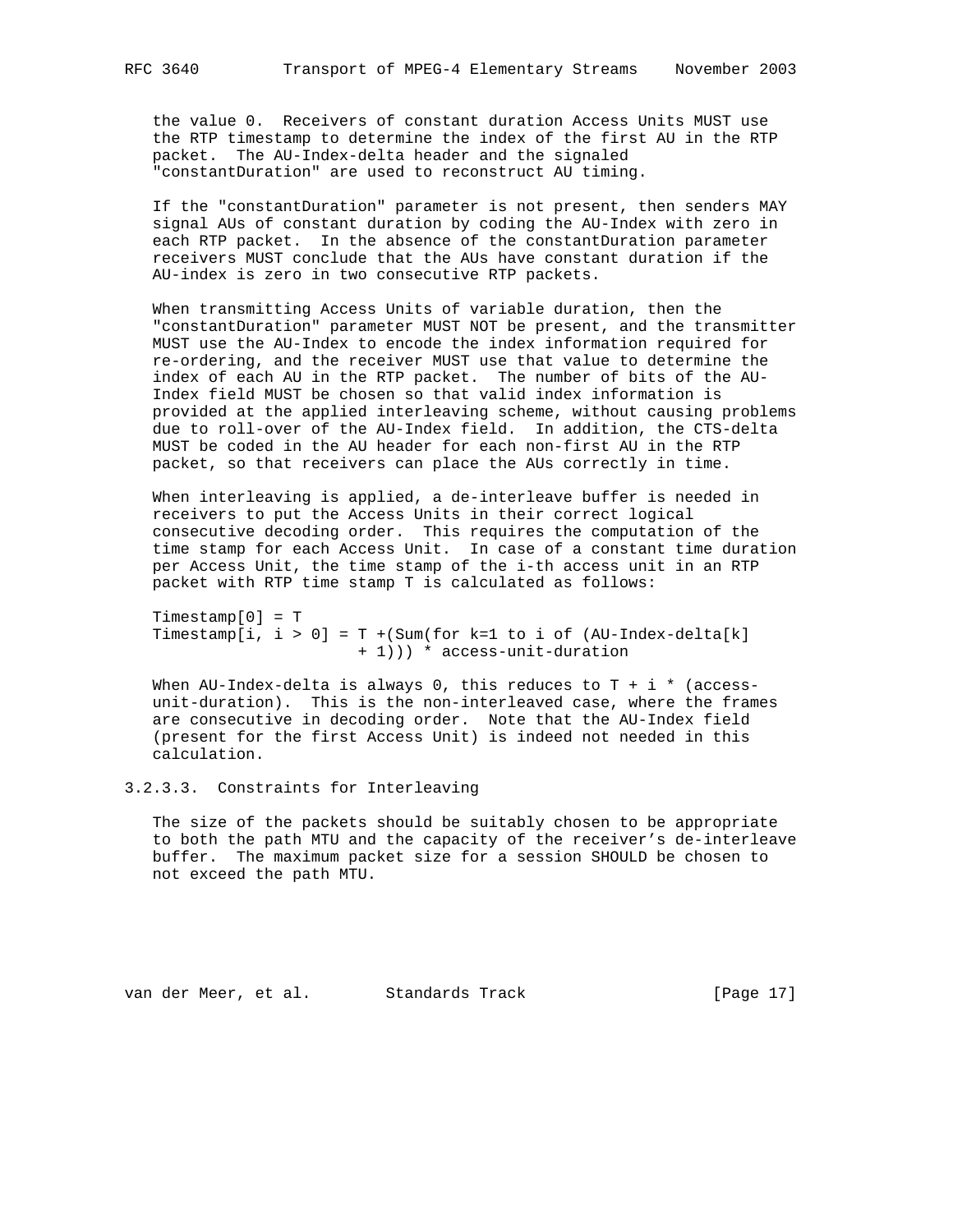To allow receivers to allocate sufficient resources for de interleaving, senders MUST provide the information to receivers as specified in this section.

 AUs enter the decoder in decoding order. The de-interleave buffer is used to re-order a stream of interleaved AUs back into decoding order. When interleaving is applied, the decoding of "early" AUs has to be postponed until all AUs that precede it in decoding order are present. Therefore, these "early" AUs are stored in the de interleave buffer. As an example in Figure 6, the interleaving pattern from section 2.5 is considered.

| Interleaved AUs        |  |                            |      |     | +--+--+--+--+--+--+--+--+--+--+--+-<br>+--+--+--+--+--+--+--+--+--+--+--+- |
|------------------------|--|----------------------------|------|-----|----------------------------------------------------------------------------|
| Storage of "early" AUs |  | 3 3 3 3 3 3<br>6 6 6 6 6 6 | 4444 | 777 |                                                                            |

 Figure 6: Storage of "early" AUs in the de-interleave buffer per interleaved AU.

AU(3) is to be delivered to the decoder after AU(0), AU(1) and AU(2); of these AUs,  $AU(2)$  arrives from the network last and hence  $AU(3)$  needs to be stored until AU(2) is present in the pattern. Similarly, AU(6) is to be stored until AU(5) is present, while AU(4) and AU(7) are to be stored until AU(2) and AU(5) are present, respectively. Note that the fullness of the de-interleave buffer varies in time. In Figure 6, the de-interleave buffer contains at most 4, but often less AUs.

 So as to give a rough indication of the resources needed in the receiver for de-interleaving, the maximum displacement in time of an AU is defined. For any  $AU(j)$  in the pattern, each  $AU(i)$  with  $i < j$  that is not yet present can be determined. The maximum displacement in time of an AU is the maximum difference between the time stamp of an AU in the pattern and the time stamp of the earliest AU that is not yet present. In other words, when considering a sequence of interleaved AUs, then:

Maximum displacement =  $max{TS(i) - TS(j)}$ 

 for any i and any j>i, where: i and j indicate the index of the AU in the interleaving pattern, and TS denotes the time stamp of the AU.

van der Meer, et al. Standards Track [Page 18]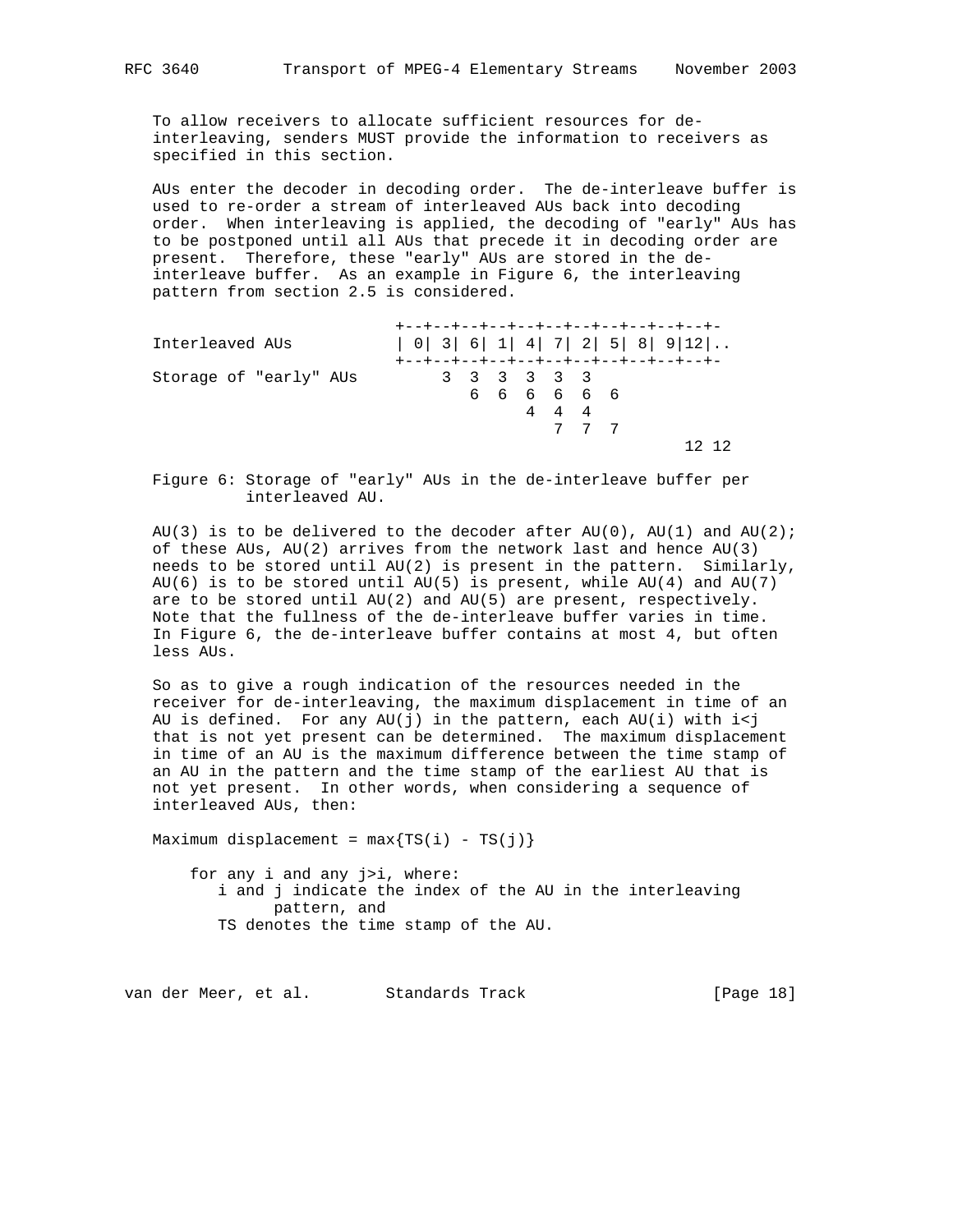As an example in Figure 7, the interleaving pattern from section 2.5 is considered. For each AU in the pattern, the index is given of the earliest of any earlier AUs not yet present. Hence for each AU(n) in the interleaving pattern the smallest index k (with k<n) of not yet delivered AUs is indicated. A "-" indicates that all previous AUs are present. If the AU period is constant, the maximum displacement equals 5 AU periods, as found for AU(6) and AU(7).

| Interleaved AUs                                                                              | +--+--+--+--+--+--+--+--+--+--+--+--+<br>$  0   3   6   1   4   7   2   5   8   9   12  $<br>+--+--+--+--+--+--+--+--+--+--+--+- |
|----------------------------------------------------------------------------------------------|----------------------------------------------------------------------------------------------------------------------------------|
| Earliest not yet present AU                                                                  | $-1$ 1 - 2 2 - - - - 10                                                                                                          |
| any earlier AUs not yet present                                                              | Figure 7: For each AU in the interleaving pattern, the earliest of                                                               |
| time during the session via the MIME format parameter<br>"maxDisplacement"; see section 4.1. | When interleaving, senders MUST signal the maximum displacement in                                                               |
|                                                                                              | An estimate of the size of the de-interleave buffer is found by<br>multiplying the maximum displacement by the maximum bit rate: |
|                                                                                              | size(de-interleave buffer) = $\{$ (maxDisplacement) * Rate(max) $\}$ / (RTP<br>clock frequency),                                 |
| where:                                                                                       | Rate(max) is the maximum bit-rate of the transported stream.                                                                     |
|                                                                                              | Note that receivers can derive Rate(max) from the MIME format                                                                    |

parameters streamType, profile-level-id, and config.

 However, this calculation estimates the size of the de-interleave buffer and the required size may differ from the calculated value. If this calculation under-estimates the size of the de-interleave buffer, then senders, when interleaving, MUST signal a size of the de-interleave buffer via the MIME format parameter "de-interleaveBufferSize"; see section 4.1. If the calculation over-estimates the size of the de-interleave buffer, then senders, when interleaving, MAY signal a size of the de-interleave buffer via the MIME format parameter "de-interleaveBufferSize".

van der Meer, et al. Standards Track [Page 19]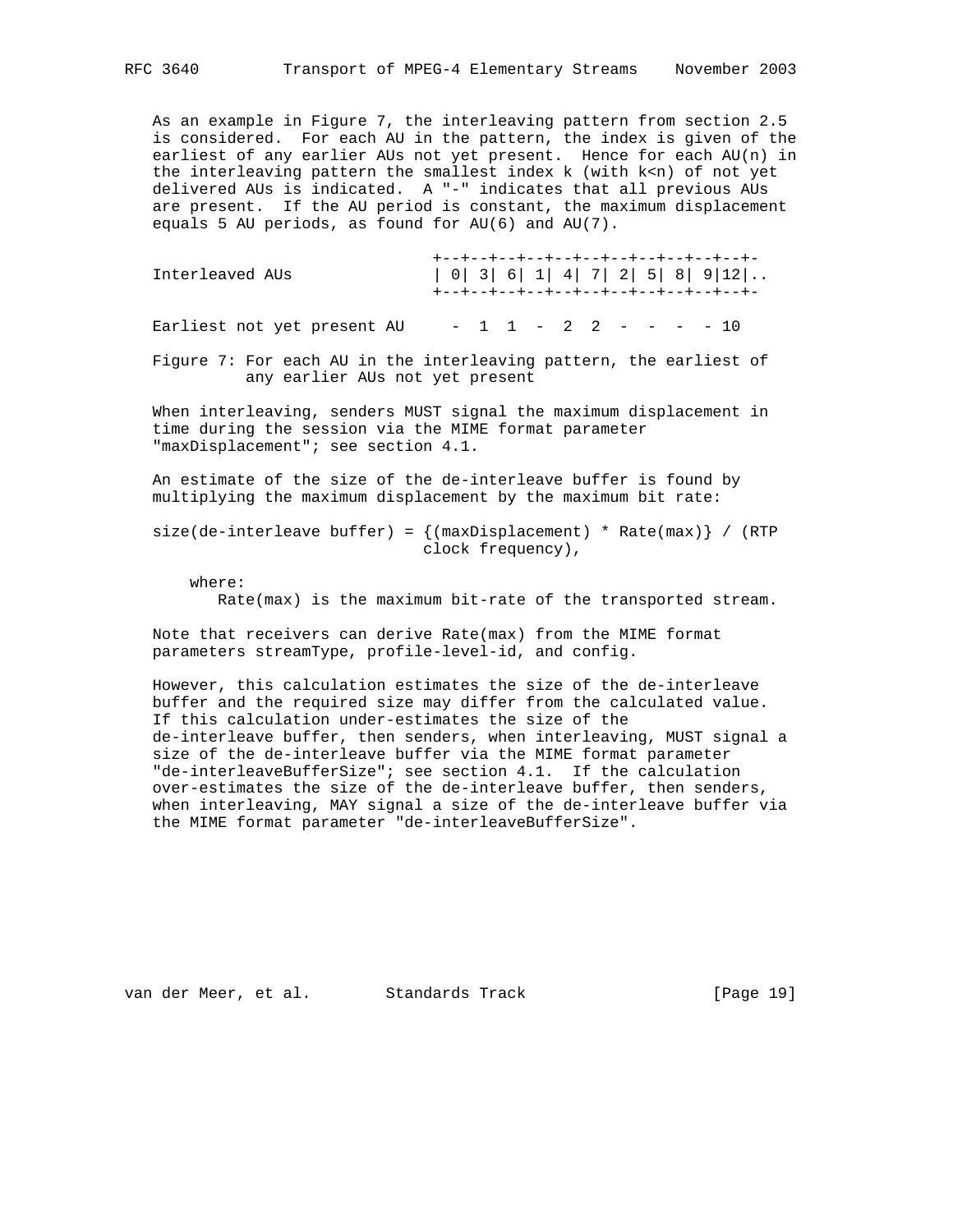The signaled size of the de-interleave buffer MUST be large enough to contain all "early" AUs at any point in time during the session. That is:

minimum de-interleave buffer size =  $max$  [sum {if TS(i) > TS(j) then AU-size(i) else 0}]

for any j and any i<j, where: i and j indicate the index of an AU in the interleaving pattern,  $TS(i)$  denotes the time stamp of  $AU(i)$ , and AU-size(i) denotes the size of AU(i) in number of octets.

 If the "de-interleaveBufferSize" parameter is present, then the applied buffer for de-interleaving in a receiver MUST have a size that is at least equal to the signaled size of the de-interleave buffer, else a size that is at least equal to the calculated size of the de-interleave buffer.

 No matter what interleaving scheme is used, the scheme must be analyzed to calculate the applicable maxDisplacement value, as well as the required size of the de-interleave buffer. Senders SHOULD signal values that are not larger than the strictly required values; if larger values are signaled, the receiver will buffer excessively.

 Note that for low bit-rate material, the applied interleaving may make packets shorter than the MTU size.

3.2.3.4. Crucial and Non-Crucial AUs with MPEG-4 System Data

 Some Access Units with MPEG-4 system data, called "crucial" AUs, carry information whose loss cannot be tolerated, either in the presentation or in the decoder. At each crucial AU in an MPEG-4 system stream, the stream state changes. The stream-state MAY remain constant at non-crucial AUs. In ISO/IEC 14496-1, MPEG-4 system streams use the AU\_SequenceNumber to signal stream states.

 Example: Given three AUs, AU1 = "Insertion of node X", AU2 = "Set position of node X", AU3 = "Set position of node X". AU1 is crucial, since if it is lost, AU2 cannot be executed. However, AU2 is not crucial, since AU3 can be executed even if AU2 is lost.

 When a crucial AU is (possibly) lost, the stream is corrupted. For example, when an AU is lost and the stream state has changed at the next received AU, then it is possible that the lost AU was crucial. Once corrupted, the stream remains corrupted until the next random access point. Note that loss of non-crucial AUs does not corrupt the stream. When a decoder starts receiving a stream, the decoder MUST

van der Meer, et al. Standards Track [Page 20]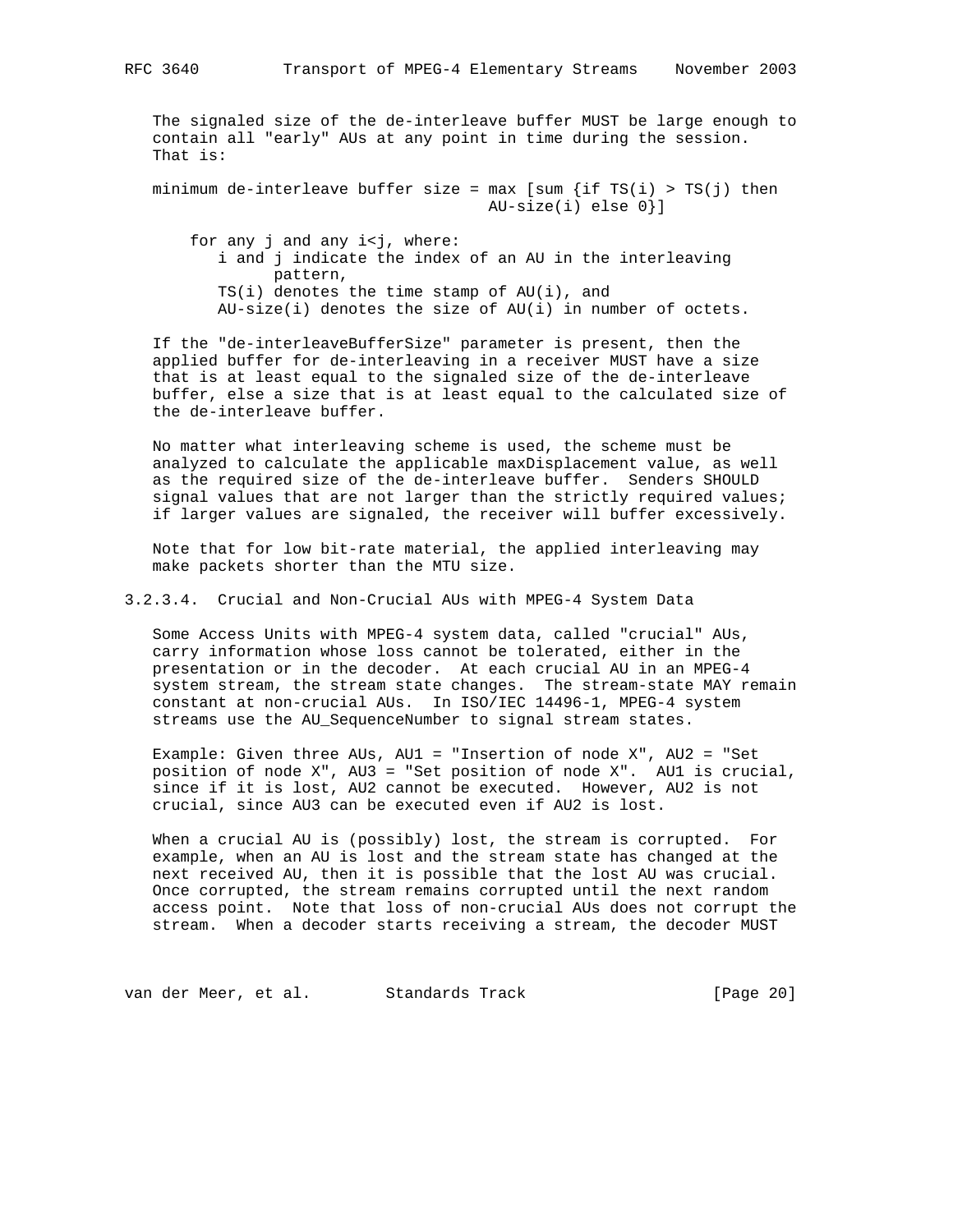consider the stream corrupted until an AU is received that provides a random access point.

 An AU that provides a random access point, as signaled by the RAP flag, may or may not be crucial. Non-crucial RAP AUs provide a "repeated" random access point for use by decoders that recently joined the stream or that need to re-start decoding after a stream corruption. Non-crucial RAP AUs MUST include all updates since the last crucial RAP AU.

Upon receiving AUs, decoders are to react as follows:

- a) if the RAP-flag is set to 1 and the stream-state changes, then the AU is a crucial RAP AU, and the AU MUST be decoded.
- b) if the RAP-flag is set to 1 and the stream state does not change, then the AU is a non-crucial RAP AU, and the receiver SHOULD decode it if the stream is corrupted. Otherwise, the decoder MUST ignore the AU.
- c) if the RAP-flag is set to 0, then the AU MUST be decoded, unless the stream is corrupted, in which case the AU MUST be ignored.
- 3.3. Usage of this Specification
- 3.3.1. General

 Usage of this specification requires definition of a mode. A mode defines how to use this specification, as deemed appropriate. Senders MUST signal the applied mode via the MIME format parameter "mode", as specified in section 4.1. This specification defines a generic mode that can be used for any MPEG-4 stream, as well as specific modes for the transportation of MPEG-4 CELP and MPEG-4 AAC streams, defined in ISO/IEC 14496-3 [1].

 When use of this payload format is signaled using SDP [5], an "rtpmap" attribute is part of that signaling. The same requirements apply for the rtpmap attribute in any mode compliant to this specification. The general form of an rtpmap attribute is:

 a=rtpmap:<payload type> <encoding name>/<clock rate>[/<encoding parameters>]

 For audio streams, <encoding parameters> specifies the number of audio channels: 2 for stereo material (see RFC 2327 [5]) and 1 for mono. Provided no additional parameters are needed, this parameter may be omitted for mono material, hence its default value is 1.

van der Meer, et al. Standards Track [Page 21]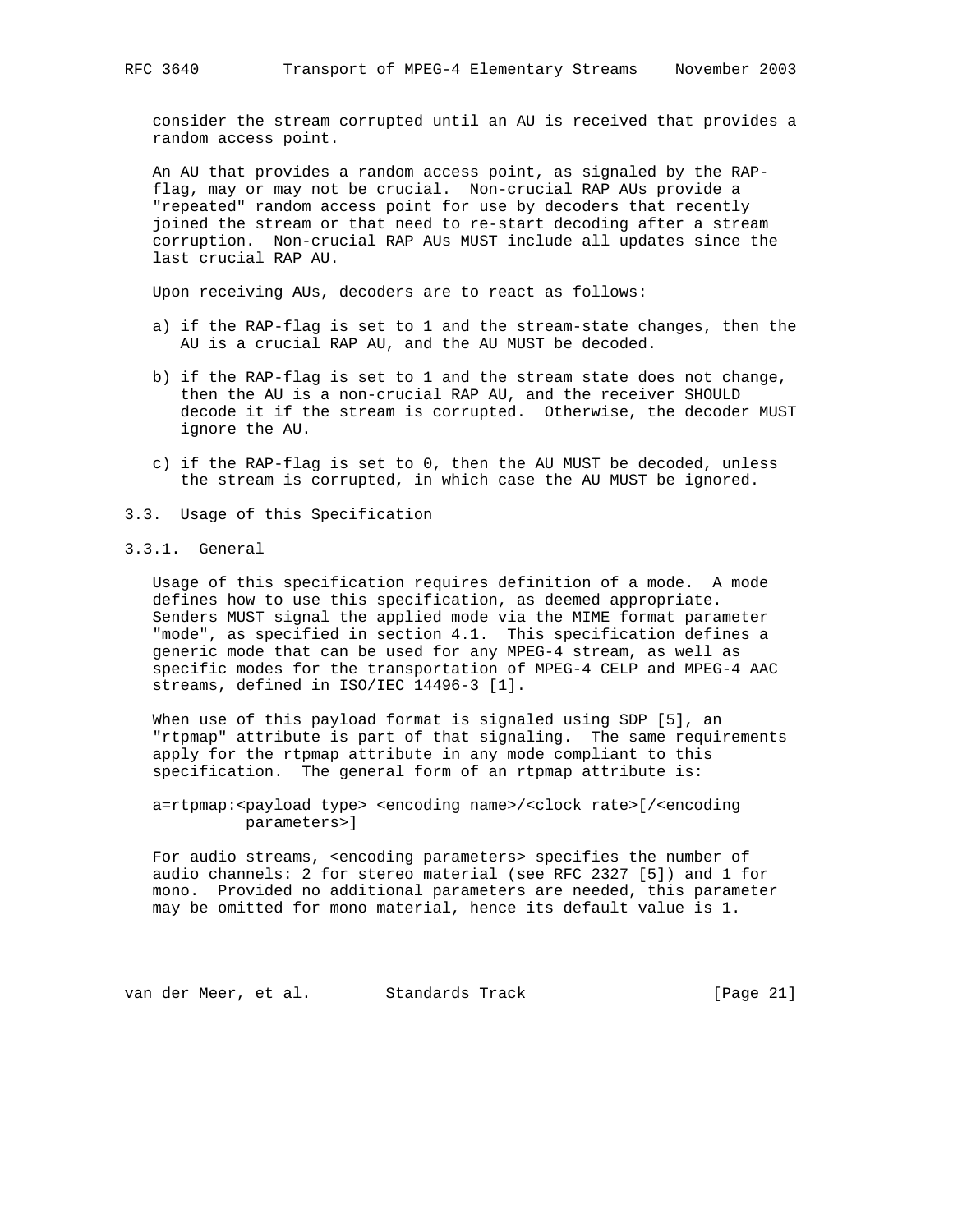# 3.3.2. The Generic Mode

 The generic mode can be used for any MPEG-4 stream. In this mode, no mode-specific constraints are applied; hence, in the generic mode, the full flexibility of this specification can be exploited. The generic mode is signaled by mode=generic.

 An example is given below for the transportation of a BIFS-Anim stream. In this example carriage of multiple BIFS-Anim Access Units is allowed in one RTP packet. The AU-header contains the AU-size field, the CTS-flag and, if the CTS flag is set to 1, the CTS-delta field. The number of bits of the AU-size and the CTS-delta fields are 10 and 16, respectively. The AU-header also contains the RAP flag and the Stream-state of 4 bits. This results in an AU-header with a total size of two or four octets per BIFS-Anim AU. The RTP time stamp uses a 1 kHz clock. Note that the media type name is video, because the BIFS-Anim stream is part of an audio-visual presentation. For conventions on media type names, see section 4.1.

In detail:

 m=video 49230 RTP/AVP 96 a=rtpmap:96 mpeg4-generic/1000 a=fmtp:96 streamtype=3; profile-level-id=1807; mode=generic; objectType=2; config=0842237F24001FB400094002C0; sizeLength=10; CTSDeltaLength=16; randomAccessIndication=1; streamStateIndication=4

 Note: The a=fmtp line has been wrapped to fit the page, it comprises a single line in the SDP file.

 The hexadecimal value of the "config" parameter is the BIFSConfiguration() as defined in ISO/IEC 14496-1. The BIFSConfiguration() specifies that the BIFS stream is a BIFS-Anim stream. For the description of MIME parameters, see section 4.1.

# 3.3.3. Constant Bit-rate CELP

 This mode is signaled by mode=CELP-cbr. In this mode, one or more complete CELP frames of fixed size can be transported in one RTP packet; interleaving MUST NOT be used with this mode. The RTP payload consists of one or more concatenated CELP frames, each of equal size. CELP frames MUST NOT be fragmented when using this mode. Both the AU Header Section and the Auxiliary Section MUST be empty.

 The MIME format parameter constantSize MUST be provided to specify the length of each CELP frame.

van der Meer, et al. Standards Track [Page 22]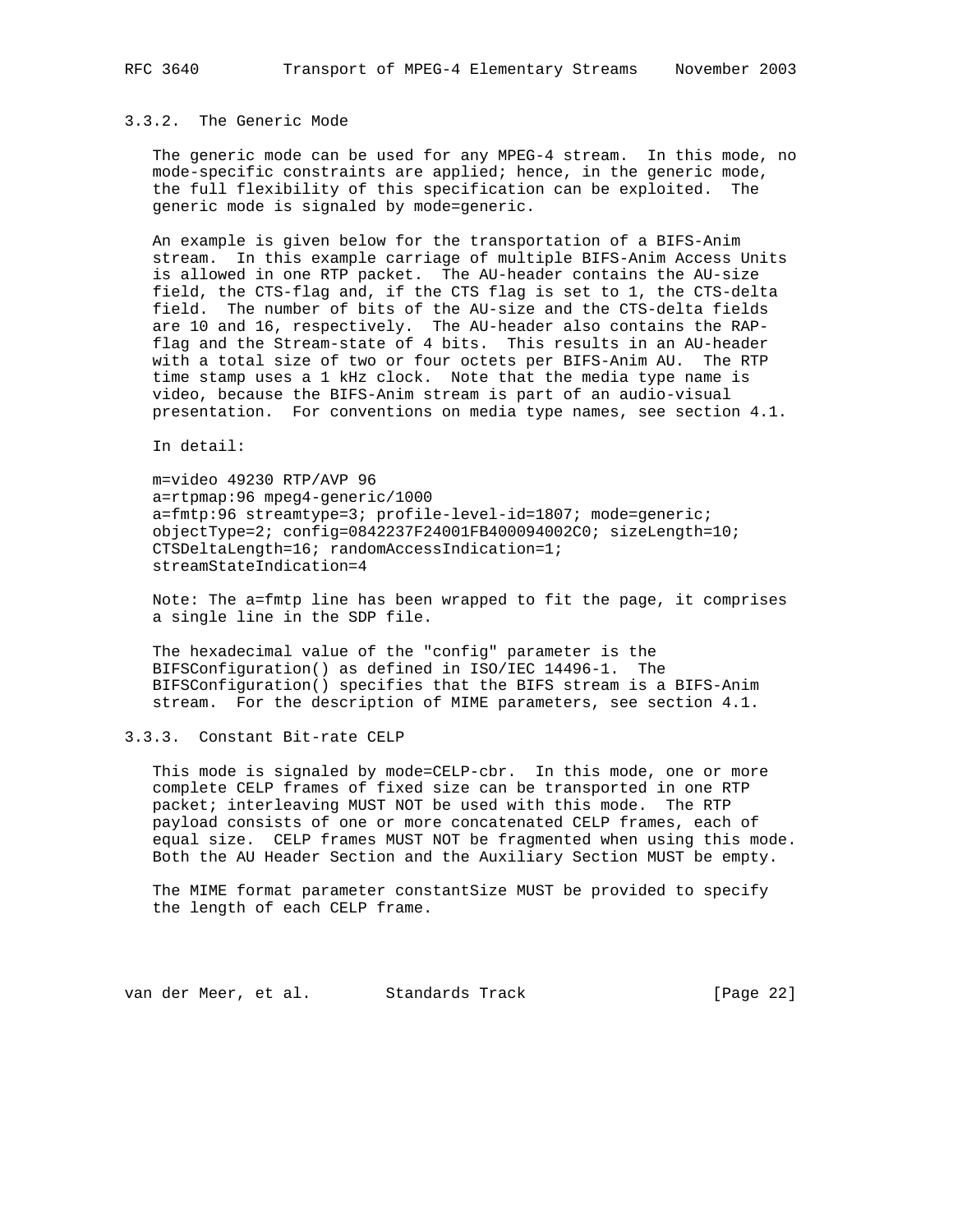For example:

 m=audio 49230 RTP/AVP 96 a=rtpmap:96 mpeg4-generic/16000/1 a=fmtp:96 streamtype=5; profile-level-id=14; mode=CELP-cbr; config= 440E00; constantSize=27; constantDuration=240

 Note: The a=fmtp line has been wrapped to fit the page, it comprises a single line in the SDP file.

 The hexadecimal value of the "config" parameter is the AudioSpecificConfig()as defined in ISO/IEC 14496-3. AudioSpecificConfig() specifies a mono CELP stream with a sampling rate of 16 kHz at a fixed bitrate of 14.4 kb/s and 6 sub-frames per CELP frame. For the description of MIME parameters, see section 4.1.

3.3.4. Variable Bit-rate CELP

 This mode is signaled by mode=CELP-vbr. With this mode, one or more complete CELP frames of variable size can be transported in one RTP packet with OPTIONAL interleaving. In this mode, the largest possible value for AU-size is greater than the maximum CELP frame size. Because CELP frames are very small, there is no support for fragmentation of CELP frames. Hence, CELP frames MUST NOT be fragmented when using this mode.

 In this mode, the RTP payload consists of the AU Header Section, followed by one or more concatenated CELP frames. The Auxiliary Section MUST be empty. For each CELP frame contained in the payload, there MUST be a one octet AU-header in the AU Header Section to provide:

- a) the size of each CELP frame in the payload and
- b) index information for computing the sequence (and hence timing) of each CELP frame.

 Transport of CELP frames requires that the AU-size field be coded with 6 bits. Therefore, in this mode 6 bits are allocated to the AU-size field, and 2 bits to the AU-Index(-delta) field. Each AU- Index field MUST be coded with the value 0. In the AU Header Section, the concatenated AU-headers are preceded by the 16-bit AU headers-length field, as specified in section 3.2.1.

 In addition to the required MIME format parameters, the following parameters MUST be present: sizeLength, indexLength, and indexDeltaLength. CELP frames always have a fixed duration per Access Unit; when interleaving in this mode, this specific duration

van der Meer, et al. Standards Track [Page 23]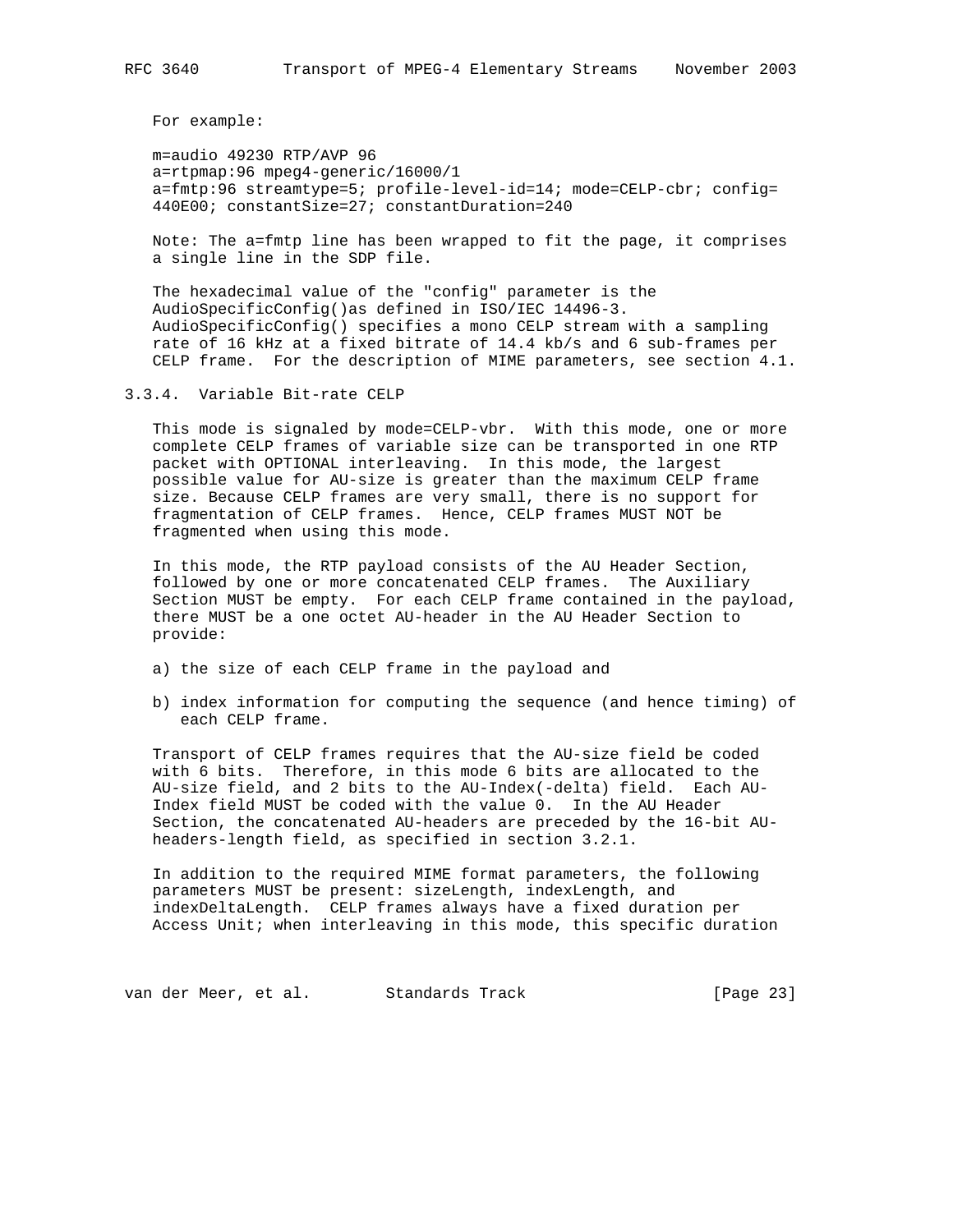MUST be signaled by the MIME format parameter constantDuration. In addition, the parameter maxDisplacement MUST be present when interleaving.

For example:

 m=audio 49230 RTP/AVP 96 a=rtpmap:96 mpeg4-generic/16000/1 a=fmtp:96 streamtype=5; profile-level-id=14; mode=CELP-vbr; config= 440F20; sizeLength=6; indexLength=2; indexDeltaLength=2; constantDuration=160; maxDisplacement=5

 Note: The a=fmtp line has been wrapped to fit the page; it comprises a single line in the SDP file.

 The hexadecimal value of the "config" parameter is the AudioSpecificConfig() as defined in ISO/IEC 14496-3. AudioSpecificConfig() specifies a mono CELP stream with a sampling rate of 16 kHz, at a bitrate that varies between 13.9 and 16.2 kb/s and with 4 sub-frames per CELP frame. For the description of MIME parameters, see section 4.1.

## 3.3.5. Low Bit-rate AAC

 This mode is signaled by mode=AAC-lbr. This mode supports the transportation of one or more complete AAC frames of variable size. In this mode, the AAC frames are allowed to be interleaved and hence receivers MUST support de-interleaving. The maximum size of an AAC frame in this mode is 63 octets. AAC frames MUST NOT be fragmented when using this mode. Hence, when using this mode, encoders MUST ensure that the size of each AAC frame is at most 63 octets.

 The payload configuration in this mode is the same as in the variable bit-rate CELP mode as defined in 3.3.4. The RTP payload consists of the AU Header Section, followed by concatenated AAC frames. The Auxiliary Section MUST be empty. For each AAC frame contained in the payload, the one octet AU-header MUST provide:

- a) the size of each AAC frame in the payload and
- b) index information for computing the sequence (and hence timing) of each AAC frame.

 In the AU-header Section, the concatenated AU-headers MUST be preceded by the 16-bit AU-headers-length field, as specified in section 3.2.1.

van der Meer, et al. Standards Track [Page 24]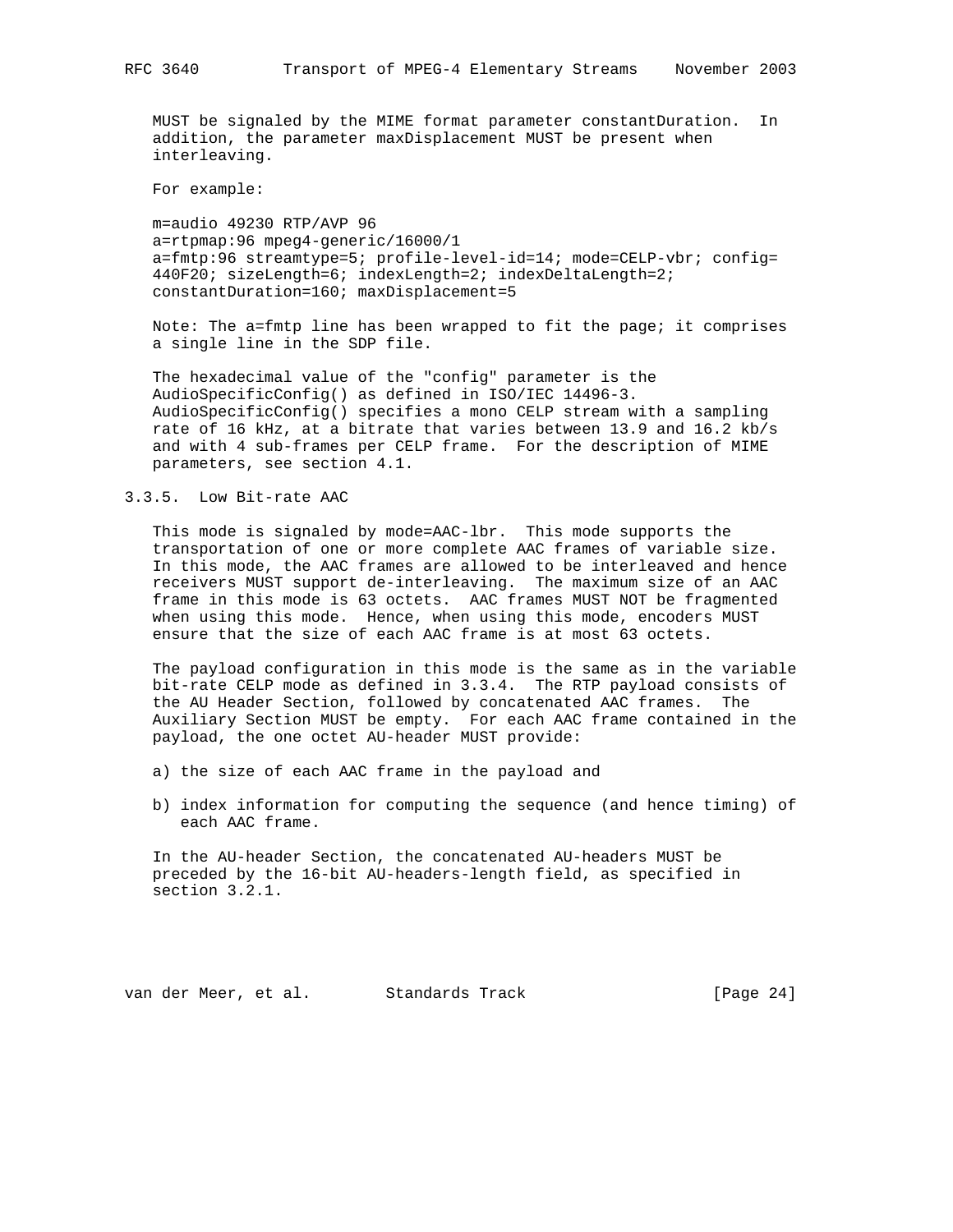In addition to the required MIME format parameters, the following parameters MUST be present: sizeLength, indexLength, and indexDeltaLength. AAC frames always have a fixed duration per Access Unit; when interleaving in this mode, this specific duration MUST be signaled by the MIME format parameter constantDuration. In addition, the parameter maxDisplacement MUST be present when interleaving.

For example:

 m=audio 49230 RTP/AVP 96 a=rtpmap:96 mpeg4-generic/22050/1 a=fmtp:96 streamtype=5; profile-level-id=14; mode=AAC-lbr; config= 1388; sizeLength=6; indexLength=2; indexDeltaLength=2; constantDuration=1024; maxDisplacement=5

 Note: The a=fmtp line has been wrapped to fit the page; it comprises a single line in the SDP file.

 The hexadecimal value of the "config" parameter is the AudioSpecificConfig(), as defined in ISO/IEC 14496-3. AudioSpecificConfig() specifies a mono AAC stream with a sampling rate of 22.05 kHz. For the description of MIME parameters, see section 4.1.

3.3.6. High Bit-rate AAC

 This mode is signaled by mode=AAC-hbr. This mode supports the transportation of variable size AAC frames. In one RTP packet, either one or more complete AAC frames are carried, or a single fragment of an AAC frame is carried. In this mode, the AAC frames are allowed to be interleaved and hence receivers MUST support de interleaving. The maximum size of an AAC frame in this mode is 8191 octets.

 In this mode, the RTP payload consists of the AU Header Section, followed by either one AAC frame, several concatenated AAC frames or one fragmented AAC frame. The Auxiliary Section MUST be empty. For each AAC frame contained in the payload, there MUST be an AU-header in the AU Header Section to provide:

- a) the size of each AAC frame in the payload and
- b) index information for computing the sequence (and hence timing) of each AAC frame.

 To code the maximum size of an AAC frame requires 13 bits. Therefore, in this configuration 13 bits are allocated to the AU size, and 3 bits to the AU-Index(-delta) field. Thus, each AU-header

van der Meer, et al. Standards Track [Page 25]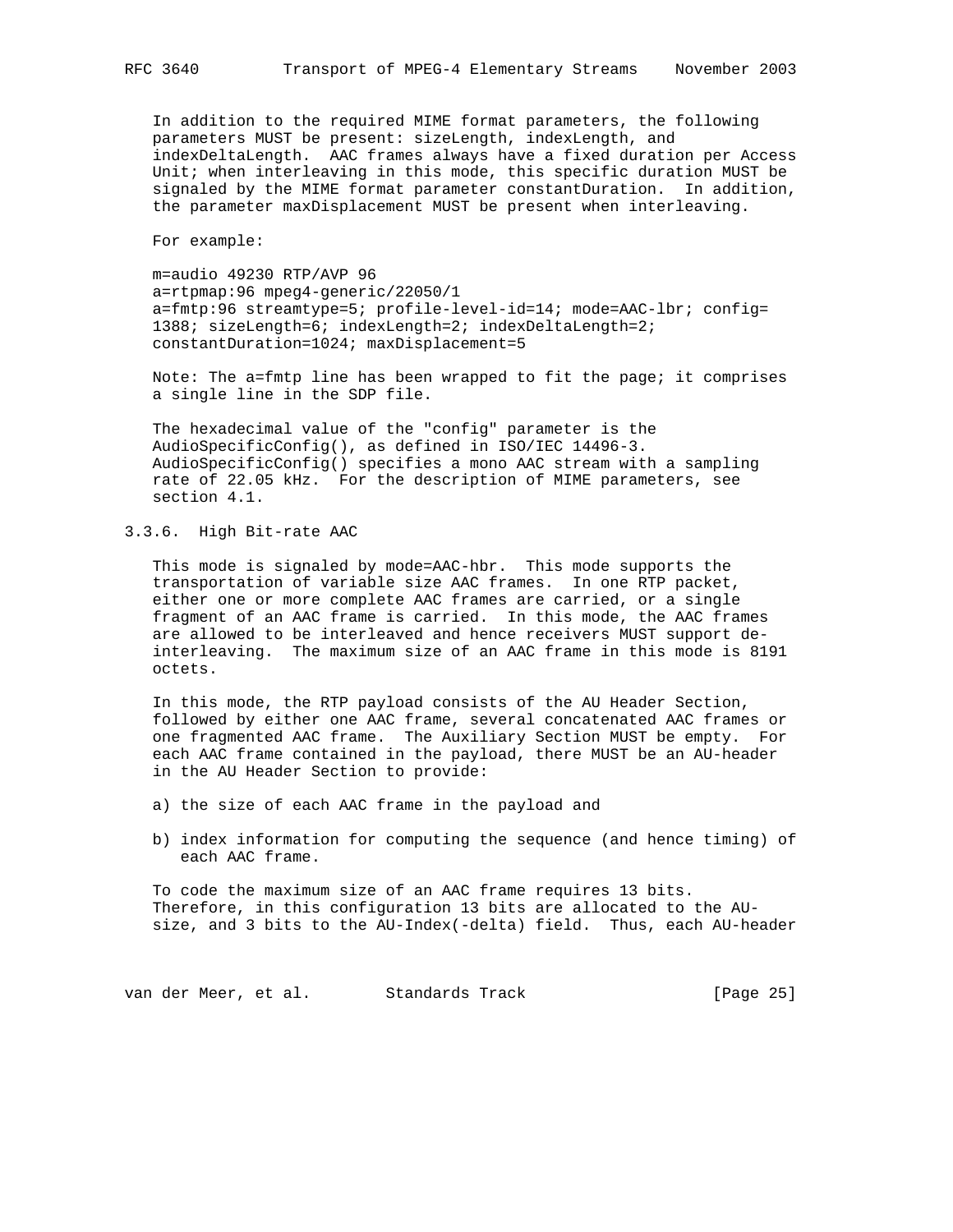has a size of 2 octets. Each AU-Index field MUST be coded with the value 0. In the AU Header Section, the concatenated AU-headers MUST be preceded by the 16-bit AU-headers-length field, as specified in section 3.2.1.

 In addition to the required MIME format parameters, the following parameters MUST be present: sizeLength, indexLength, and indexDeltaLength. AAC frames always have a fixed duration per Access Unit; when interleaving in this mode, this specific duration MUST be signaled by the MIME format parameter constantDuration. In addition, the parameter maxDisplacement MUST be present when interleaving.

For example:

 m=audio 49230 RTP/AVP 96 a=rtpmap:96 mpeg4-generic/48000/6 a=fmtp:96 streamtype=5; profile-level-id=16; mode=AAC-hbr; config=11B0; sizeLength=13; indexLength=3; indexDeltaLength=3; constantDuration=1024

 Note: The a=fmtp line has been wrapped to fit the page; it comprises a single line in the SDP file.

 The hexadecimal value of the "config" parameter is the AudioSpecificConfig(), as defined in ISO/IEC 14496-3. AudioSpecificConfig() specifies a 5.1 channel AAC stream with a sampling rate of 48 kHz. For the description of MIME parameters, see section 4.1.

# 3.3.7. Additional Modes

 This specification only defines the modes specified in sections 3.3.2 through 3.3.6. Additional modes are expected to be defined in future RFCs. Each additional mode MUST be in full compliance with this specification.

 Any new mode MUST be defined such that an implementation including all the features of this specification can decode the payload format corresponding to this new mode. For this reason, a mode MUST NOT specify new default values for MIME parameters. In particular, MIME parameters that configure the RTP payload MUST be present (unless they have the default value), even if its presence is redundant in case the mode assigns a fixed value to a parameter. A mode may additionally define that some MIME parameters are required instead of optional, that some MIME parameters have fixed values (or ranges), and that there are rules restricting its usage.

van der Meer, et al. Standards Track [Page 26]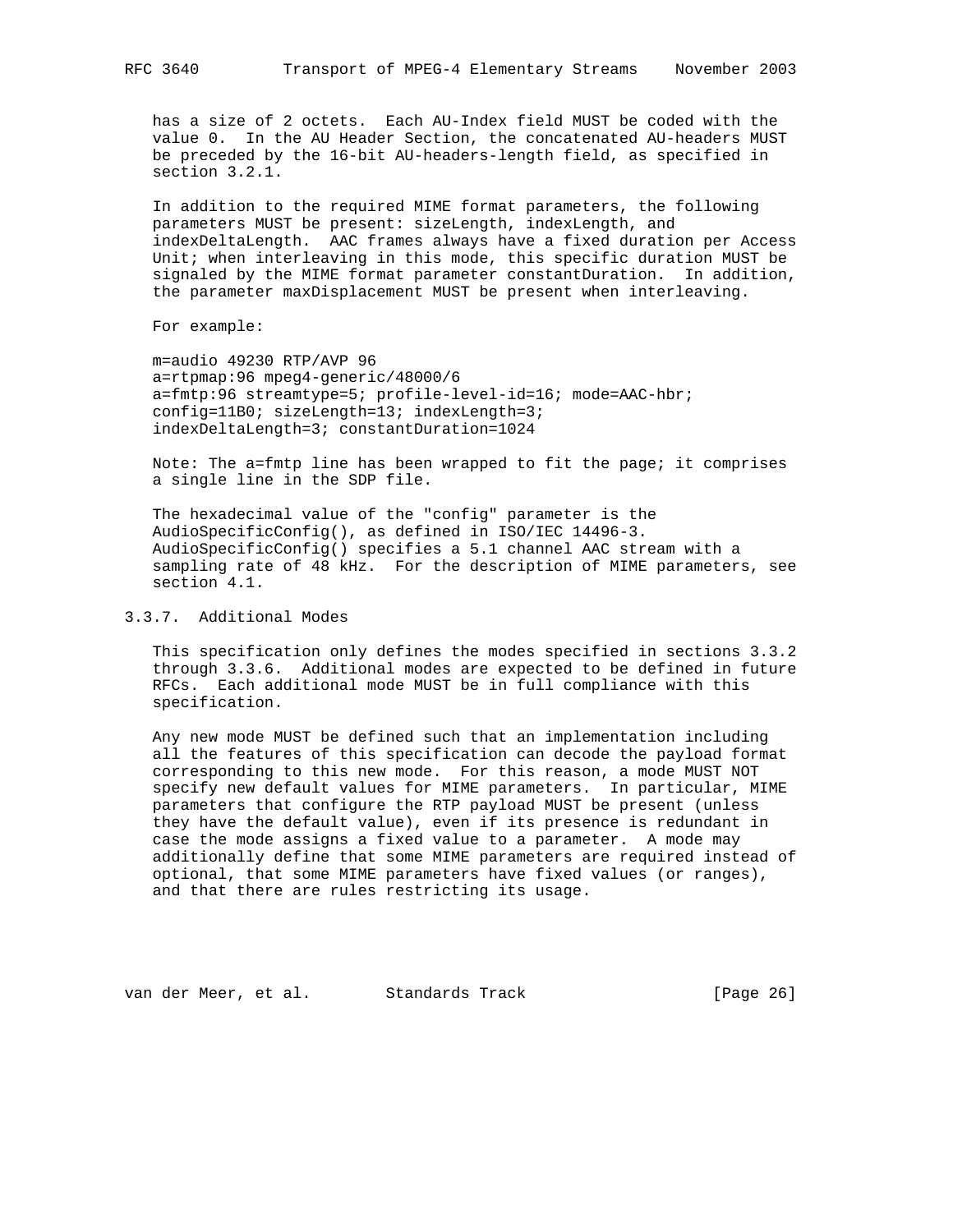## 4. IANA Considerations

 This section describes the MIME types and names associated with this payload format. Section 4.1 registers the MIME types, as per RFC 2048 [3].

 This format may require additional information about the mapping to be made available to the receiver. This is done using parameters described in the next section.

## 4.1. MIME Type Registration

MIME media type name: "video" or "audio" or "application"

 "video" MUST be used for MPEG-4 Visual streams (ISO/IEC 14496-2) or MPEG-4 Systems streams (ISO/IEC 14496-1) that convey information needed for an audio/visual presentation.

 "audio" MUST be used for MPEG-4 Audio streams (ISO/IEC 14496-3) or MPEG-4 Systems streams that convey information needed for an audio only presentation.

 "application" MUST be used for MPEG-4 Systems streams (ISO/IEC 14496-1) that serve purposes other than audio/visual presentation, e.g., in some cases when MPEG-J (Java) streams are transmitted.

 Depending on the required payload configuration, MIME format parameters may need to be available to the receiver. This is done using the parameters described in the next section. There are required and optional parameters.

 Optional parameters are of two types: general parameters and configuration parameters. The configuration parameters are used to configure the fields in the AU Header section and in the auxiliary section. The absence of any configuration parameter is equivalent to the associated field set to its default value, which is always zero. The absence of all configuration parameters results in a default "basic" configuration with an empty AU-header section and an empty auxiliary section in each RTP packet.

MIME subtype name: mpeg4-generic

Required parameters:

 MIME format parameters are not case dependent; for clarity however, both upper and lower case are used in the names of the parameters described in this specification.

van der Meer, et al. Standards Track [Page 27]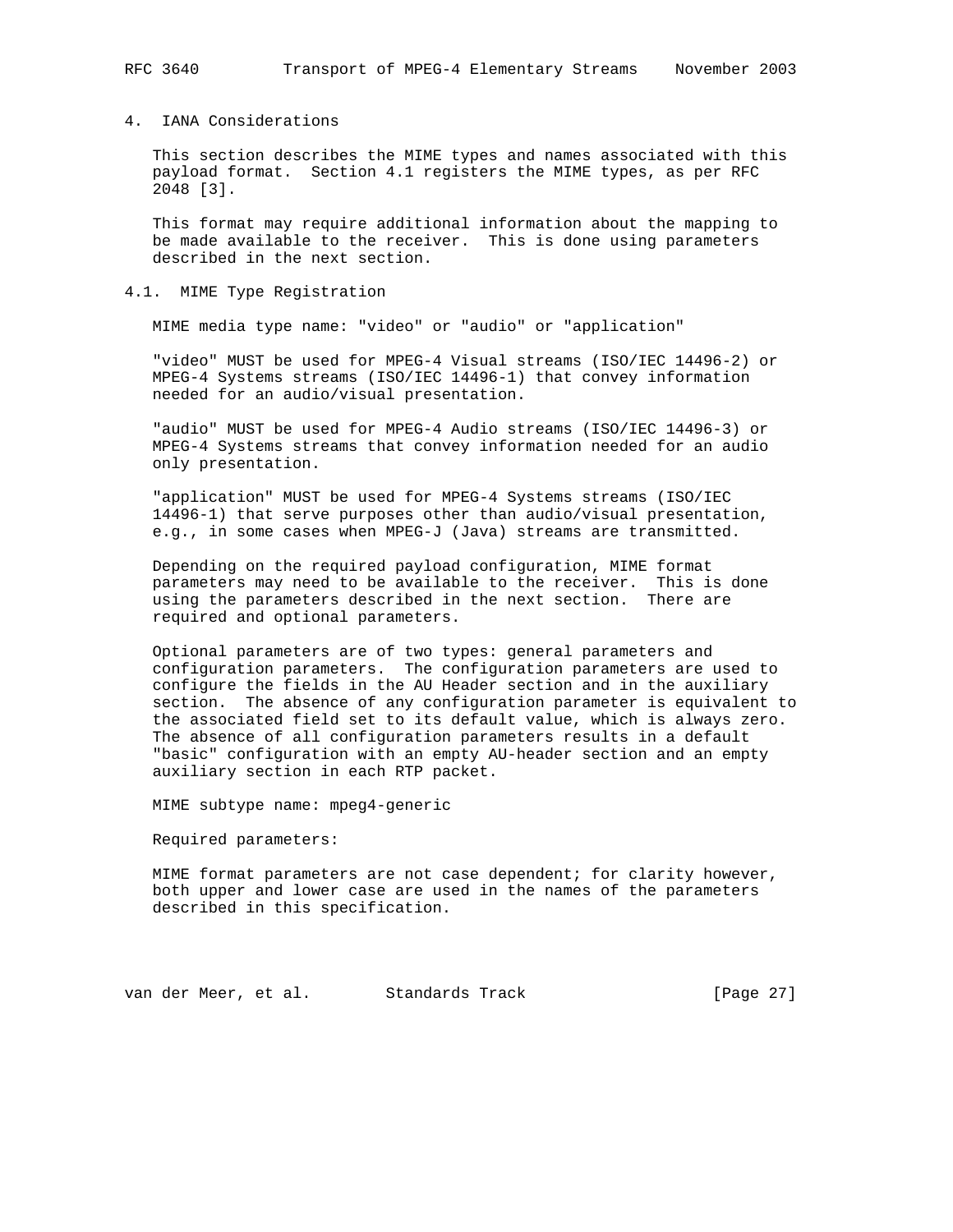streamType:

 The integer value that indicates the type of MPEG-4 stream that is carried; its coding corresponds to the values of the streamType, as defined in Table 9 (streamType Values) in ISO/IEC 14496-1.

profile-level-id:

 A decimal representation of the MPEG-4 Profile Level indication. This parameter MUST be used in the capability exchange or session set-up procedure to indicate the MPEG-4 Profile and Level combination of which the relevant MPEG-4 media codec is capable.

 For MPEG-4 Audio streams, this parameter is the decimal value from Table 5 (audioProfileLevelIndication Values) in ISO/IEC 14496- 1, indicating which MPEG-4 Audio tool subsets are required to decode the audio stream.

 For MPEG-4 Visual streams, this parameter is the decimal value from Table G-1 (FLC table for profile and level indication) of ISO/IEC 14496-2 [1], indicating which MPEG-4 Visual tool subsets are required to decode the visual stream.

 For BIFS streams, this parameter is the decimal value obtained from (SPLI + 256\*GPLI), where: SPLI is the decimal value from Table 4 in ISO/IEC 14496-1 with the applied sceneProfileLevelIndication; GPLI is the decimal value from Table 7 in ISO/IEC 14496-1 with the applied graphicsProfileLevelIndication.

- For MPEG-J streams, this parameter is the decimal value from table 13 (MPEGJProfileLevelIndication) in ISO/IEC 14496-1, indicating the profile and level of the MPEG-J stream.
- For OD streams, this parameter is the decimal value from table 3 (ODProfileLevelIndication) in ISO/IEC 14496-1, indicating the profile and level of the OD stream.
- For IPMP streams, this parameter has either the decimal value 0, indicating an unspecified profile and level, or a value larger than zero, indicating an MPEG-4 IPMP profile and level as defined in a future MPEG-4 specification.
- For Clock Reference streams and Object Content Info streams, this parameter has the decimal value zero, indicating that profile and level information is conveyed through the OD framework.

van der Meer, et al. Standards Track [Page 28]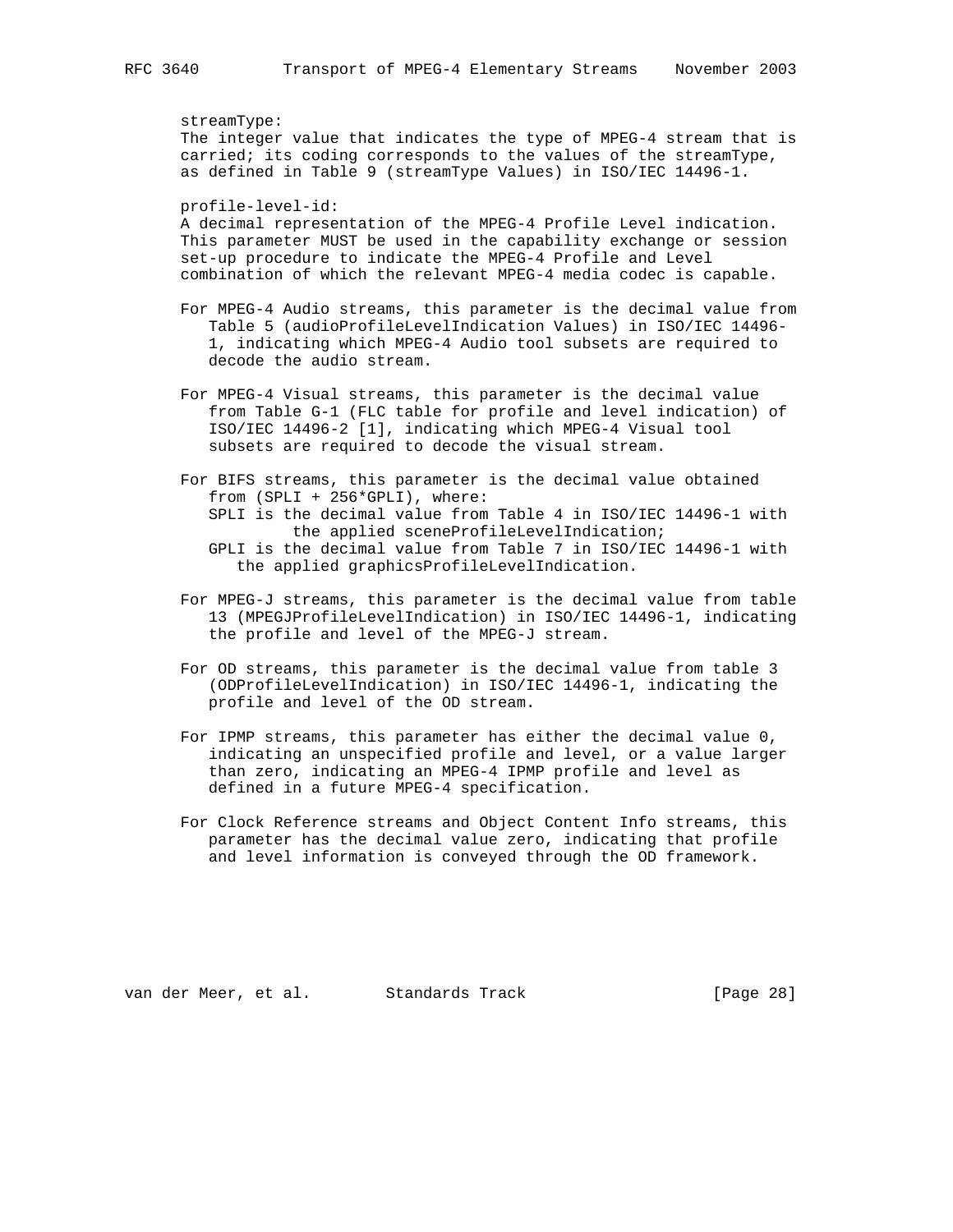## config:

 A hexadecimal representation of an octet string that expresses the media payload configuration. Configuration data is mapped onto the hexadecimal octet string in an MSB-first basis. The first bit of the configuration data SHALL be located at the MSB of the first octet. In the last octet, if necessary to achieve octet alignment, up to 7 zero-valued padding bits shall follow the configuration data.

 For MPEG-4 Audio streams, config is the audio object type specific decoder configuration data AudioSpecificConfig(), as defined in ISO/IEC 14496-3. For Structured Audio, the AudioSpecificConfig() may be conveyed by other means, not defined by this specification. If the AudioSpecificConfig() is conveyed by other means for Structured Audio, then the config MUST be a quoted empty hexadecimal octet string, as follows: config="".

 Note that a future mode of using this RTP payload format for Structured Audio may define such other means.

- For MPEG-4 Visual streams, config is the MPEG-4 Visual configuration information as defined in subclause 6.2.1, Start codes of ISO/IEC 14496-2. The configuration information indicated by this parameter SHALL be the same as the configuration information in the corresponding MPEG-4 Visual stream, except for first-half-vbv-occupancy and latter-half vbv-occupancy, if it exists, which may vary in the repeated configuration information inside an MPEG-4 Visual stream (See 6.2.1 Start codes of ISO/IEC 14496-2).
- For BIFS streams, this is the BIFSConfig() information as defined in ISO/IEC 14496-1. Version 1 of BIFSConfig is defined in section 9.3.5.2, and version 2 is defined in section 9.3.5.3. The MIME format parameter objectType signals the version of BIFSConfig.
- For IPMP streams, this is either a quoted empty hexadecimal octet string, indicating the absence of any decoder configuration information (config=""), or the IPMPConfiguration() as will be defined in a future MPEG-4 IPMP specification.
- For Object Content Info (OCI) streams, this is the OCIDecoderConfiguration() information of the OCI stream, as defined in section 8.4.2.4 in ISO/IEC 14496-1.

van der Meer, et al. Standards Track [Page 29]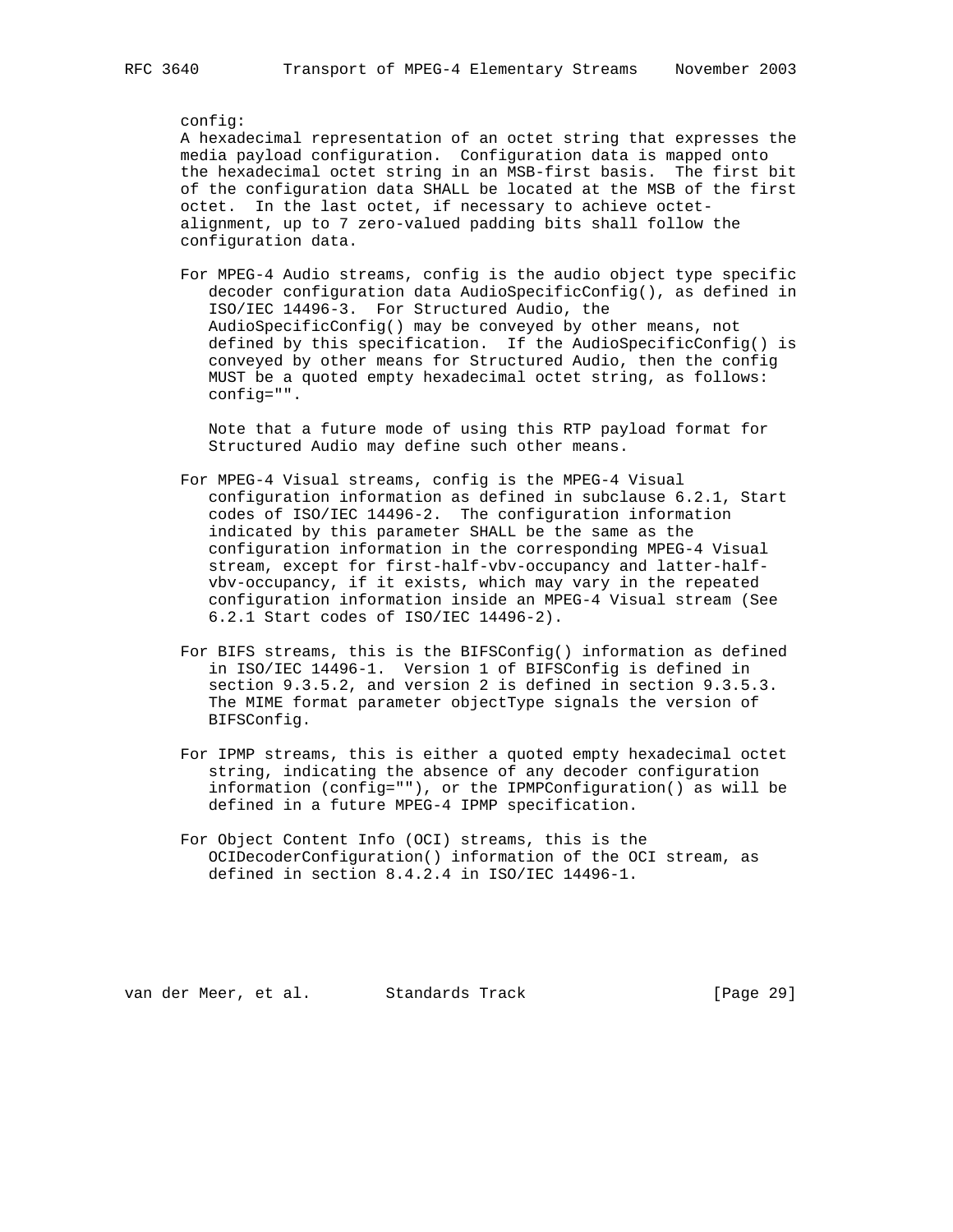For OD streams, Clock Reference streams and MPEG-J streams, this is a quoted empty hexadecimal octet string (config=""), as no information on the decoder configuration is required.

 mode: The mode in which this specification is used. The following modes can be signaled:

 mode=generic, mode=CELP-cbr, mode=CELP-vbr, mode=AAC-lbr and mode=AAC-hbr.

 Other modes are expected to be defined in future RFCs. See also section 3.3.7 and 4.2 of RFC 3640.

Optional general parameters:

#### objectType:

 The decimal value from Table 8 in ISO/IEC 14496-1, indicating the value of the objectTypeIndication of the transported stream. For BIFS streams, this parameter MUST be present to signal the version of BIFSConfiguration(). Note that objectTypeIndication may signal a non-MPEG-4 stream and that the RTP payload format defined in this document may not be suitable for carrying a stream that is not defined by MPEG-4. The objectType parameter SHOULD NOT be set to a value that signals a stream that cannot be carried by this payload format.

 constantSize: The constant size in octets of each Access Unit for this stream. The constantSize and the sizeLength parameters MUST NOT be simultaneously present.

 constantDuration: The constant duration of each Access Unit for this stream, measured with the same units as the RTP time stamp.

 maxDisplacement: The decimal representation of the maximum displacement in time of an interleaved AU, as defined in section 3.2.3.3, expressed in units of the RTP time stamp clock.

This parameter MUST be present when interleaving is applied.

van der Meer, et al. Standards Track [Page 30]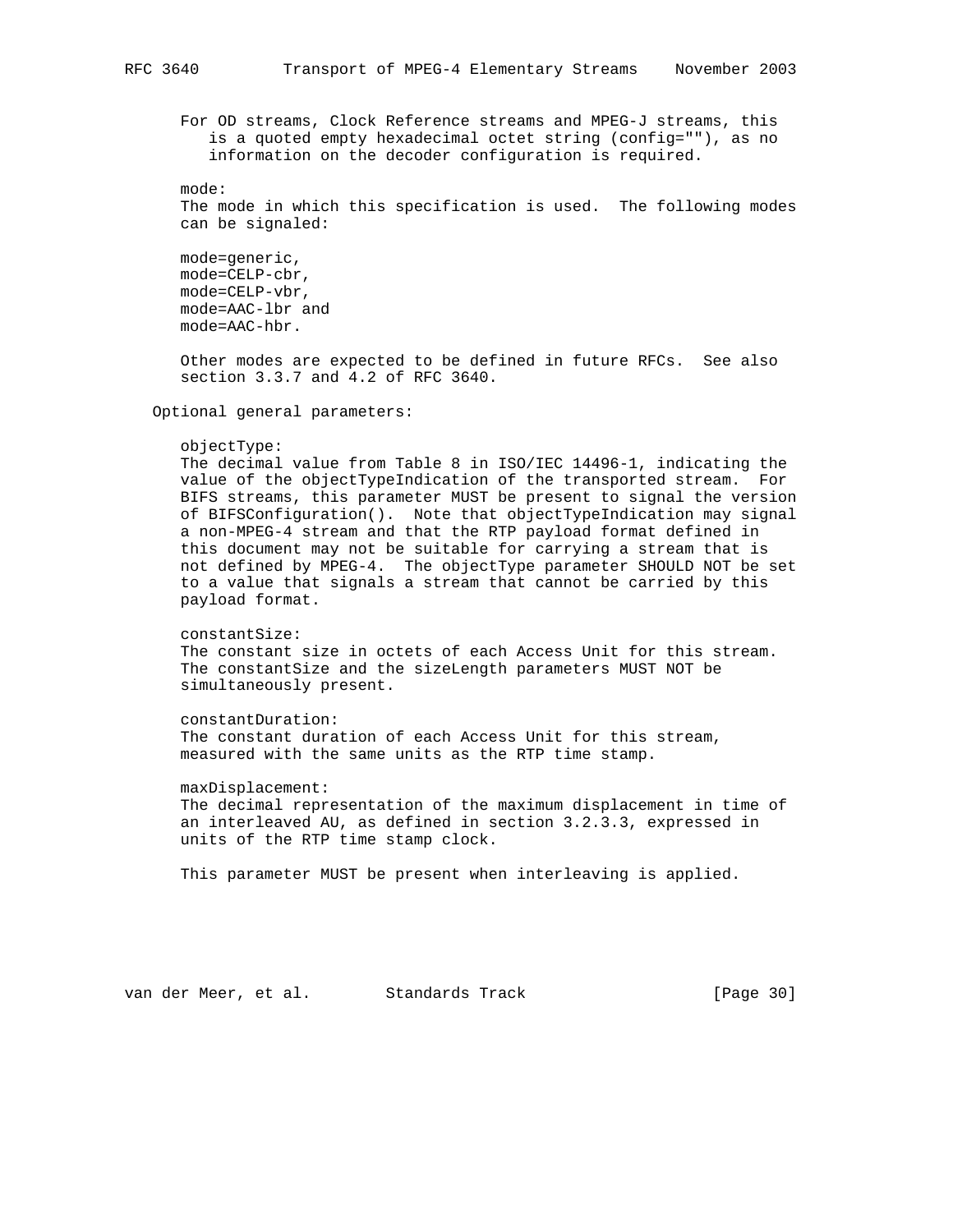de-interleaveBufferSize: The decimal representation in number of octets of the size of the de-interleave buffer, described in section 3.2.3.3. When interleaving, this parameter MUST be present if the calculation of the de-interleave buffer size given in 3.2.3.3 and based on maxDisplacement and rate(max) under-estimates the size of the de-interleave buffer. If this calculation does not under-estimate the size of the de-interleave buffer, then the de-interleaveBufferSize parameter SHOULD NOT be present. Optional configuration parameters: sizeLength: The number of bits on which the AU-size field is encoded in the AU-header. The sizeLength and the constantSize parameters MUST NOT be simultaneously present. indexLength: The number of bits on which the AU-Index is encoded in the first AU-header. The default value of zero indicates the absence of the AU-Index field in each first AU-header. indexDeltaLength: The number of bits on which the AU-Index-delta field is encoded in any non-first AU-header. The default value of zero indicates the absence of the AU-Index-delta field in each non-first AU-header. CTSDeltaLength: The number of bits on which the CTS-delta field is encoded in the AU-header. DTSDeltaLength: The number of bits on which the DTS-delta field is encoded in the AU-header. randomAccessIndication: A decimal value of zero or one, indicating whether the RAP-flag is present in the AU-header. The decimal value of one indicates presence of the RAP-flag, the default value zero indicates its absence. streamStateIndication: The number of bits on which the Stream-state field is encoded in the AU-header. This parameter MAY be present when transporting MPEG-4 system streams, and SHALL NOT be present for MPEG-4 audio and MPEG-4 video streams.

van der Meer, et al. Standards Track [Page 31]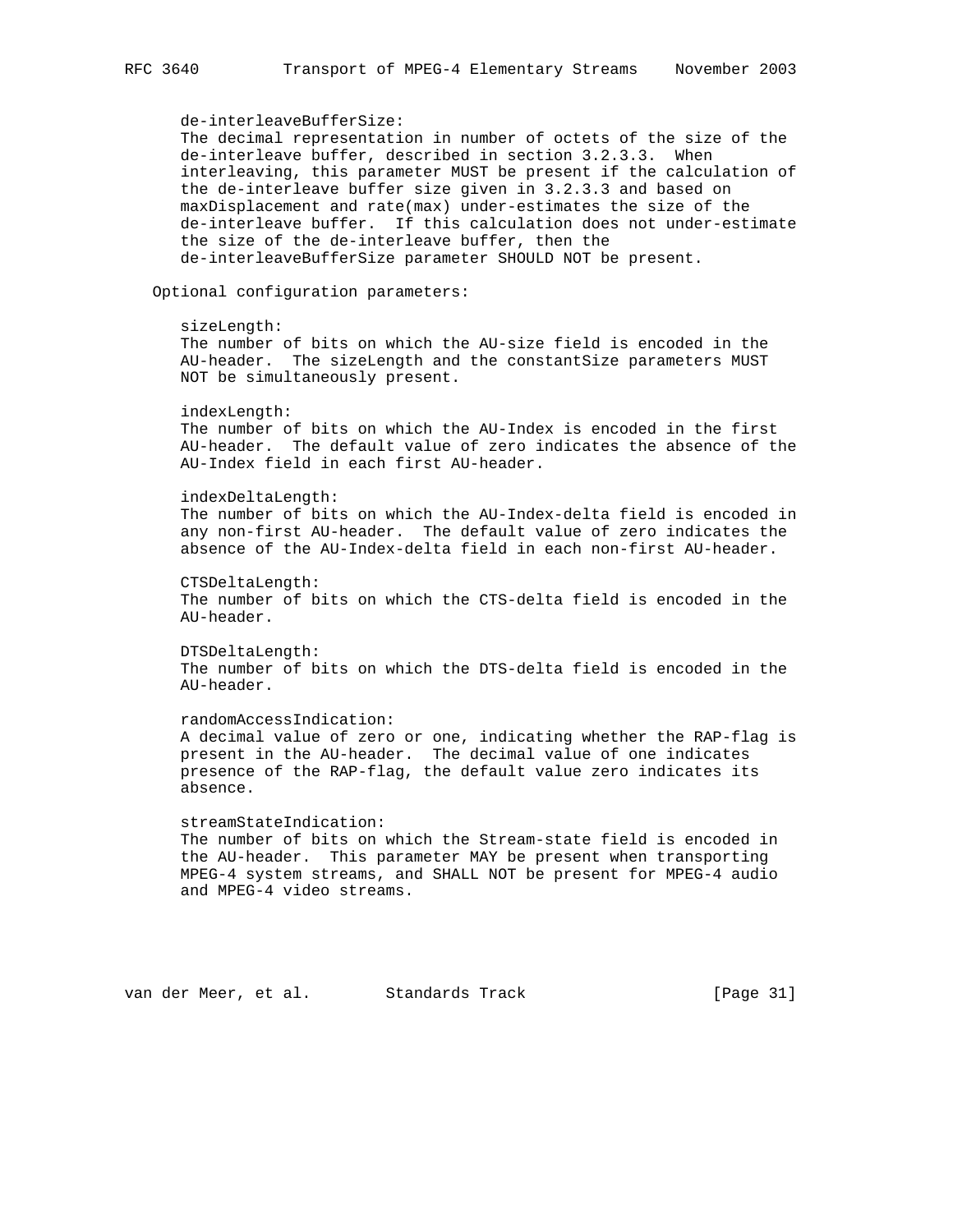auxiliaryDataSizeLength: The number of bits that is used to encode the auxiliary-data-size field.

 Applications MAY use more parameters, in addition to those defined above. Each additional parameter MUST be registered with IANA to ensure that there is not a clash of names. Each additional parameter MUST be accompanied by a specification in the form of an RFC, MPEG standard, or other permanent and readily available reference (the "Specification Required" policy defined in RFC 2434 [6]). Receivers MUST tolerate the presence of such additional parameters, but these parameters SHALL NOT impact the decoding of receivers that comply with this specification.

#### Encoding considerations:

 This MIME subtype is defined for RTP transport only. System bitstreams MUST be generated according to MPEG-4 Systems specifications (ISO/IEC 14496-1). Video bitstreams MUST be generated according to MPEG-4 Visual specifications (ISO/IEC 14496-2). Audio bitstreams MUST be generated according to MPEG-4 Audio specifications (ISO/IEC 14496-3). The RTP packets MUST be packetized according to the RTP payload format defined in RFC 3640.

 Security considerations: As defined in section 5 of RFC 3640.

#### Interoperability considerations:

 MPEG-4 provides a large and rich set of tools for the coding of visual objects. For effective implementation of the standard, subsets of the MPEG-4 tool sets have been provided for use in specific applications. These subsets, called 'Profiles', limit the size of the tool set a decoder is required to implement. In order to restrict computational complexity, one or more 'Levels' are set for each Profile. A Profile@Level combination allows:

- . a codec builder to implement only the subset of the standard he needs, while maintaining interworking with other MPEG-4 devices that implement the same combination, and
- . checking whether MPEG-4 devices comply with the standard ('conformance testing').

 A stream SHALL be compliant with the MPEG-4 Profile@Level specified by the parameter "profile-level-id". Interoperability between a sender and a receiver is achieved by specifying the parameter "profile-level-id" in MIME content. In the capability exchange/announcement procedure, this parameter may mutually be set to the same value.

van der Meer, et al. Standards Track (Page 32)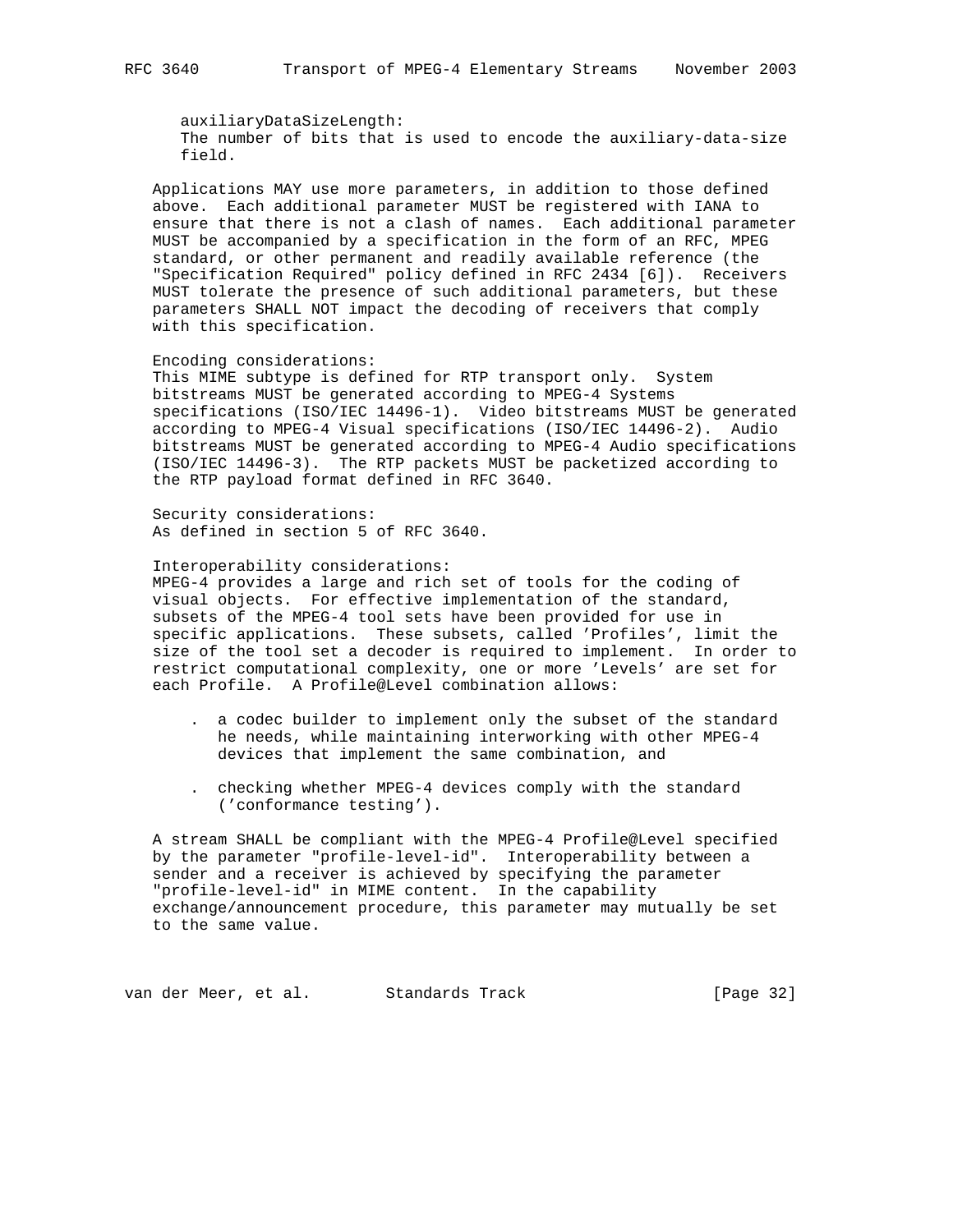Published specification: The specifications for MPEG-4 streams are presented in ISO/IEC 14496-1, 14496-2, and 14496-3. The RTP payload format is described in RFC 3640.

 Applications which use this media type: Multimedia streaming and conferencing tools.

Additional information: none

Magic number(s): none

 File extension(s): None. A file format with the extension .mp4 has been defined for MPEG-4 content but is not directly correlated with this MIME type for which the sole purpose is RTP transport.

Macintosh File Type Code(s): none

 Person & email address to contact for further information: Authors of RFC 3640, IETF Audio/Video Transport working group.

Intended usage: COMMON

 Author/Change controller: Authors of RFC 3640, IETF Audio/Video Transport working group.

4.2. Registration of Mode Definitions with IANA

 This specification can be used in a number of modes. The mode of operation is signaled using the "mode" MIME parameter, with the initial set of values specified in section 4.1. New modes may be defined at any time, as described in section 3.3.7. These modes MUST be registered with IANA, to ensure that there is not a clash of names.

 A new mode registration MUST be accompanied by a specification in the form of an RFC, MPEG standard, or other permanent and readily available reference (the "Specification Required" policy defined in RFC 2434 [6]).

4.3. Concatenation of Parameters

 Multiple parameters SHOULD be expressed as a MIME media type string, in the form of a semicolon-separated list of parameter=value pairs (for parameter usage examples see sections 3.3.2 up to 3.3.6).

van der Meer, et al. Standards Track [Page 33]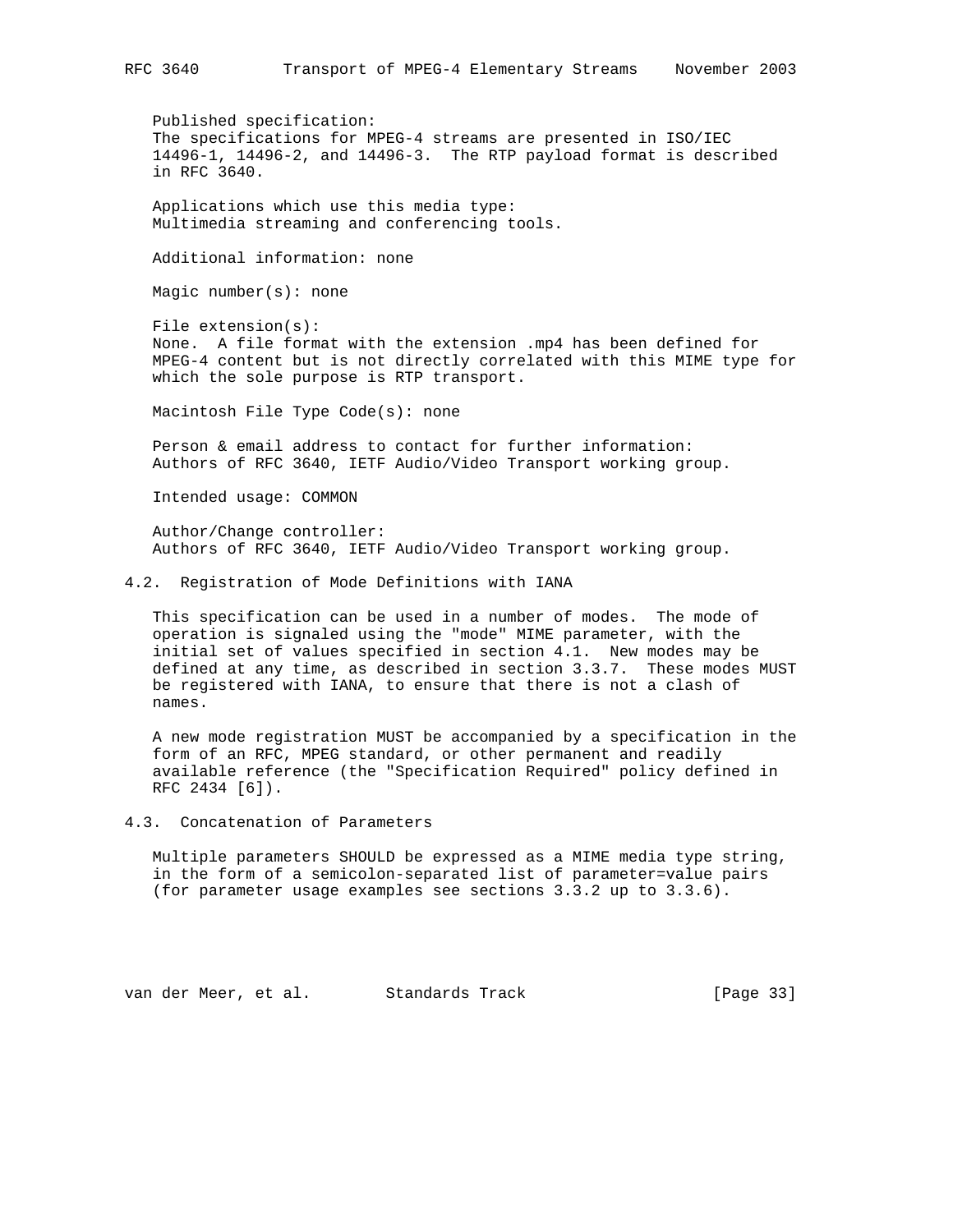### 4.4. Usage of SDP

4.4.1. The a=fmtp Keyword

 It is assumed that one typical way to transport the above-described parameters associated with this payload format is via an SDP message [5] for example transported to the client in reply to an RTSP DESCRIBE [8] or via SAP [11]. In that case, the (a=fmtp) keyword MUST be used as described in RFC 2327 [5], section 6, the syntax then being:

a=fmtp:<format> <parameter name>=<value>[; <parameter name>=<value>]

5. Security Considerations

 RTP packets using the payload format defined in this specification are subject to the security considerations discussed in the RTP specification [2]. This implies that confidentiality of the media streams is achieved by encryption. Because the data compression used with this payload format is applied end-to-end, encryption may be performed on the compressed data so there is no conflict between the two operations. The packet processing complexity of this payload type (i.e., excluding media data processing) does not exhibit any significant non-uniformity in the receiver side to cause a denial of-service threat.

 However, it is possible to inject non-compliant MPEG streams (Audio, Video, and Systems) so that the receiver/decoder's buffers are overloaded, which might compromise the functionality of the receiver or even crash it. This is especially true for end-to-end systems like MPEG, where the buffer models are precisely defined.

 MPEG-4 Systems support stream types including commands that are executed on the terminal, like OD commands, BIFS commands, etc. and programmatic content like MPEG-J (Java(TM) Byte Code) and MPEG-4 scripts. It is possible to use one or more of the above in a manner non-compliant to MPEG to crash the receiver or make it temporarily unavailable. Senders that transport MPEG-4 content SHOULD ensure that such content is MPEG compliant, as defined in the compliance part of IEC/ISO 14496 [1]. Receivers that support MPEG-4 content should prevent malfunctioning of the receiver in case of non MPEG compliant content.

 Authentication mechanisms can be used to validate the sender and the data to prevent security problems due to non-compliant malignant MPEG-4 streams.

van der Meer, et al. Standards Track [Page 34]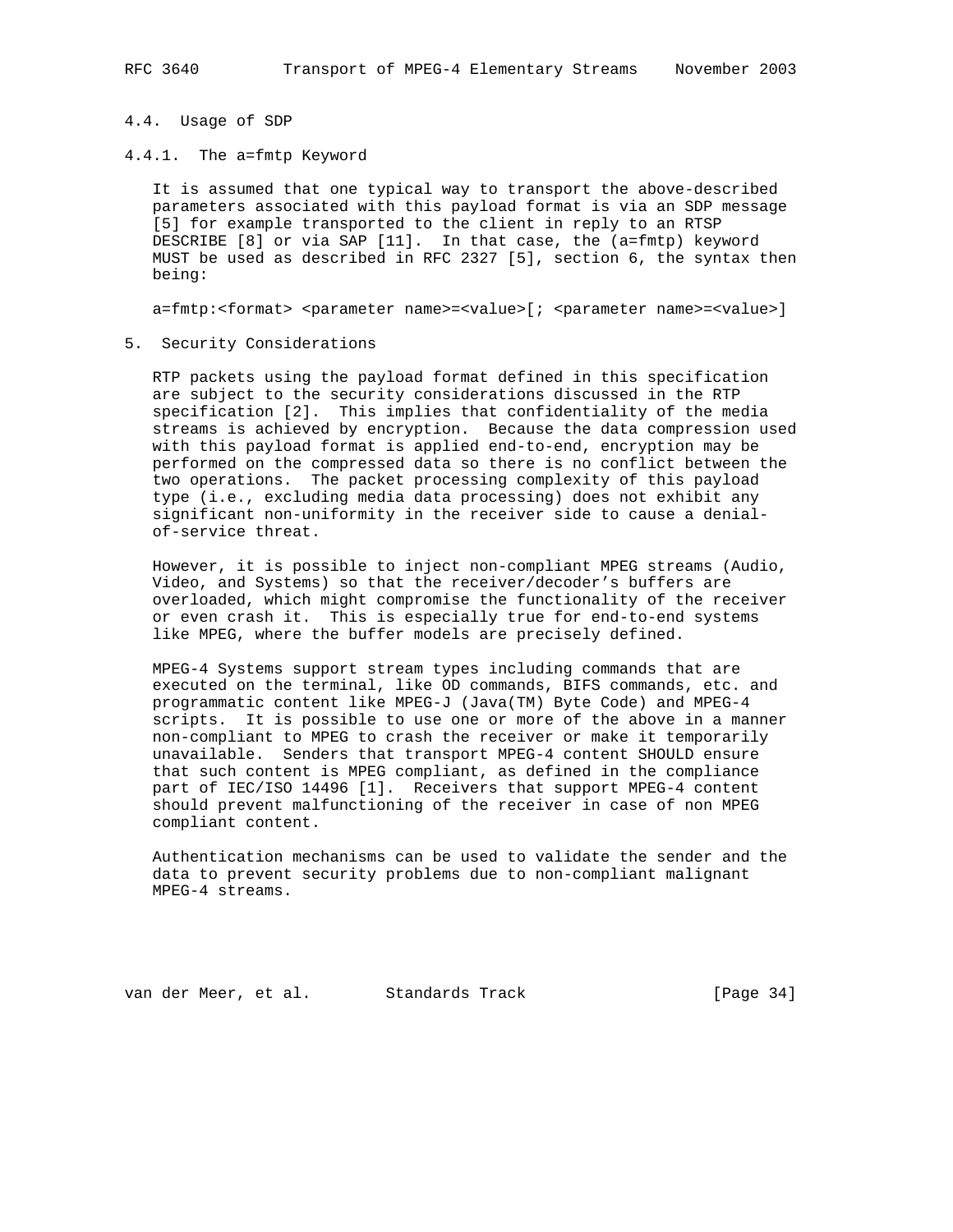In ISO/IEC 14496-1, a security model is defined for MPEG-4 Systems streams carrying MPEG-J access units that comprise Java(TM) classes and objects. MPEG-J defines a set of Java APIs and a secure execution model. MPEG-J content can call this set of APIs and Java(TM) methods from a set of Java packages supported in the receiver within the defined security model. According to this security model, downloaded byte code is forbidden to load libraries, define native methods, start programs, read or write files, or read system properties. Receivers can implement intelligent filters to validate the buffer requirements or parametric (OD, BIFS, etc.) or programmatic (MPEG-J, MPEG-4 scripts) commands in the streams. However, this can increase the complexity significantly.

 Implementors of MPEG-4 streaming over RTP who also implement MPEG-4 scripts (subset of ECMAScript) MUST ensure that the action of such scripts is limited solely to the domain of the single presentation in which they reside (thus disallowing session to session communication, access to local resources and storage, etc). Though loading static network-located resources (such as media) into the presentation should be permitted, network access by scripts MUST be restricted to such a (media) download.

#### 6. Acknowledgements

 This document evolved into RFC 3640 after several revisions. Thanks to contributions from people in the ISMA forum, the IETF AVT Working Group and the 4-on-IP ad-hoc group within MPEG. The authors wish to thank all people involved, particularly Andrea Basso, Stephen Casner, M. Reha Civanlar, Carsten Herpel, John Lazaro, Zvi Lifshitz, Young kwon Lim, Alex MacAulay, Bill May, Colin Perkins, Dorairaj V and Stephan Wenger for their valuable comments and support.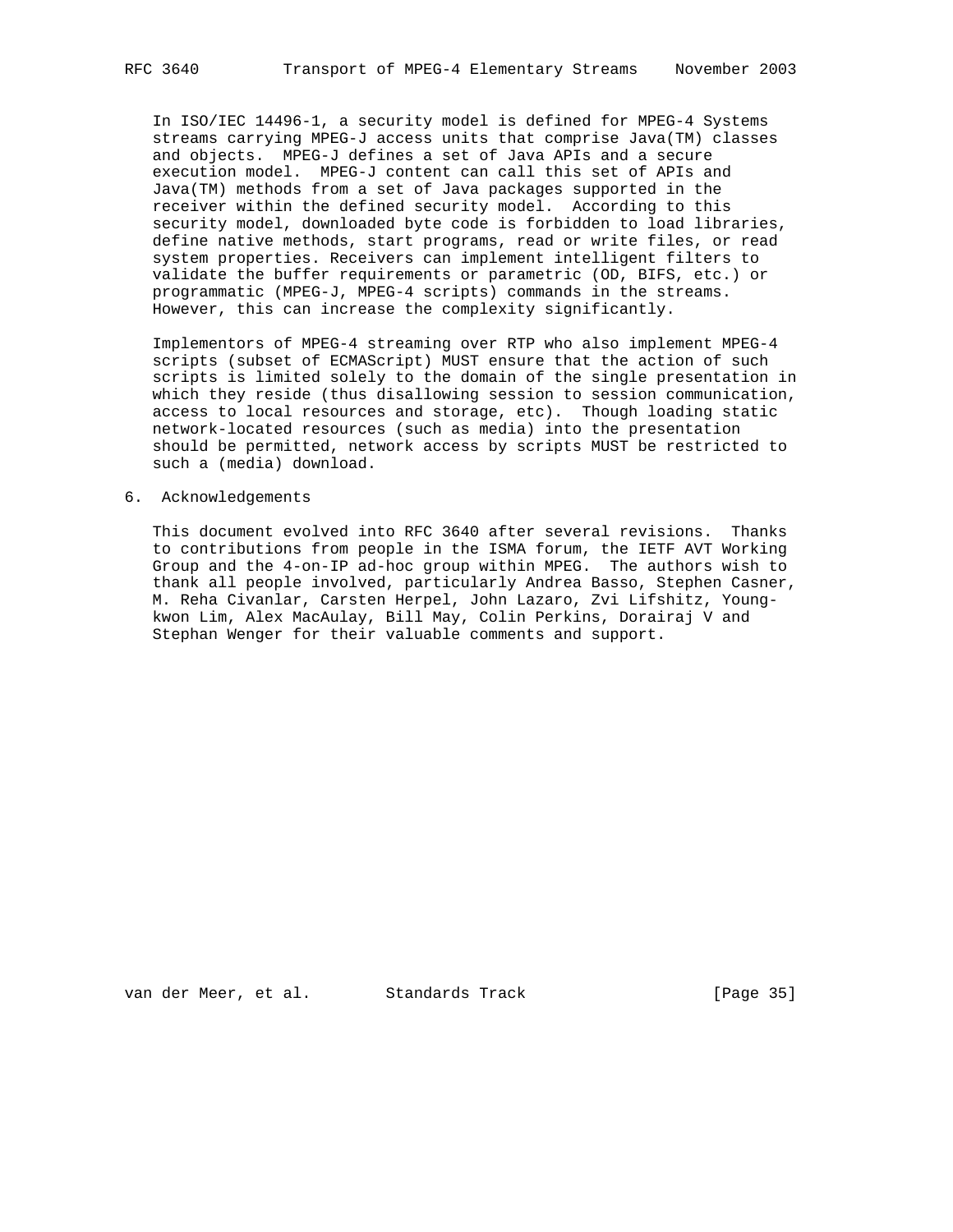APPENDIX: Usage of this Payload Format

Appendix A. Interleave Analysis

A. Examples of Delay Analysis with Interleave

#### A.1. Introduction

 Interleaving issues are discussed in this appendix. Some general notes are provided on de-interleaving and error concealment, while a number of interleaving patterns are examined, in particular for determining the size of the de-interleave buffer and the maximum displacement of access units in time. In these examples, the maximum displacement is cited in terms of an access unit count, for ease of reading. In actual streams, it is signaled in units of the RTP time stamp clock.

#### A.2. De-interleaving and Error Concealment

 This appendix does not describe any details on de-interleaving and error concealment, as the control of the AU decoding and error concealment process has little to do with interleaving. If the next AU to be decoded is present and there is sufficient storage available for the decoded AU, then decode it immediately. If not, wait. When the decoding deadline is reached (i.e., the time when decoding must begin in order to be completed by the time the AU is to be presented), or if the decoder is some hardware that presents a constant delay between initiation of decoding of an AU and presentation of that AU, then decoding must begin at that deadline time.

 If the next AU to be decoded is not present when the decoding deadline is reached, then that AU is lost so the receiver must take whatever error concealment measures are deemed appropriate. The play-out delay may need to be adjusted at that point (especially if other AUs have also missed their deadline recently). Or, if it was a momentary delay, and maintaining the latency is important, then the receiver should minimize the glitch and continue processing with the next AU.

## A.3. Simple Group Interleave

#### A.3.1. Introduction

 An example of regular interleave is when packets are formed into groups. If the 'stride' of the interleave (the distance between interleaved AUs) is N, packet 0 could contain AU(0), AU(N), AU(2N), and so on; packet 1 could contain  $AU(1)$ ,  $AU(1+N)$ ,  $AU(1+2N)$ , and so

van der Meer, et al. Standards Track [Page 36]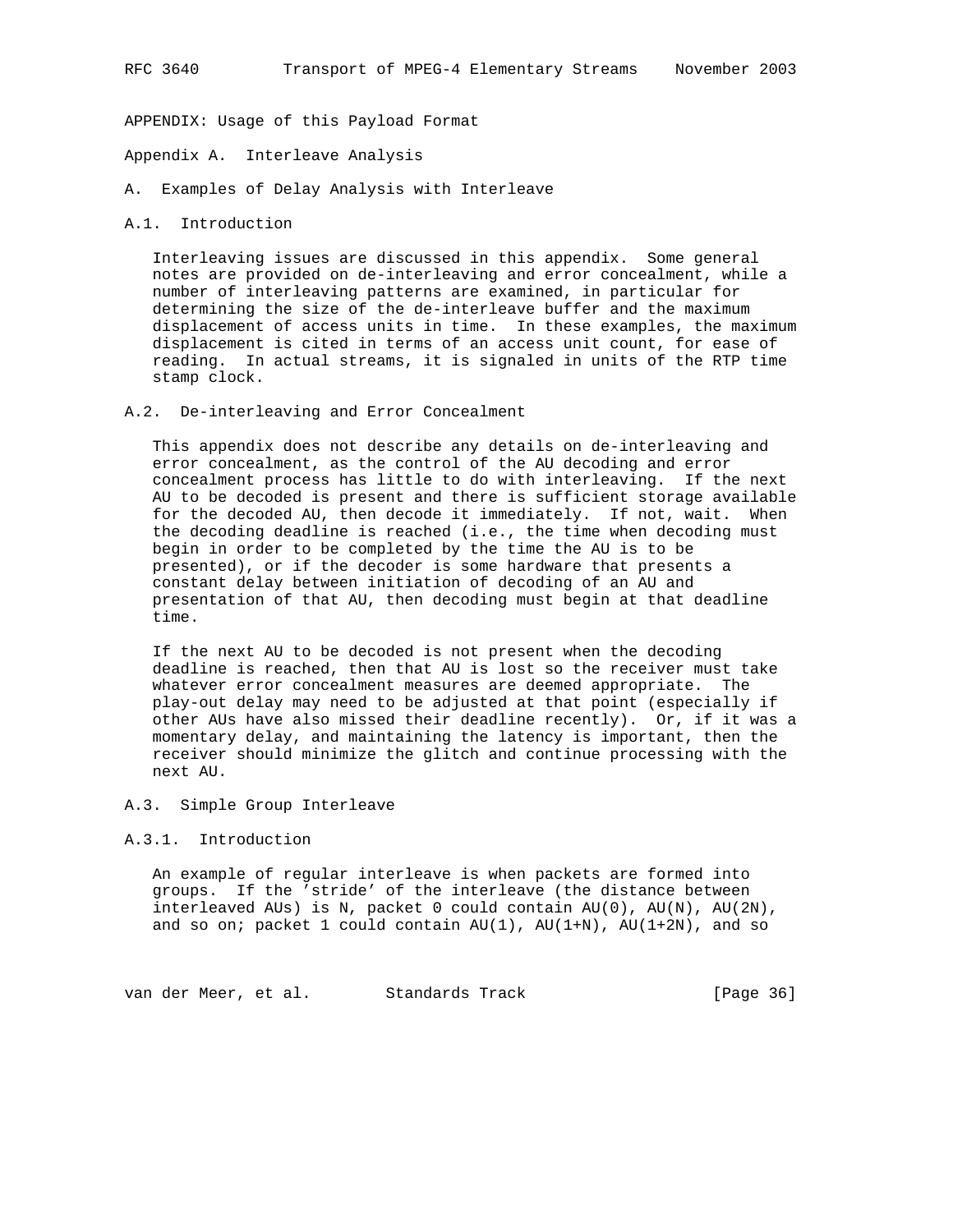on. If there are M access units in a packet, then there are M\*N access units in the group.

 An example with N=M=3 follows; note that this is the same example as given in section 2.5 and that a fixed time duration per Access Unit is assumed:

| Packet | Time stamp | Carried AUs |         | AU-Index, AU-Index-delta |
|--------|------------|-------------|---------|--------------------------|
| P(0)   | T[0]       | 0, 3, 6     | 0, 2, 2 |                          |
| P(1)   | T[1]       | 1, 4, 7     | 0, 2, 2 |                          |
| P(2)   | T[2]       | 2, 5, 8     | 0, 2, 2 |                          |
| P(3)   | T[9]       | 9,12,15     | 0, 2, 2 |                          |
|        |            |             |         |                          |

 In this example, the AU-Index is present in the first AU-header and coded with the value 0, as required for fixed duration AUs. The position of the first AU of each packet within the group is defined by the RTP time stamp, while the AU-Index-delta field indicates the position of subsequent AUs relative to the first AU in the packet. All AU-Index-delta fields are coded with the value N-1, equal to 2 in this example. Hence the RTP time stamp and the AU-Index-delta are used to reconstruct the original order. See also section 3.2.3.2.

A.3.2. Determining the De-interleave Buffer Size

 For the regular pattern as in this example, Figure 6 in section 3.2.3.3 shows that the de-interleave buffer stores at most 4 AUs. A de-interleaveBufferSize value that is at least equal to the total number of octets of any 4 "early" AUs that are stored at the same time may be signaled.

A.3.3. Determining the Maximum Displacement

 For the regular pattern as in this example, Figure 7 in section 3.3 shows that the maximum displacement in time equals 5 AU periods. Hence, the minimum maxDisplacement value that must be signaled is 5 AU periods. In case each AU has the same size, this maxDisplacement value over-estimates the de-interleave buffer size with one AU. However, note that in case of variable AU sizes, the total size of any 4 "early" AUs that must be stored at the same time may exceed maxDisplacement times the maximum bitrate, in which case the de interleaveBufferSize must be signaled.

van der Meer, et al. Standards Track [Page 37]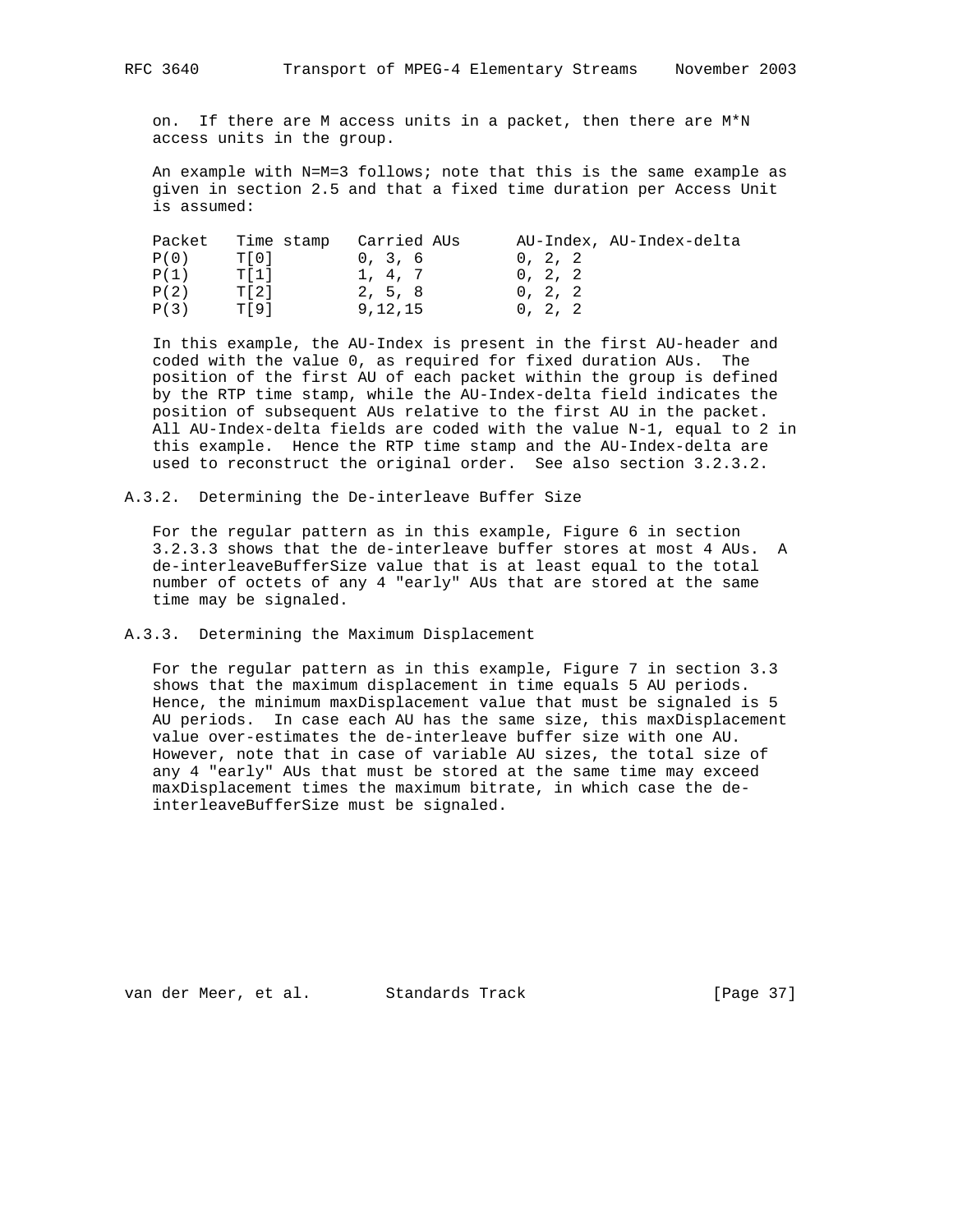# A.4. More Subtle Group Interleave

## A.4.1. Introduction

 Another example of forming packets with group interleave is given below. In this example, the packets are formed such that the loss of two subsequent RTP packets does not cause the loss of two subsequent AUs. Note that in this example, the RTP time stamps of packet 3 and packet 4 are earlier than the RTP time stamps of packets 1 and 2, respectively; a fixed time duration per Access Unit is assumed.

|               | Packet         | Time stamp | Carried AUs |      | AU-Index, AU-Index-delta |
|---------------|----------------|------------|-------------|------|--------------------------|
|               | T[0]           | 0, 5       |             | 0.4  |                          |
|               | TI21           | 2.7        |             | 0.4  |                          |
| $\mathcal{L}$ | T[4]           | 4.         | - 9         | 0.4  |                          |
|               | T[1]           |            | - 6         | 0.4  |                          |
|               | TI31           | 3, 8       |             | 0, 4 |                          |
| 5             | TI01           | 10, 15     |             | 0.4  |                          |
| and           | so on $\ldots$ |            |             |      |                          |

 In this example, the AU-Index is present in the first AU-header and coded with the value 0, as required for AUs with a fixed duration. To reconstruct the original order, the RTP time stamp and the AU- Index-delta (coded with the value 4) are used. See also section 3.2.3.2.

## A.4.2. Determining the De-interleave Buffer Size

 From Figure 8, it can be to determined that at most 5 "early" AUs are to be stored. If the AUs are of constant size, then this value equals 5 times the AU size. The minimum size of the de-interleave buffer equals the maximum total number of octets of the "early" AUs that are to be stored at the same time. This gives the minimum value of the de-interleaveBufferSize that may be signaled.

| Interleaved AUs |  |  |                 |  | +--+--+--+--+--+--+--+--+--+--+<br>$  0   5   2   7   4   9   1   6   3   8  $<br>+--+--+--+--+--+--+--+--+--+--+ |   |  |
|-----------------|--|--|-----------------|--|-------------------------------------------------------------------------------------------------------------------|---|--|
| "Early" AUs     |  |  | $7\overline{ }$ |  | $-$ - 5 - 5 - 2 7 4 9<br>495<br>$5^{\circ}$                                                                       | 6 |  |

 Figure 8: Storage of "early" AUs in the de-interleave buffer per interleaved AU.

van der Meer, et al. Standards Track [Page 38]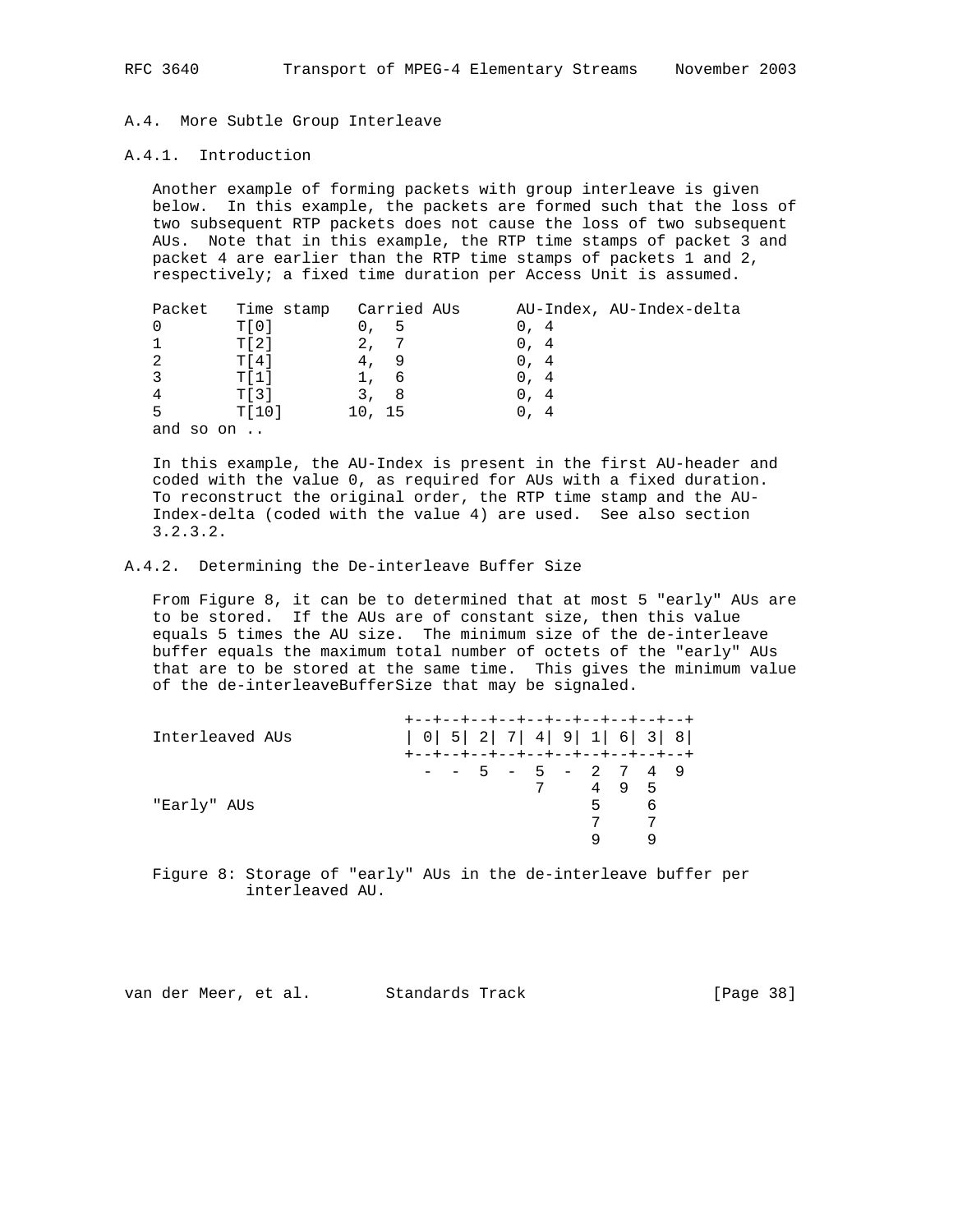# A.4.3. Determining the Maximum Displacement

 From Figure 9, it can be seen that the maximum displacement in time equals 8 AU periods. Hence the minimum maxDisplacement value to be signaled is 8 AU periods.

| Interleaved AUs             | +--+--+--+--+--+--+--+--+--+--+-<br>$  0   5   2   7   4   9   1   6   3   8  $<br>+--+--+--+--+--+--+--+--+--+--+ |
|-----------------------------|--------------------------------------------------------------------------------------------------------------------|
| Earliest not yet present AU | $-1$ 1 1 1 1 - 3 - -                                                                                               |
|                             | Figure 9: For each AU in the interleaving pattern, the earliest of                                                 |

any earlier AUs not yet present

 In case each AU has the same size, the found maxDisplacement value over-estimates the de-interleave buffer size with three AUs. However, in case of variable AU sizes, the total size of any 5 "early" AUs stored at the same time may exceed maxDisplacement times the maximum bitrate, in which case de-interleaveBufferSize must be signaled.

#### A.5. Continuous Interleave

# A.5.1. Introduction

 In continuous interleave, once the scheme is 'primed', the number of AUs in a packet exceeds the 'stride' (the distance between them). This shortens the buffering needed, smoothes the data-flow, and gives slightly larger packets -- and thus lower overhead -- for the same interleave. For example, here is a continuous interleave also over a stride of 3 AUs, but with 4 AUs per packet, for a run of 20 AUs. This shows both how the scheme 'starts up' and how it finishes. Once again, the example assumes fixed time duration per Access Unit.

| Packet | Time-stamp Carried AUs |       |    |    |     |                   |     |                 | AU-Index, AU-Index-delta |
|--------|------------------------|-------|----|----|-----|-------------------|-----|-----------------|--------------------------|
|        | $TI$ 0 1               |       |    |    |     | 0                 |     |                 |                          |
|        | T[1]                   |       |    |    | 4   | 0                 | 2   |                 |                          |
| 2      | T[2]                   |       | 2  | 5  | - 8 | $0\quad 2\quad 2$ |     |                 |                          |
|        | TI31                   |       | 6  | 9  | 12  |                   |     | $0 \t2 \t2 \t2$ |                          |
|        | T[7]                   | 7     | 10 | 13 | 16  | $0\quad 2\quad 2$ |     |                 | $\overline{2}$           |
| 5      | T[11]                  |       | 14 | 17 | 20  | $0\quad 2$        |     | $\overline{2}$  | - 2.                     |
| 6      | T[15]                  | 15 18 |    |    |     |                   | -2. |                 |                          |
|        | T[19]                  | 1 Q   |    |    |     |                   |     |                 |                          |

 In this example, the AU-Index is present in the first AU-header and coded with the value 0, as required for AUs with a fixed duration. To reconstruct the original order, the RTP time stamp and the

van der Meer, et al. Standards Track [Page 39]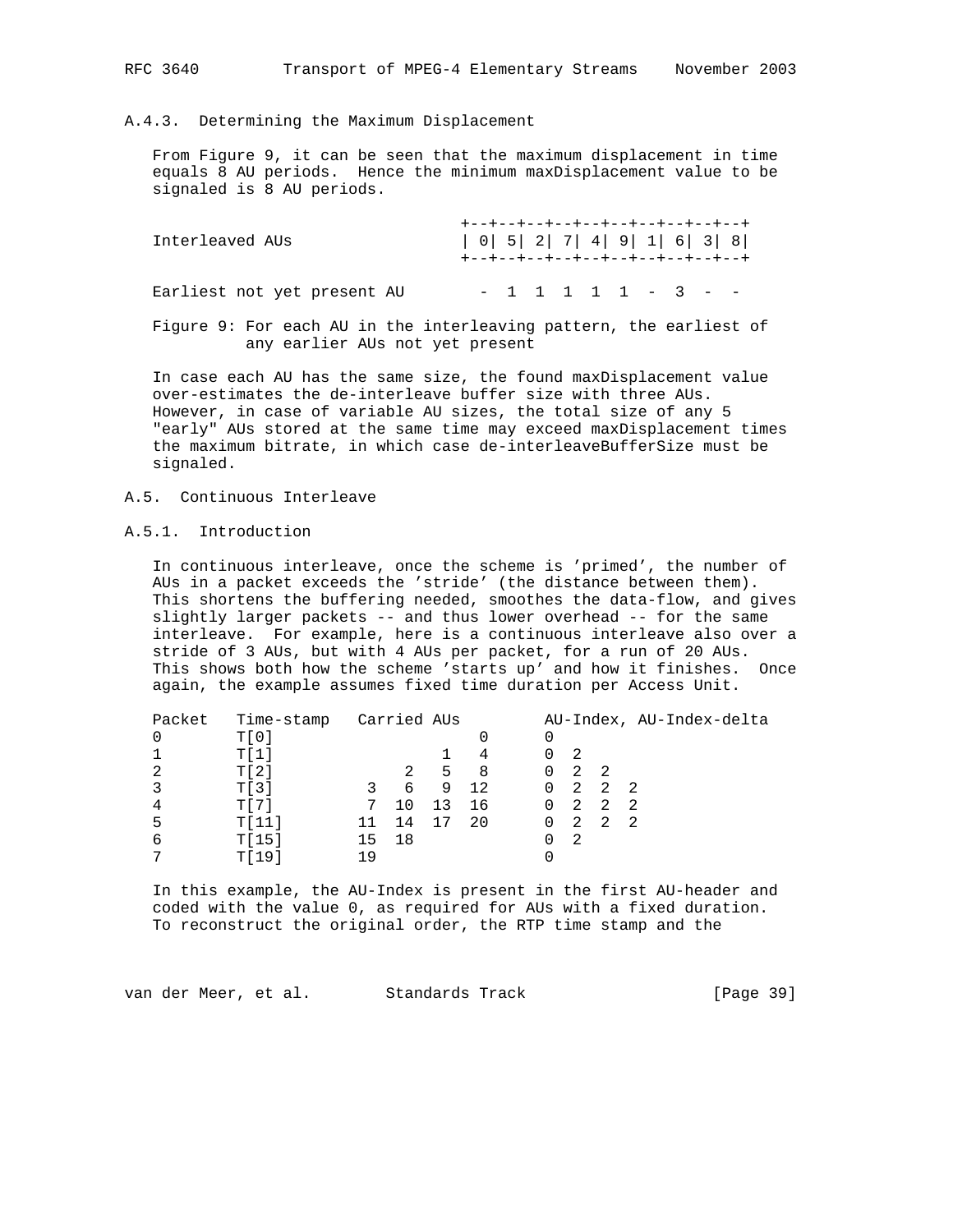AU-Index-delta (coded with the value 2) are used. See also 3.2.3.2. Note that this example has RTP time-stamps in increasing order.

A.5.2. Determining the De-interleave Buffer Size

 For this example the de-interleave buffer size can be derived from Figure 10. The maximum number of "early" AUs is 3. If the AUs are of constant size, then the de-interleave buffer size equals 3 times the AU size. Compared to the example in A.2, for constant size AUs the de-interleave buffer size is reduced from 4 to 3 times the AU size, while maintaining the same 'stride'.

| Interleaved AUs | $  0   1   4   2   5   8   3   6   9   12   7   10   13   16  $ |
|-----------------|-----------------------------------------------------------------|
| "Early" AUs     | $-$ - - 4 - - 4 8 - - 8 12 - -<br>$5 -$<br>12                   |

 Figure 10: Storage of "early" AUs in the de-interleave buffer per interleaved AU.

A.5.3. Determining the Maximum Displacement

 For this example, the maximum displacement has a value of 5 AU periods. See Figure 11. Compared to the example in A.2, the maximum displacement does not decrease, though in fact less de-interleave buffering is required.

| Interleaved AUs                | $  0   1   4   2   5   8   3   6   9   12   7   10   13   16  $ |
|--------------------------------|-----------------------------------------------------------------|
| Earliest not yet<br>present AU | $ -$ 2 $-$ 3 3 $ -$ 7 7 $ -$ 11 11                              |

 Figure 11: For each AU in the interleaving pattern, the earliest of any earlier AUs not yet present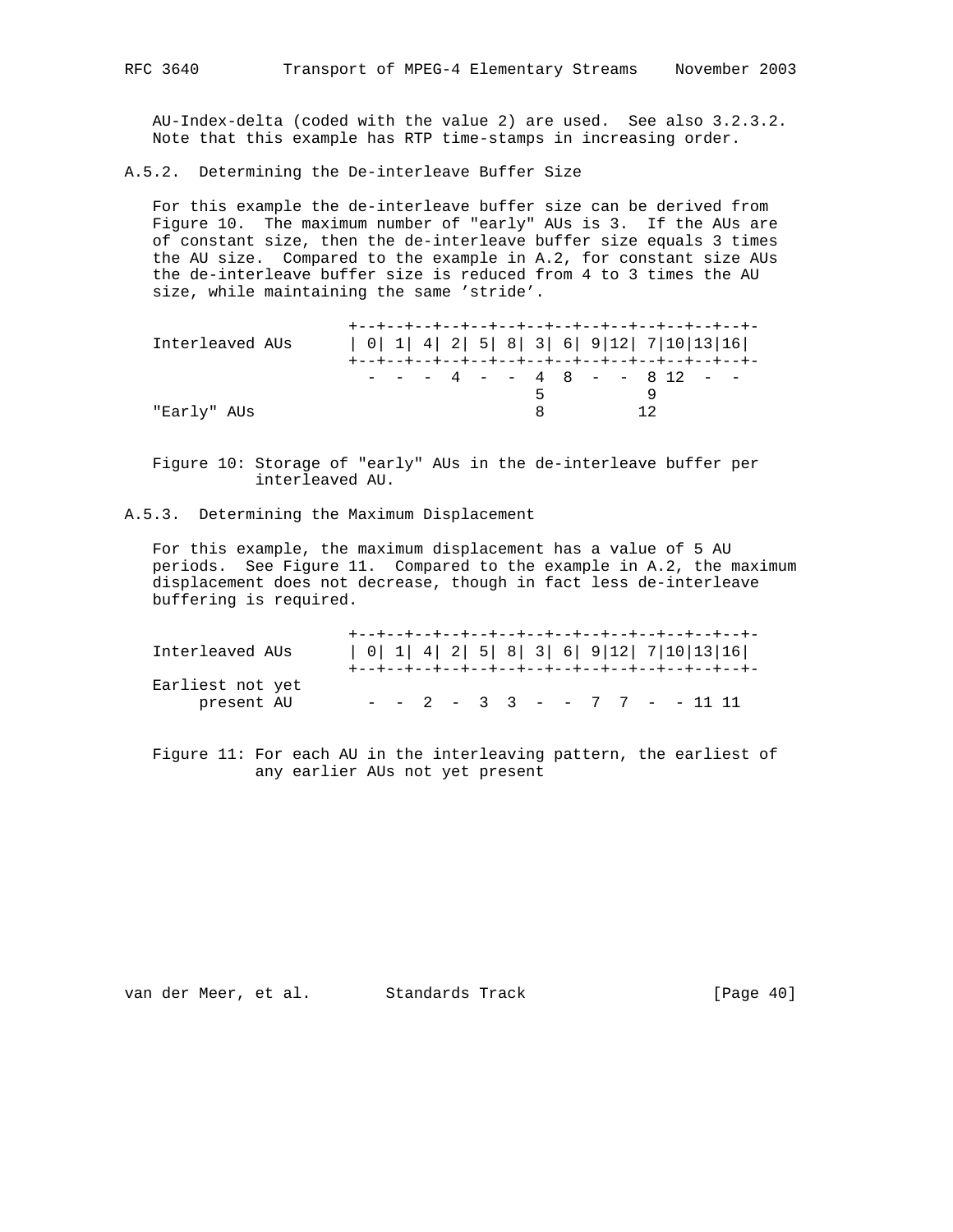References

Normative References

- [1] ISO/IEC International Standard 14496 (MPEG-4); "Information technology - Coding of audio-visual objects", January 2000
- [2] Schulzrinne, H., Casner, S., Frederick, R. and V. Jacobson, "RTP: A Transport Protocol for Real-Time Applications", RFC 3550, July 2003.
- [3] Freed, N., Klensin, J. and J. Postel, "Multipurpose Internet Mail Extensions (MIME) Part Four: Registration Procedures", BCP 13, RFC 2048, November 1996.
- [4] Bradner, S., "Key words for use in RFCs to Indicate Requirement Levels", BCP 14, RFC 2119, March 1997.
- [5] Handley, M. and V. Jacobson, "SDP: Session Description Protocol", RFC 2327, April 1998.
- [6] Narten, T. and H. Alvestrand, "Guidelines for Writing an IANA Considerations Section in RFCs", BCP 26, RFC 2434, October 1998.

Informative References

- [7] Hoffman, D., Fernando, G., Goyal, V. and M. Civanlar, "RTP Payload Format for MPEG1/MPEG2 Video", RFC 2250, January 1998.
- [8] Schulzrinne, H., Rao, A. and R. Lanphier, "Real-Time Session Protocol (RTSP)", RFC 2326, April 1998.
- [9] Perkins, C. and O. Hodson, "Options for Repair of Streaming Media", RFC 2354, June 1998.
- [10] Schulzrinne, H. and J. Rosenberg, "An RTP Payload Format for Generic Forward Error Correction", RFC 2733, December 1999.
- [11] Handley, M., Perkins, C. and E. Whelan, "Session Announcement Protocol", RFC 2974, October 2000.
- [12] Kikuchi, Y., Nomura, T., Fukunaga, S., Matsui, Y. and H. Kimata, "RTP Payload Format for MPEG-4 Audio/Visual Streams", RFC 3016, November 2000.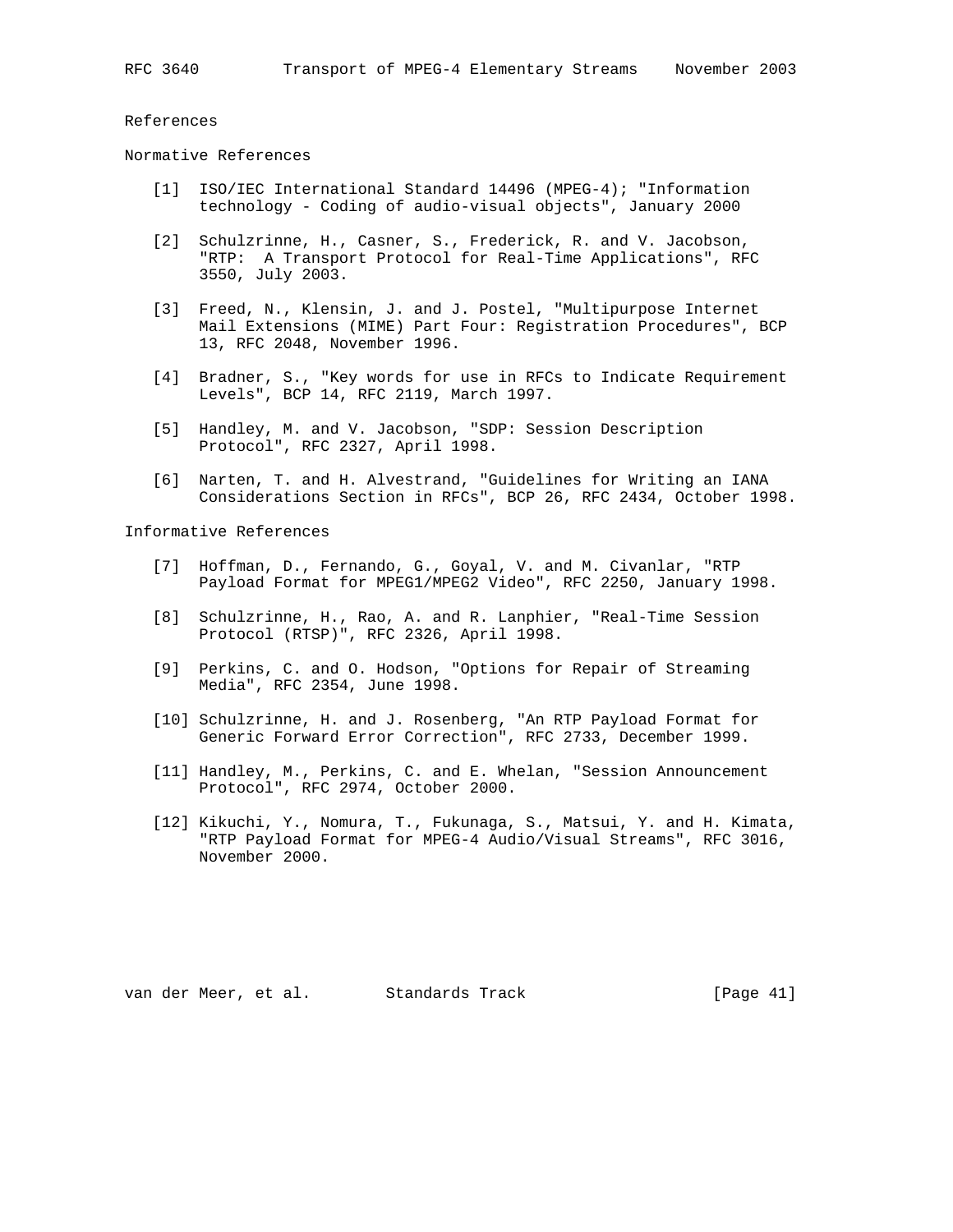Authors' Addresses Jan van der Meer Philips Electronics Prof Holstlaan 4 Building WAH-1 5600 JZ Eindhoven Netherlands EMail: jan.vandermeer@philips.com David Mackie Apple Computer, Inc. One Infinite Loop, MS:302-3KS Cupertino CA 95014 EMail: dmackie@apple.com Viswanathan Swaminathan Sun Microsystems Inc. 2600 Casey Avenue Mountain View, CA 94043 EMail: viswanathan.swaminathan@sun.com David Singer Apple Computer, Inc. One Infinite Loop, MS:302-3MT Cupertino CA 95014 EMail: singer@apple.com Philippe Gentric Philips Electronics 51 rue Carnot 92156 Suresnes France EMail: philippe.gentric@philips.com

van der Meer, et al. Standards Track [Page 42]